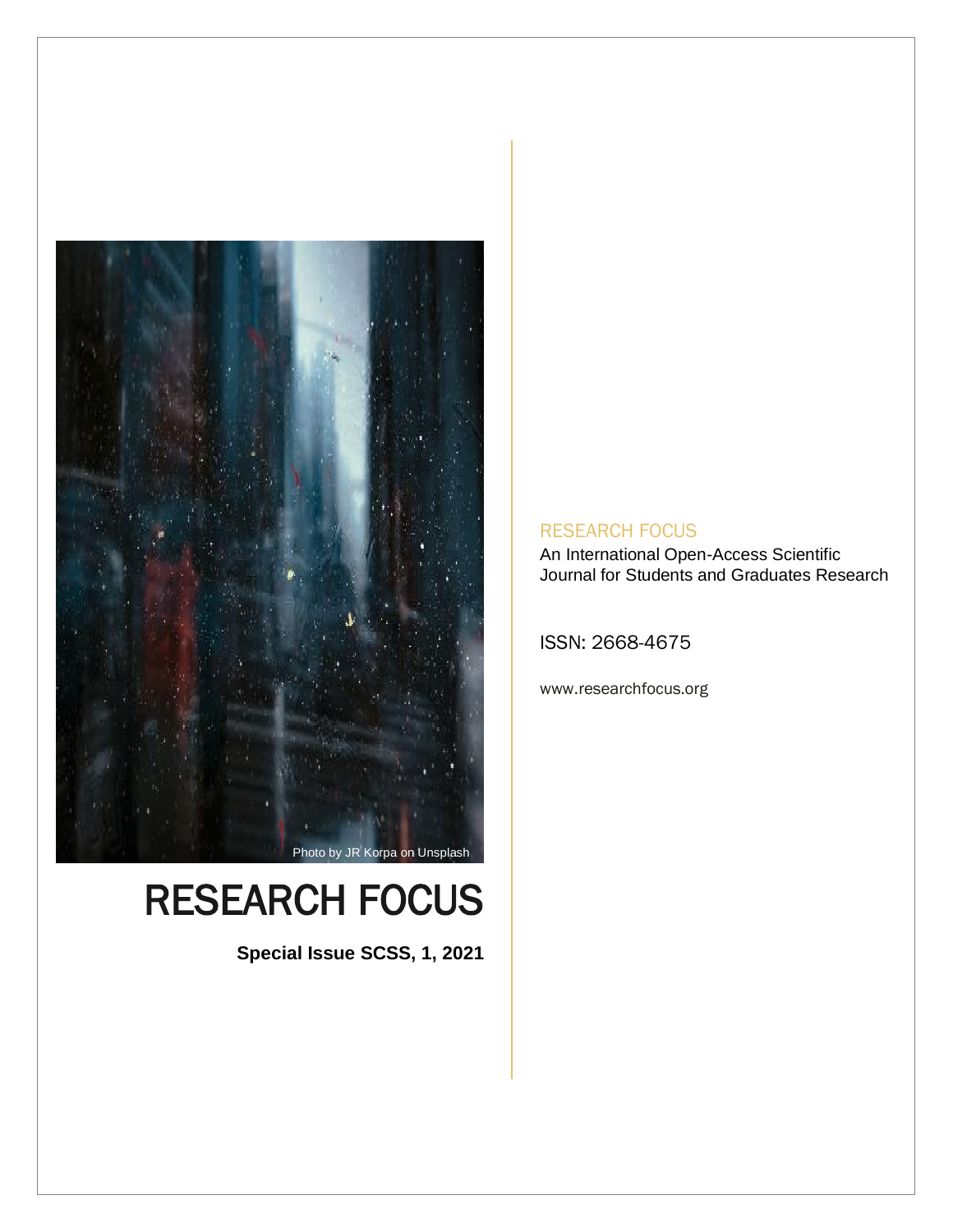

# **CONTENTS Special Issue SCSS, 1, 2021**

| <b>Andreea BALASOIU</b><br>How to reduce absenteeism in the workplace                                                           |                         |
|---------------------------------------------------------------------------------------------------------------------------------|-------------------------|
| Emilia Stefania DOVAN, Larisa Florina MACOVEI, Eugen Teodor SFIRLOS<br>Management types and styles adapted to remote management | $\overline{\mathbf{a}}$ |
| <b>Monica POPA</b><br>What are the factors that influence the success of a work team                                            | 21                      |
| Andrei-Lucian CIHO<br>Comparative analysis of entrepreneurship in South Korea and Japan                                         | 30                      |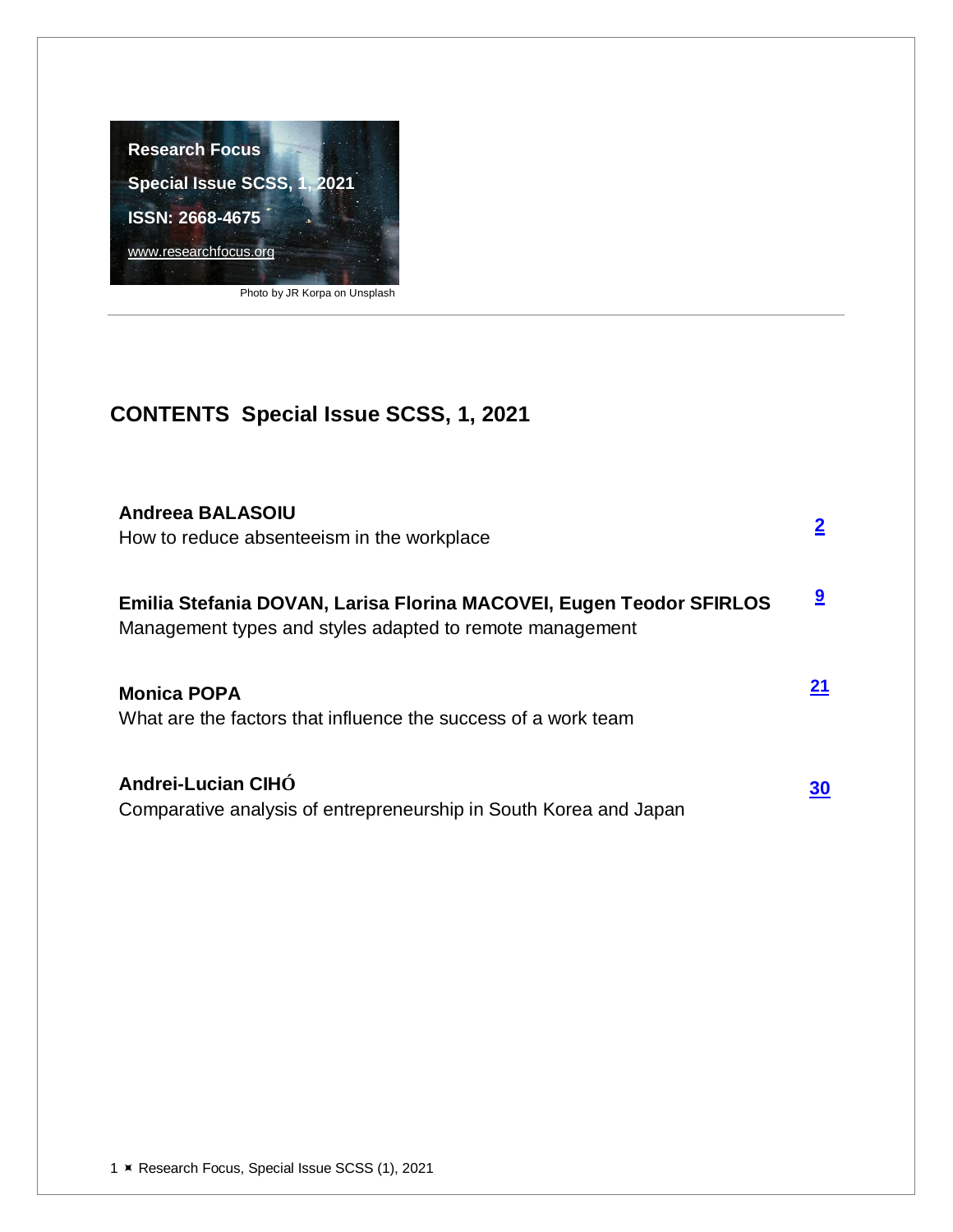

Photo by JR Korpa on Unsplash

# <span id="page-2-0"></span>**HOW TO REDUCE ABSENTEEISM IN THE WORKPLACE**

#### **Andreea BALASOIU**

**Romanian-American University**

## **Summary**

Absenteeism at work is not without effect, especially when its level is high. This situation has negative consequences on the company's performance and productivity, which must be urgently addressed.

Absenteeism from work increased 3.6% year on year, according to a recent study. In addition to illness, this includes dissatisfaction, commitment to the company, and employees' personal situation.

The professions most affected by absenteeism are those in health, transportation, and commerce and services, with a substantial rate increases the absenteeism. For health, still, in the private sector, we are talking about establishments where most employees are women.

The most frequent absences are those lasting less than a week but they are those that have the least impact on the economy, unlike absences of more than six months (5% of total absences) (Fournies, 2018).

Keywords: absenteeism, causes, optimal solutions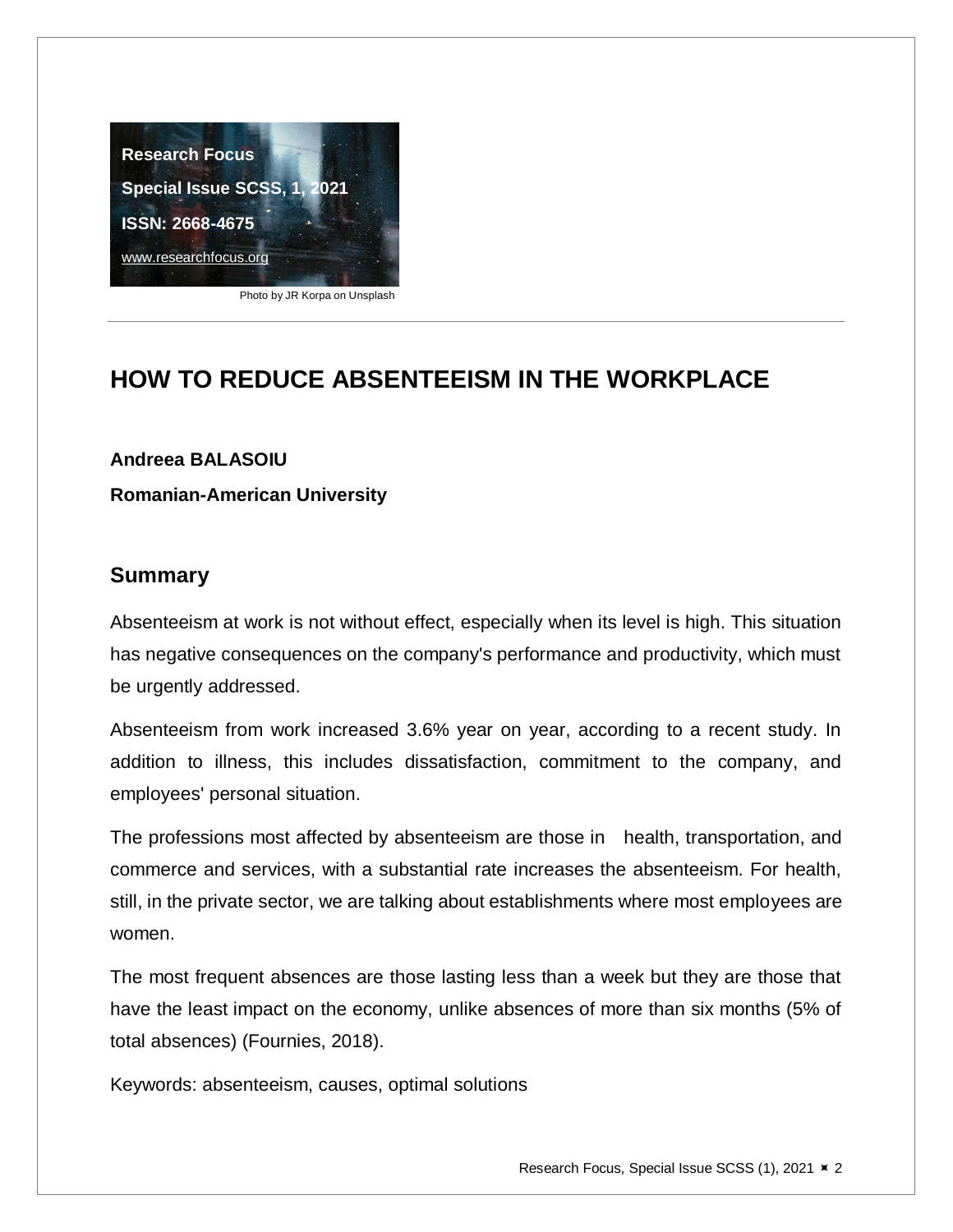## **Abstract**

Absenteeism is a reality that affects many companies, all economic sectors combined. It is a scourge for many companies: the absence of an employee disrupts the company's functioning and generates a high replacement cost. Therefore, we must look at the causes of absenteeism and determine the measures to be taken to avoid it. Also, a report by Randstad sets the average annual cost of absence, per employee per year, at £522. This figure varies depending on the sector, and a CIPD report in 2016 found that public sector absenteeism stood at 8.6 days per employee, in contrast to only 5.2 days per employee (Material, 2017).

## **Introduction**

Each company is more or less confronted with problems of absenteeism. This unsuccessful working time represents a high cost to the company, and its performance can be affected.

Absenteeism is a reality that affects many companies, all economic sectors combined. It is a scourge for many companies: the absence of an employee disrupts the company's functioning and generates a high replacement cost. Therefore, we must look at the causes of absenteeism and determine the measures to be taken to avoid it.

## **Causes of absenteeism:**

The causes can be numerous, and the employer must carefully consider why the employee is absent.

- $\checkmark$  Difficulty (carrying heavy loads, stress, working outdoors, etc.)
- $\checkmark$  Poor work organization (time constraint, shifted schedules, difficulty in taking time off)
- $\checkmark$  Lack of employee involvement in their work
- $\checkmark$  Poor management (lack of recognition, dialogue, etc.)
- $\checkmark$  Employee's problem (deterioration of health, occupational disease, etc.)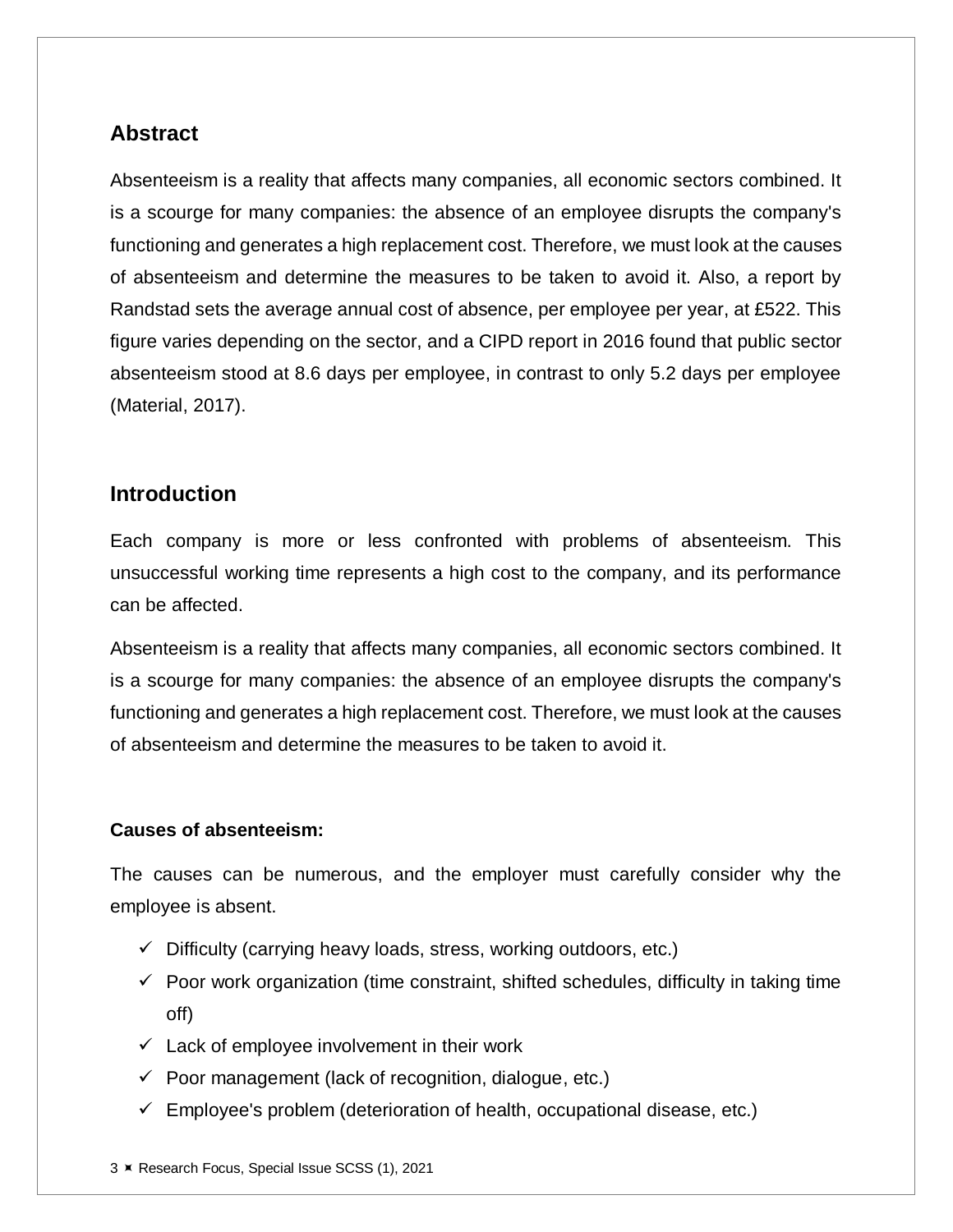- $\checkmark$  The remuneration (insufficient or not adapted)
- $\checkmark$  Absenteeism can be for work or personal reasons.
- $\checkmark$  At the professional level, the following problems can be encountered:
- $\checkmark$  A bad atmosphere or a stressful situation can lead to an unfavorable work environment
- $\checkmark$  Occupational diseases: for example, MSDs (Musculoskeletal Disorders) which are constantly increasing
- $\checkmark$  Accidents at work

#### **Absenteeism can be linked to the social climate.**

So, the absenteeism rate for women is slightly higher than that for men, mainly due to sick leave due to pregnancy and because more of them are the head of a single-parent family. In terms of age category, those over 50 are the most absent (5.5%), and non-managers (5%) are more missing than managers (1.9%).

But personal problems can also affect professional activity:

The family environment especially concerns with childcare. Health problems not related to work, for example, the last influenza epidemic. Finally, the lack of comfort, but any valid reason does not justify that.

As Albert Einstein said, "a problem without a solution is a problem poorly posed". Having now succinctly posed the causes of absenteeism, we can focus on the solutions to be provided.

To find out the absenteeism rate of one or more employees in the company, you should know that the absenteeism rate is a percentage that can be expressed as follows:

 $\triangleright$  Absenteeism rate = Number of days of absence (or hours) during a period X Number of theoretical days (or hours) during the same period

This will allow knowing when the absenteeism rate becomes too high and possibly dangerous for the company.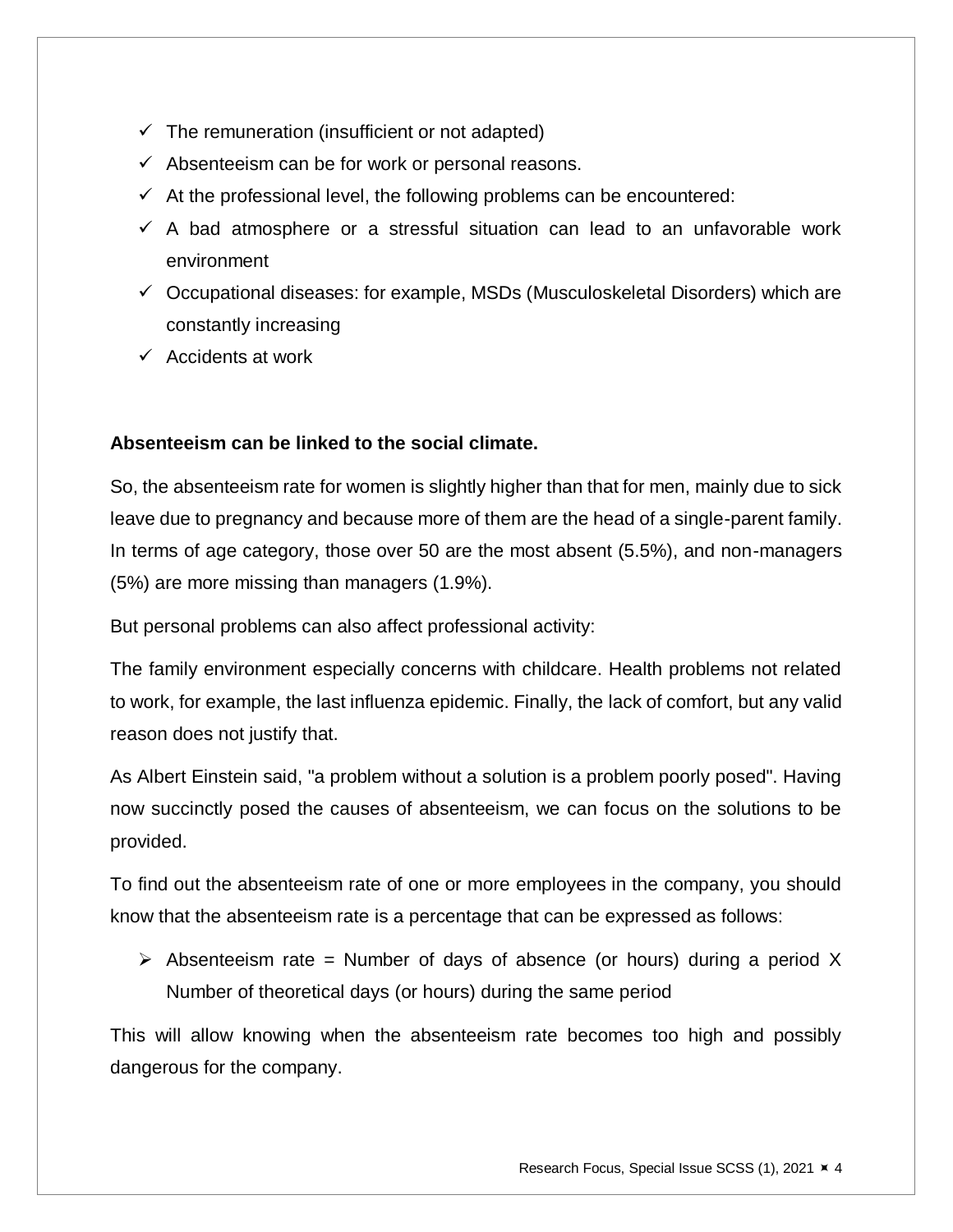For example, we consider that an absenteeism rate of 4% is relatively normal, and that a rate greater than or equal to 8% is rather alarming. But it varies from company to company, and each company should consider its own factors to determine if their absenteeism rate is too high.

#### **Consequences of absenteeism for the company**

Absenteeism can quickly become problematic for the company and generate many problems:

- $\checkmark$  weakened productivity and business performance due to delay, lack of quality,
- $\checkmark$  poor customer service.

This can affect work teams and the general motivation of other employees. The company is forced to reorganize the work groups to fill the absences, often at the last minute the workload must be redistributed by distributing the absent employee's tasks to other employees, which is not always appreciated. It should be noted that the average annual cost of absenteeism at work in the UK is estimated at 25 billion euros, or around 3,500 euros per year per employee or around 7% of the payroll.

To limit absenteeism at work one must motivate the staff. Motivating the staff means limiting absenteeism. Setting up an attractive career plan can go in this direction. The attendance bonus is not always attractive and fair. On the one hand, it is costly for the company, and on the other hand, it also penalizes employees who have a justified absence. Thus, to effectively combat absenteeism, it is necessary to pay particular attention to employees. A high absenteeism rate is a significant problem in the company, leading to a decrease in productivity and therefore, profitability.

#### **Regarding the absenteeism in figures**

According to an OpinionWay study on work stoppages in France, the absenteeism rate increased by 17% between 2014 and 2015. In 2015, the sectors with the highest absenteeism rate were industry (a rate of 4.1%), transport (4.1%), and manual workers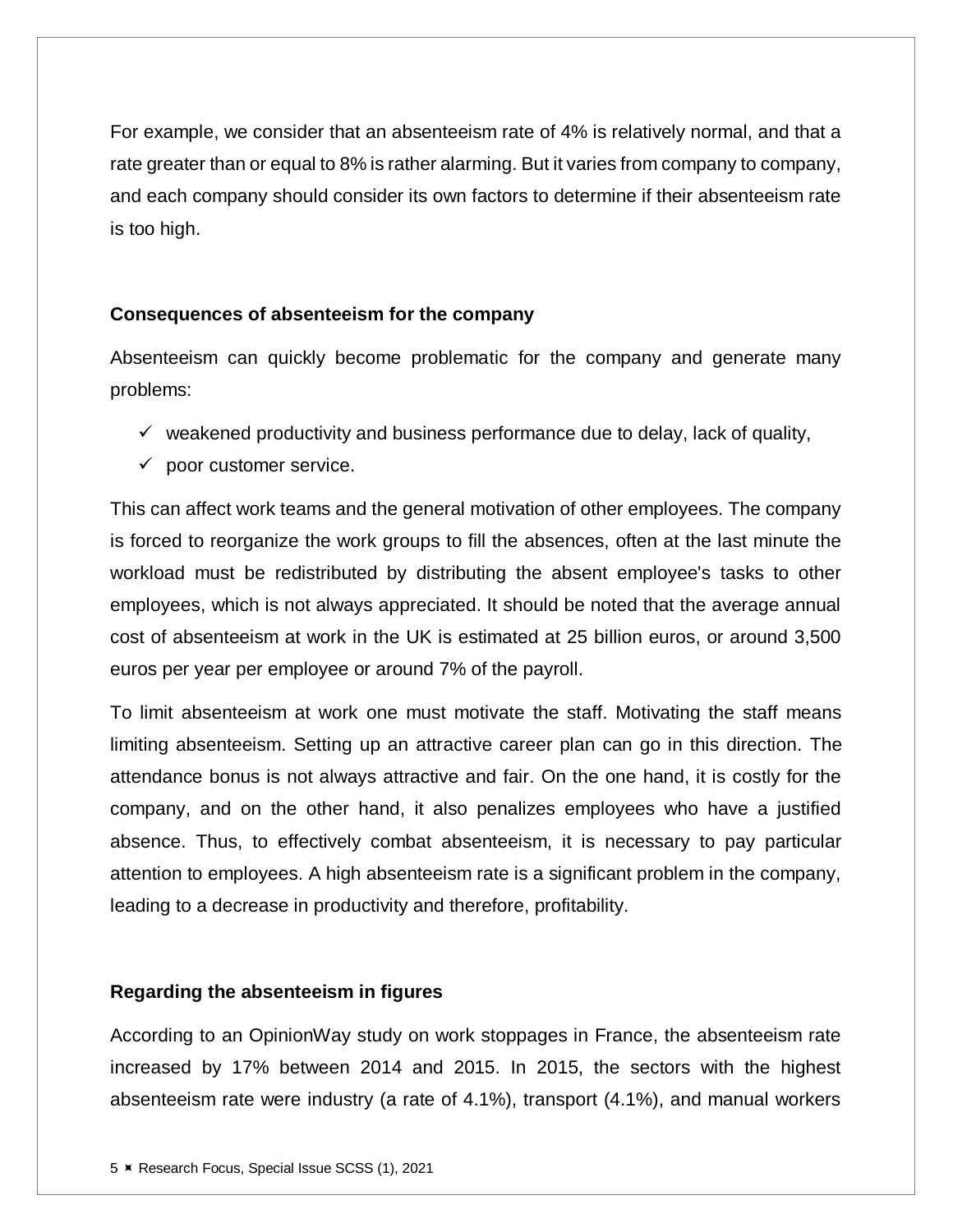(6.5%). However, be aware that there is a difference between the generations. Generation Y is the least affected by the phenomenon (only 3% of those under 30 are absent from work against more than 6% for those over 55 (https://www.opinion-way.com/fr/, n.d.).

At the European level, UK employees are the most absent from work. It is estimated that in more than half of the cases, working conditions are responsible for this lack of motivation.

## **Solutions**

Improving working conditions remains a major lever for reducing absences, but let's not forget the prospect of a real career plan that is a source of motivation, especially for those who have just been hired.

Concerning presenteeism: the employee is paid according to his actual working hours. Thus, some companies offer the attendance bonuses, but which have not really proven themselves: they are costly to the company and penalize employees forced to be absent for justified reasons. Support and monitoring of employees, therefore, remains the preferred educational choice. When it comes to comfort absenteeism, the company may also resort to a control solution, such as a medical check-up (Kaleta, 2003).

To act, it is necessary to clearly identify the causes but also the means that the company can implement to reduce this absenteeism.

- o Improving the layout of workstations (renewing equipment, changing the organization, etc.)
- o Implementation of preventive actions against work accidents
- o Establishment of professional training aimed at enhancing each person's experience
- o Development of versatility (internal training, etc.)
- o Use of teleworking
- $\circ$  Establishment of a return to work interview after an absence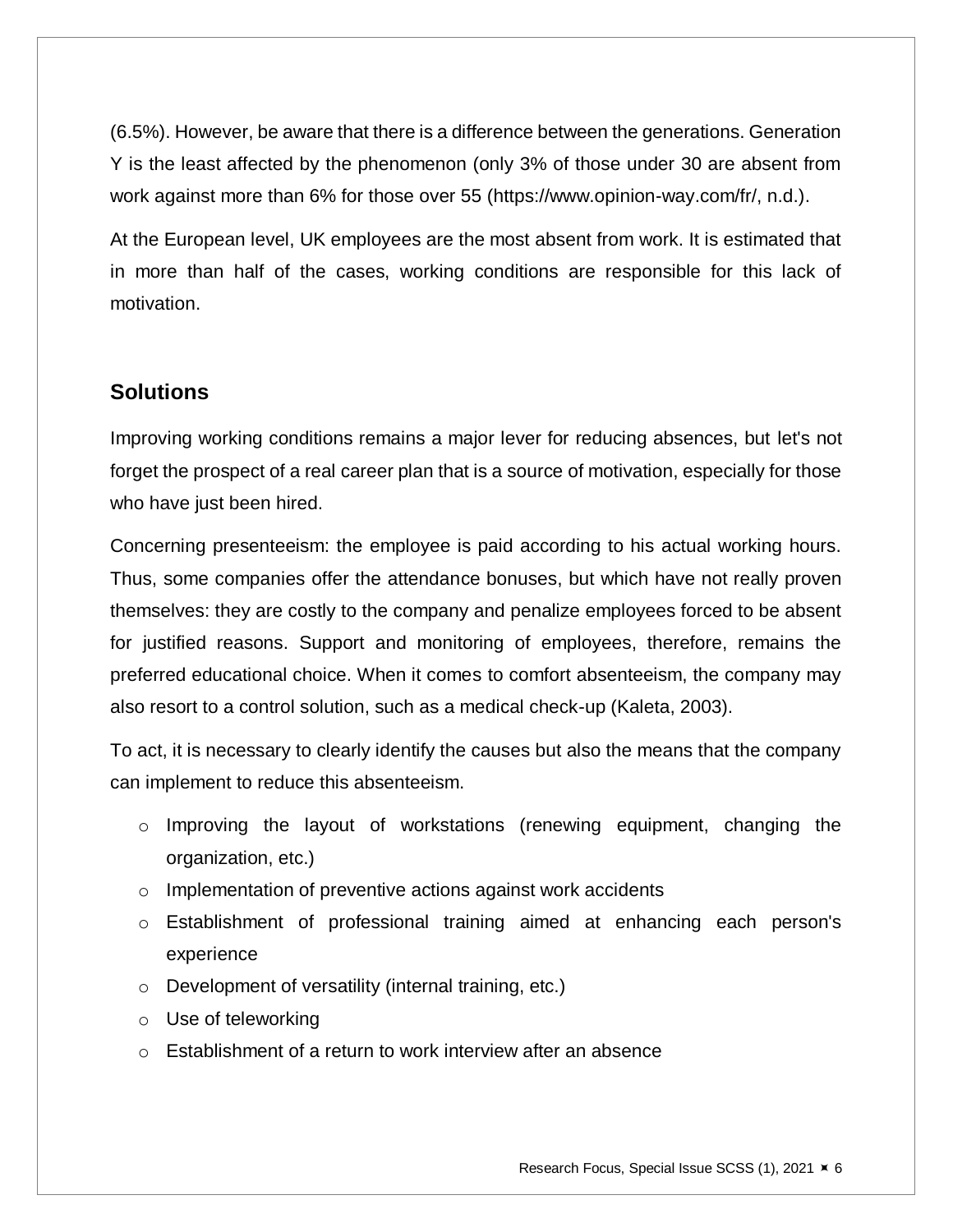## **Conclusions**

The origins of absenteeism are numerous: we must distinguish absenteeism linked to individual health, that related to the work environment or the family environment, but also "comfort" (abusive) absenteeism.

A way of saying that work accidents are not the only causes of absenteeism. Occupational diseases are one of the recurring factors. Professional stress is also on the rise as one of the major absenteeism risks facing companies. The aging of the population also impacts the absenteeism rate, as revealed by a Social Security study, long-term work stoppages are persistent from the age of 55 (Quinley, 2003).

We can see causes of absenteeism related to the family environment, mainly for organizational problems (childcare, daily tasks, business travel, etc.). Finally, so-called comfort or excessive absenteeism is not the most important cause but cannot be eliminated, so it must be prevented.

According to some HR managers' experience, several causes are at the root of absenteeism at work. Poor health is often an external cause. Difficult working conditions, a restrictive or uncomfortable working environment can also be at the origin of the problem. But a bad atmosphere at work is also a reason for employee demotivation. The lack of prospects for professional development is also enough to cause repeated absenteeism.

## **References**

Ferdinand F. Fournies, How to get better results from your employees, McGraw Hill Companies, New York, 2018

Copyrighted Material, Preventing absenteeism at work, Understand and beat this widespread phenomenon, New York, 2017.

Kaleta, Sharon, Edward, Anderson. (2003, November). """Here today, gone tomorrow: Employee absence and the evaporating workforce""". National Underwriter.

7  $\times$  Research Focus, Special Issue SCSS (1), 2021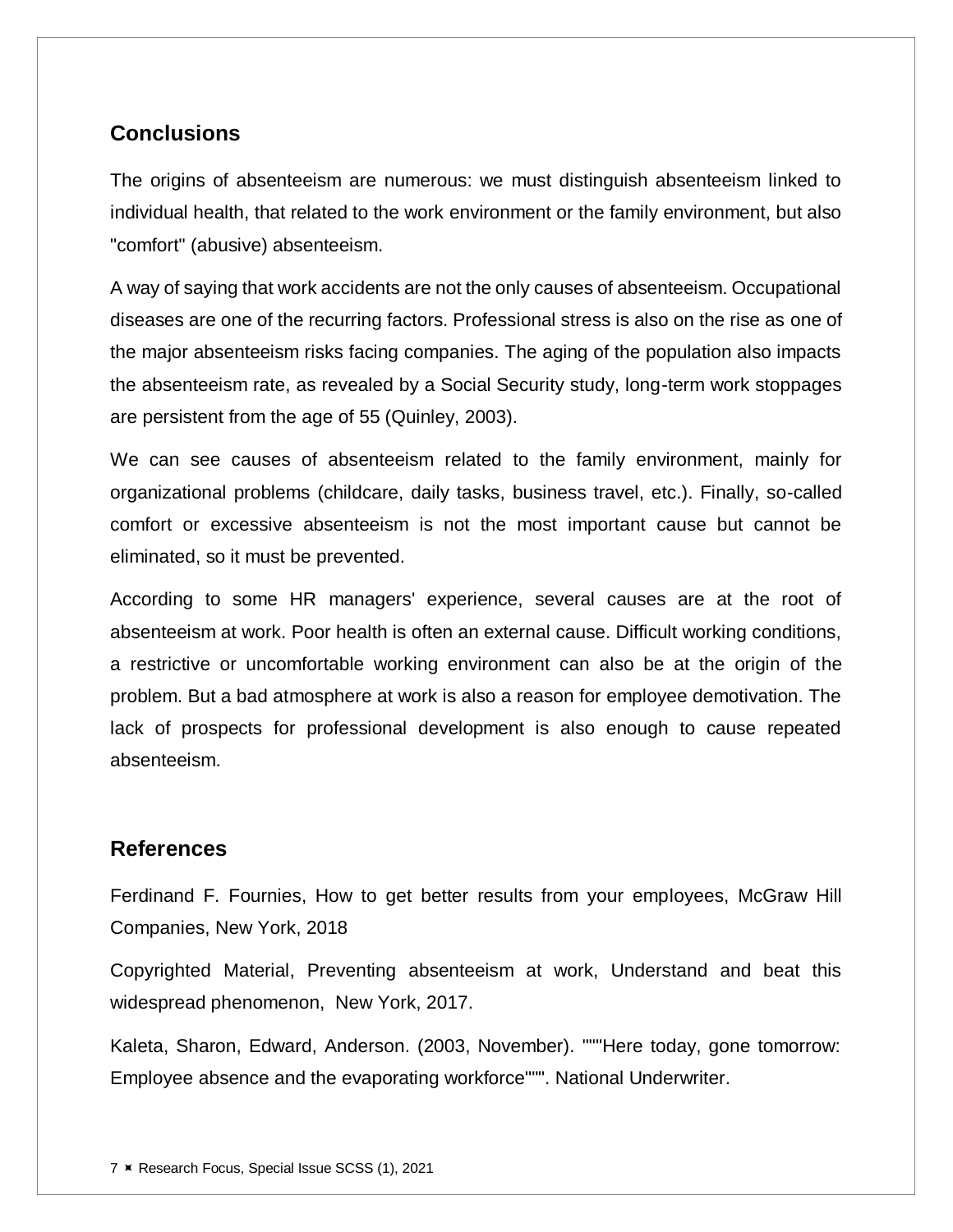Quinley, Kevin. (2003, February). """EAPs: A benefit that can trim your disability and absenteeism costs""". Compensation & Benefits Report. 17, 6-8.

https://www.opinion-way.com/fr/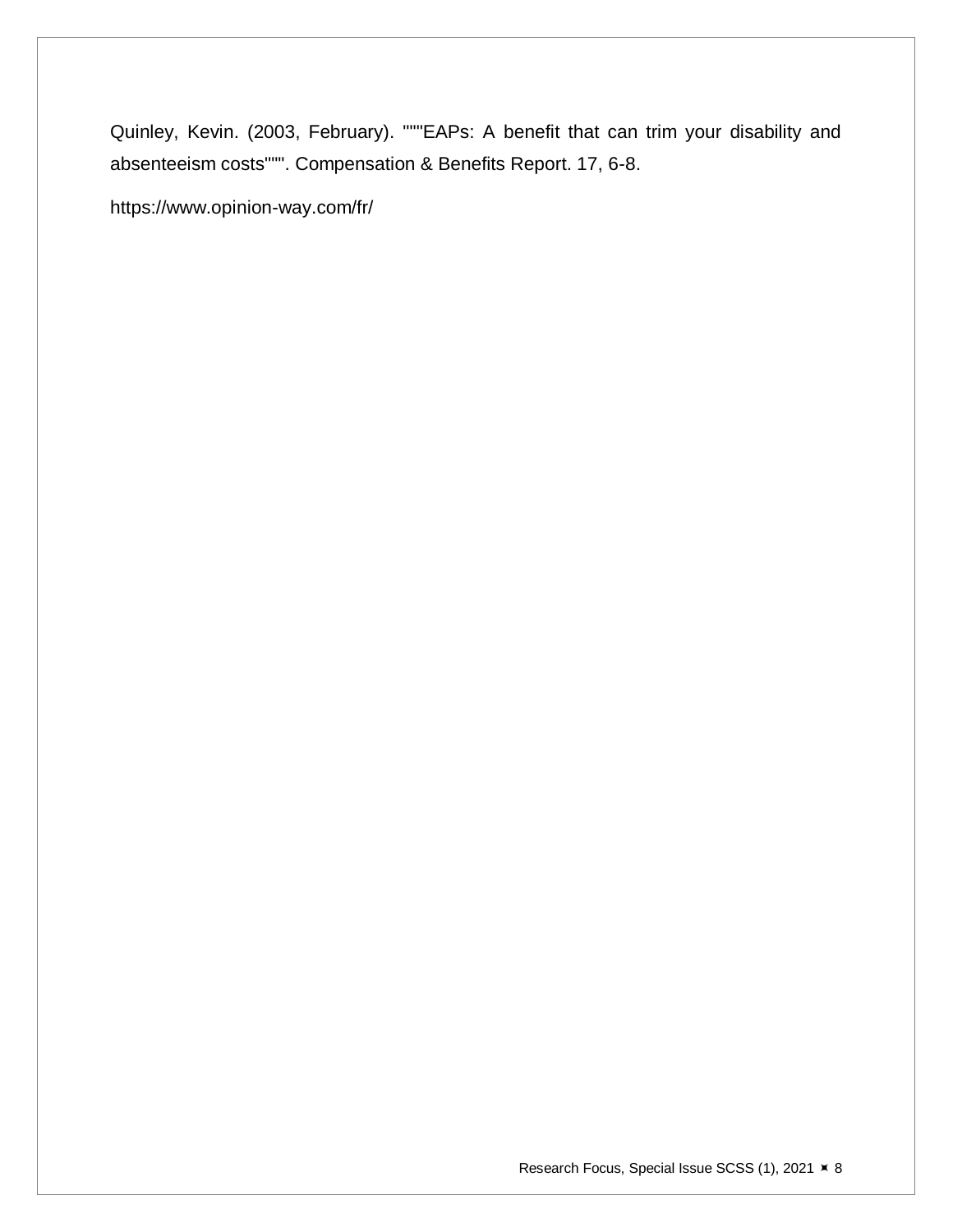

<span id="page-9-0"></span>**MANAGEMENT TYPES AND STYLES ADAPTED TO REMOTE MANAGEMENT**

## **Emiliana Ștefania DOVAN, Larisa Florina MACOVEI, Eugen Teodor SFÎRLOS**

Romanian-American University

## **Abstract**

Considering the Sars-Cov-2 pandemic, managers should strive to improve themselves and adapt to their current situation. No company should accept or promote authoritative and controlling managers, even more so in the current climate. In the context of remote work, managers should focus more on their teams, focusing on how they can improve their employees' satisfaction and what drives them and what the employees require in terms of career prospects, work-life balance, company benefits, and others. In the following pages, we will examine a series of articles written by industry specialists and share our insights into what managers should do to adapt to the current situation.

*Keywords:* management, managers, remote, leadership, Covid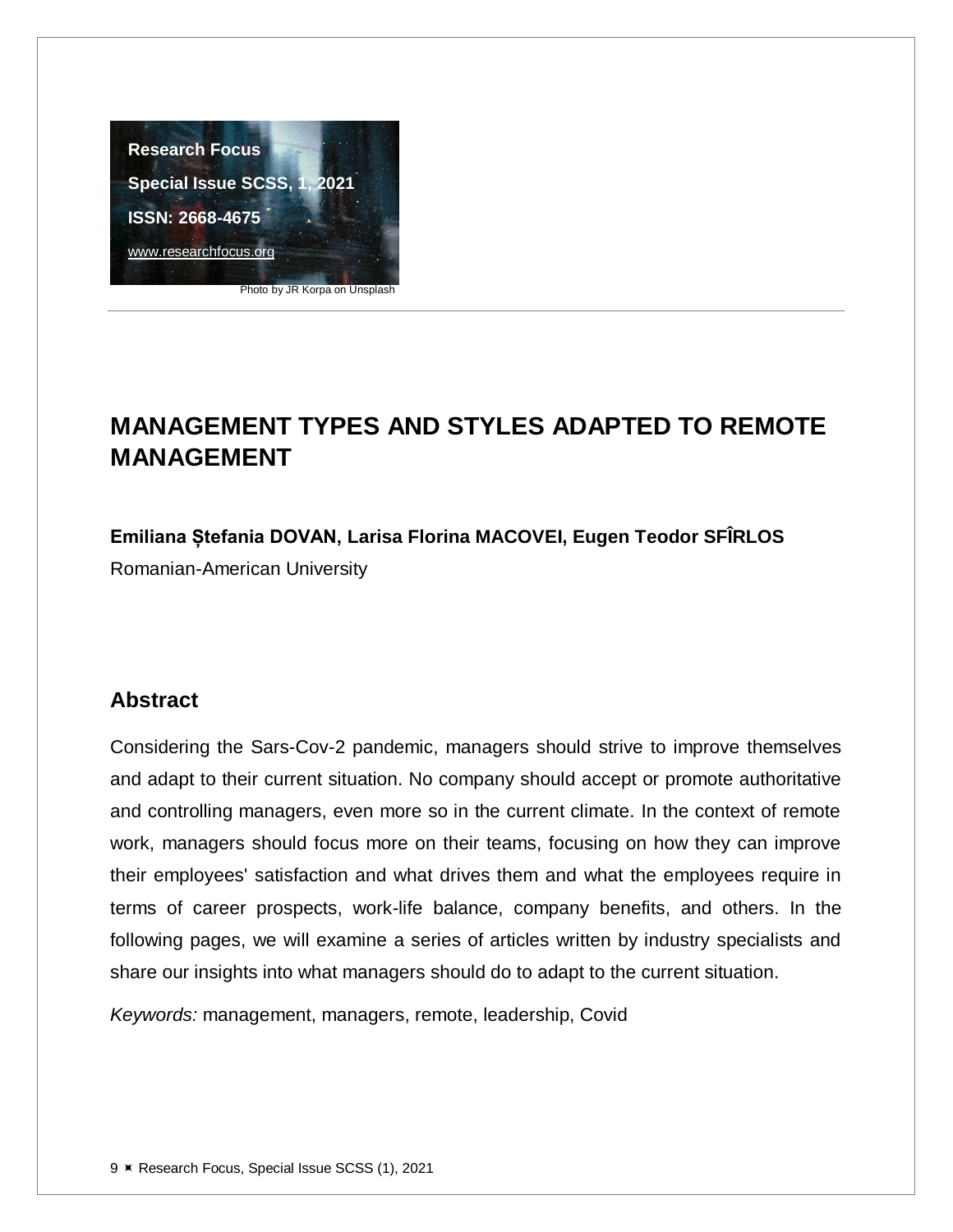## **Introduction**

The context we find ourselves in has put a lot of stress in both personal and professional lives. We consider that adopting an empathetic view of management with one's people at the center of work is the proper way of moving forward. Thus, in the following pages we will dive into Management Types and Styles Adapted to Remote Management.

Given the current economic situation and how companies are reacting to the Covid-19 pandemic and the premise of a financial crisis, managers have to assume a role higher than would have been required of them while working from the office. Since people now lack face to face interactions, they are becoming less confident in their work. They need to be reminded of their importance in the company more often while also being provided with steps to improving themselves in ways that can help both personally and the company overall.

We decided to approach the theme at hand by dividing it into three main chapters:

- *Management Styles* will focus on the wide variety of styles used within numerous industries and highlight the ones that are appreciated by employees and companies at the same time
- *Types of Managers* where we dive into information found in a variety of sources, analyze it, and provide our insights into which types of managers are best fit for managing teams remotely
- *Remote Management* pointing the tools used within the industry, employee expectations, and how these changed once people started working remotely

Since the current phenomenon is still new, there is limited specialty literature on remote management. However, management literature has been suggesting changes in how managers should treat their roles for more than 20 years. Hence, we will make use of various information sources: books, journal articles and online sources.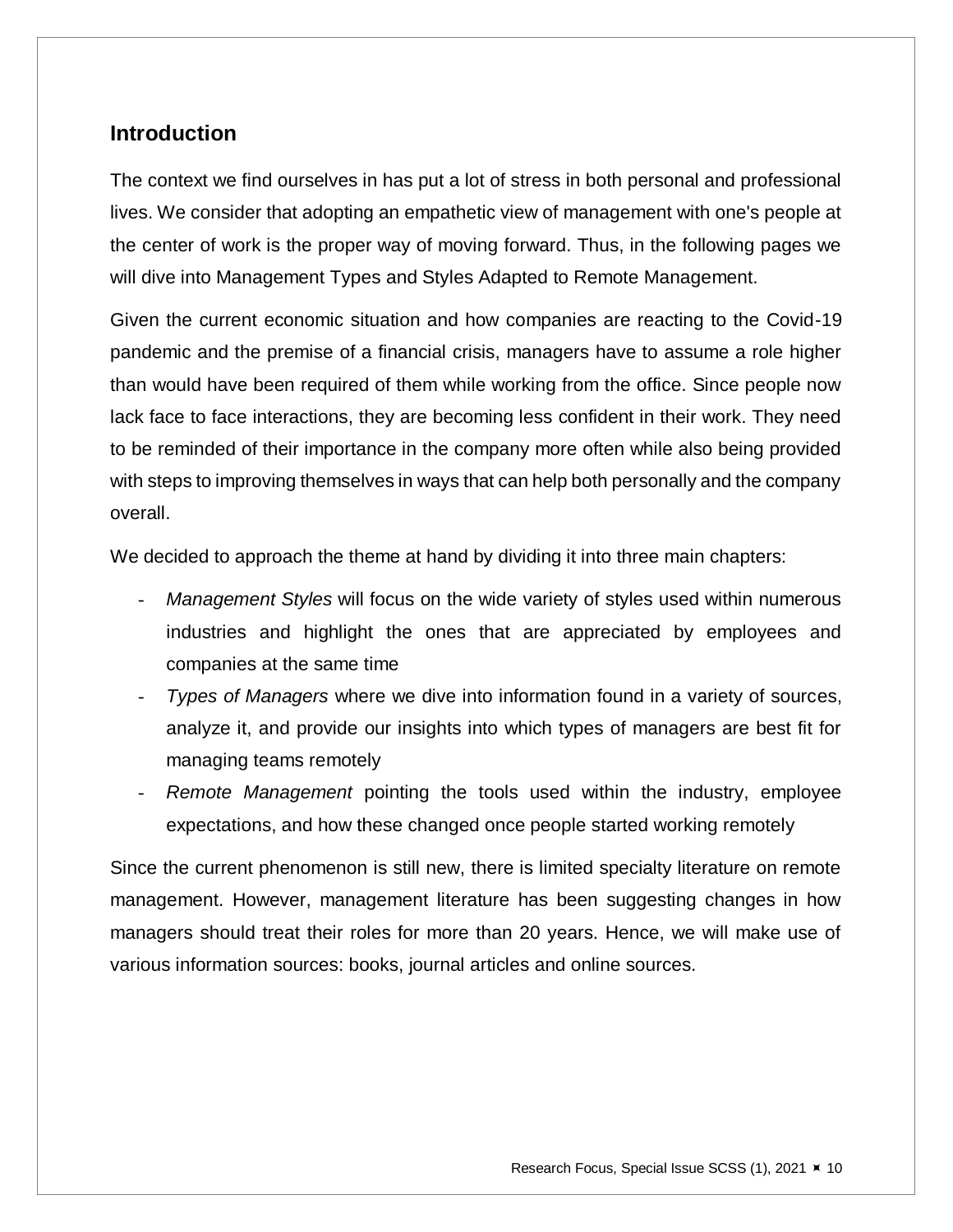## **Management Styles**

According to Indeed.com, the following are 10 of the most common leadership styles (10 Common Leadership Styles, 2020):

- 1. Coach
- 2. Visionary
- 3. Servant
- 4. Autocratic
- 5. Hands-Off
- 6. Democratic
- 7. Pacesetter
- 8. Transformational
- 9. Transactional
- 10.Bureaucratic

Considering these, we will dive further into details regarding the highlighted types as we believe these to be the most relevant for the current context and, in general, for the future of management.

## *Coach*

These are managers able to correctly recognize individual team members' strengths and weaknesses. They help their employees set reasonable goals and while this creates an overall positive working environment, it is also incredibly time-consuming.

#### *Visionary*

With a drive to implement their vision for the company, these managers can inspire people and earn their trust. One of the minuses of this style of management, cited by Indeed, is that, a relentless focus on the future and big picture might come at the cost of day-to-day priorities.

#### *Servant*

This style focuses on people first, with a firm belief that if employees are personally and professionally satisfied, it will show in their work through higher productivity, more creative ideas and a better ability to adapt. The only possible negative to this style of management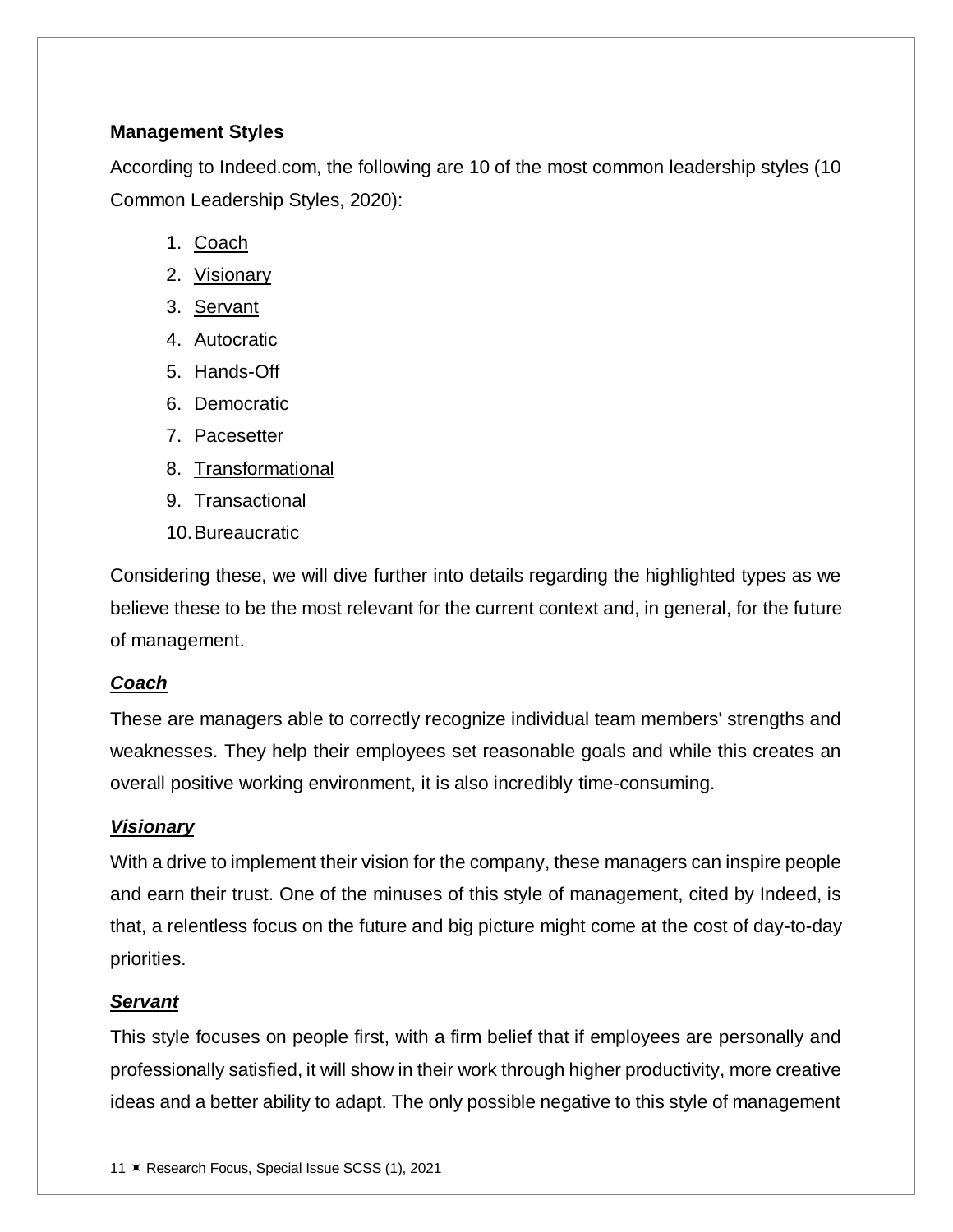is the fact that, in some cases, it may put objectives or goals at risk if the manager is unable to be authoritative when needed.

#### *Transformational*

Focusing on clear goals, open communication and employee satisfaction, this management style, while similar to the Coach, differs through a focus on the bigger picture, instead of individual 'employees' goals.

#### **Types of Managers**

For the past couple of years, literature has tended to differentiate between managers and leaders in many ways, painting them in colors of black & white. Simon Sinek expresses this feeling very openly, saying that: "a manager is someone who has a title while a leader is someone who has the people" (Sinek, 2017). Of course, in its broader context, the sentence attempts to emphasize that all managers should focus their attention on their shortcomings and do all they can to become leaders.

At the beginning of the industrial era, companies realized they needed a lot more structure and systems to ensure completion for bigger, more complex projects. In doing so, they enabled managers as those with power to decide who is efficient and who is not, and fire employees in turn (Levitin, 2014). Unfortunately, the adverse effects of offering this much power to an individual was often not prepared for the role they were supposed to fit still follow us, albeit in isolated cases. Psychology Today, a magazine, suggests there are 4 types of 'bad' managers to work for (Riggio, 2014):

- 1. Incompetent bosses lacking any skills in their area of competence and that often make bad decisions
- 2. Laissez-faire bosses which rarely intervene, letting people manage themselves and providing no guidance or correction whatsoever
- 3. Bully bosses hopefully, a category that is becoming less and less active, these managers are known for continually criticizing or even shaming their employees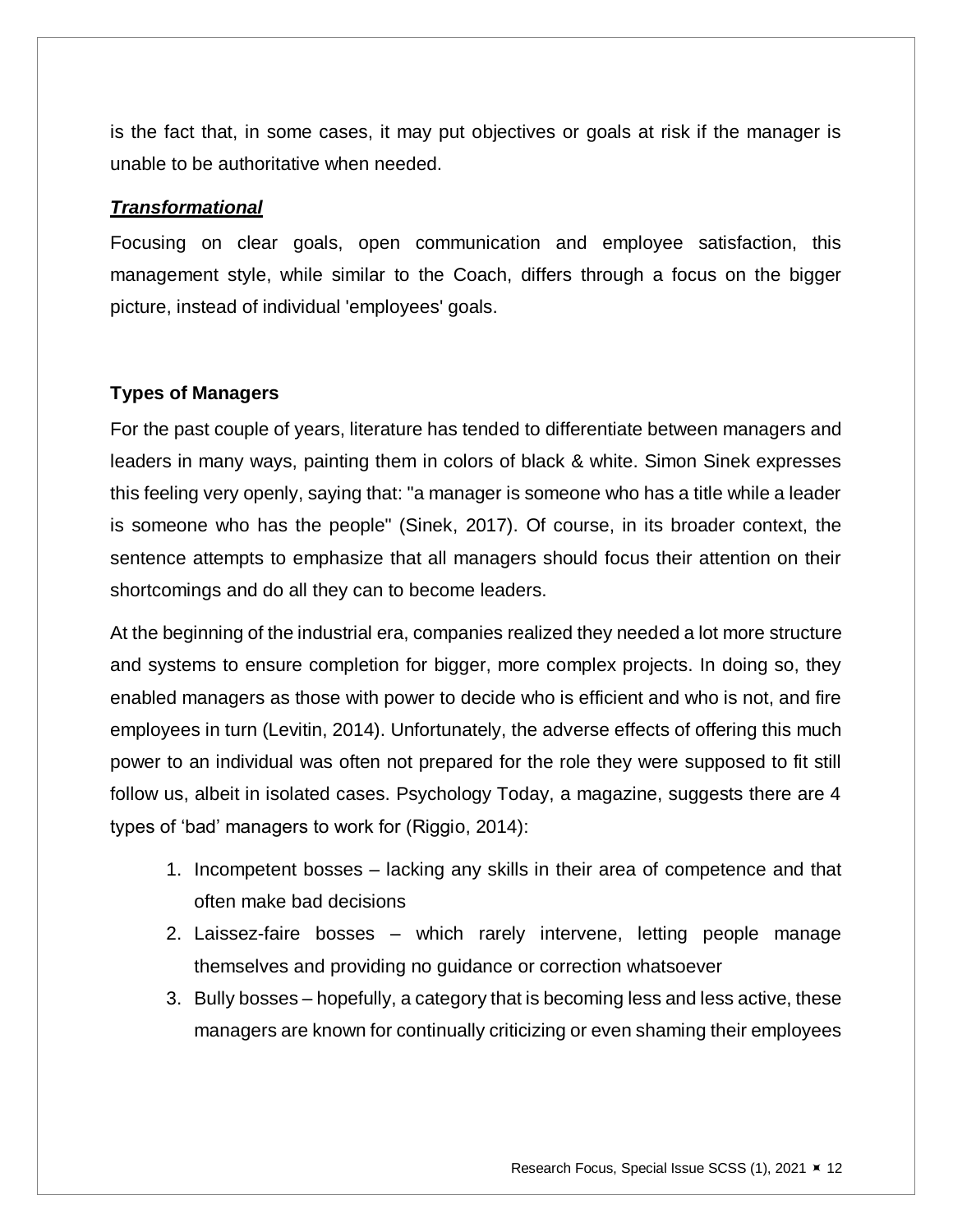4. Toxic leaders – these are people that are very often selfish, and more often than not, leave their companies and employees worse than when they started in the new role

The authors of this paper consider that the above manager types should not even be mentioned as they are deemed to be relics of older times. And if they still exist, we take re-assurance that the current context will pressure companies to correct this type of behavior or replace them completely.

Considering the overall theme of this paper, an issue from 2018 of Harvard Business Review, cites researchers at Gardner have gathered four profiles for existing managers (Managers Can't Be Great Coaches All by Themselves , 2018):

- 1. Teachers prepare employees based on their own individual strengths and experiences. They offer feedback in the way of advice.
- 2. "Always-On" These managers are always trying to pay attention and help their employees develop more skills offering feedback across varied topics.
- 3. Connectors focus on offering feedback in their area of expertise while connecting employees with other, more experienced colleagues from the company for different areas of expertise.
- 4. Cheerleaders mostly offer positive feedback and want their employees to be responsible for their development. They are available but not as proactive as the other types mentioned here.

The profiles highlighted above are more in line with our beliefs on how managers should act and where their focus must be – their employees.

Looking once again at the traits that the new types of manager share, we feel compelled to recount Daniel Goleman's notable mention, suggesting that leaders are "emotional magnets, gathering talented people to work around them, awakening our passions and stimulating everything good in us."

In the end, the difference between managers and leaders is a linguistic one, and we feel that any manager can and should strive to be a leader and, unfortunately, many leaders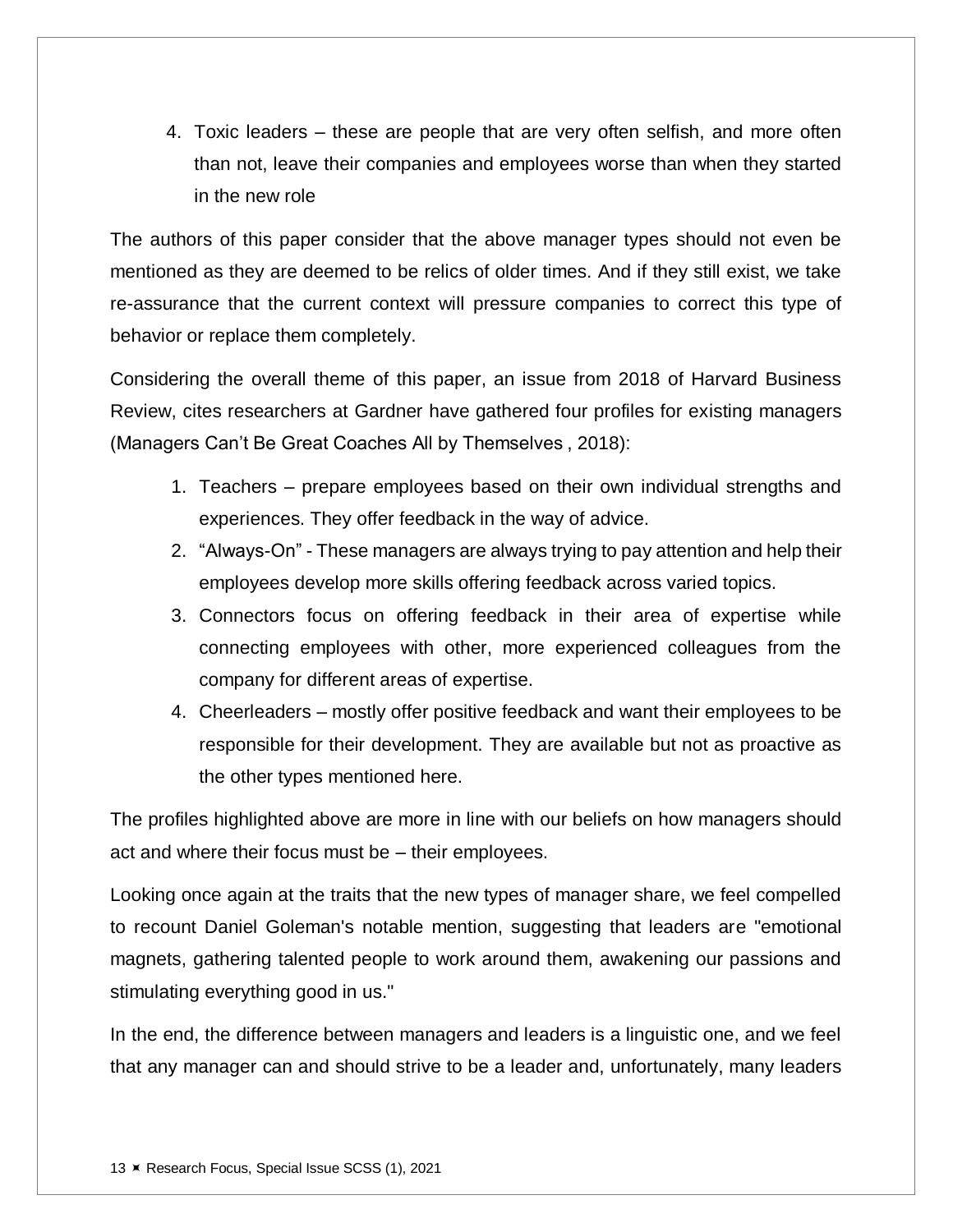can also be toxic. To be a good leader and/or manager, you need a right mix of common sense, emotional intelligence as well as grit (Duckworth , 2017).

Due to the ease of access to information, in the past couple of years, we were all able to learn from many managers' experience and decide for ourselves which of them we should respect, strive to imitate and follow. In this sense, we would like to highlight several managers who made an impact on the authors of this paper:

**Robert Iger.** In his book, the former Disney CEO, highlights several principles that he considers have helped shape his legacy. Out of them, we would like to focus on five that we feel are the most relevant in the current context (Iger, 2019):

- 1. Always look for perfection helping people refuse mediocrity and continually striving to improve oneself and those around you
- 2. Be responsible for your mistakes people will respect you more when you own your mistakes
- 3. Be fair to people and offer clarity it is impossible not to make mistakes when you have a management position but if your employees trust you and are aware of what you want to do, they will help implement your vision
- 4. Real integrity having a strong moral compass
- 5. Be humble it is easy to think your ideas are better than those of anyone else, but it is essential to listen to your employees and respect the fact that you hired intelligent people to come with new ideas and make decisions

**Jeff Weiner.** Currently acting as an executive chairman (previously CEO) of LinkedIn published an article on the platform in 2012 regarding what he feels, the most important values of a company should be (Weiner, 2012):

- 1. Members first
- 2. Relationships matter
- 3. Be open, honest and constructive
- 4. Demand excellence
- 5. Take intelligent risks
- 6. Act like an owner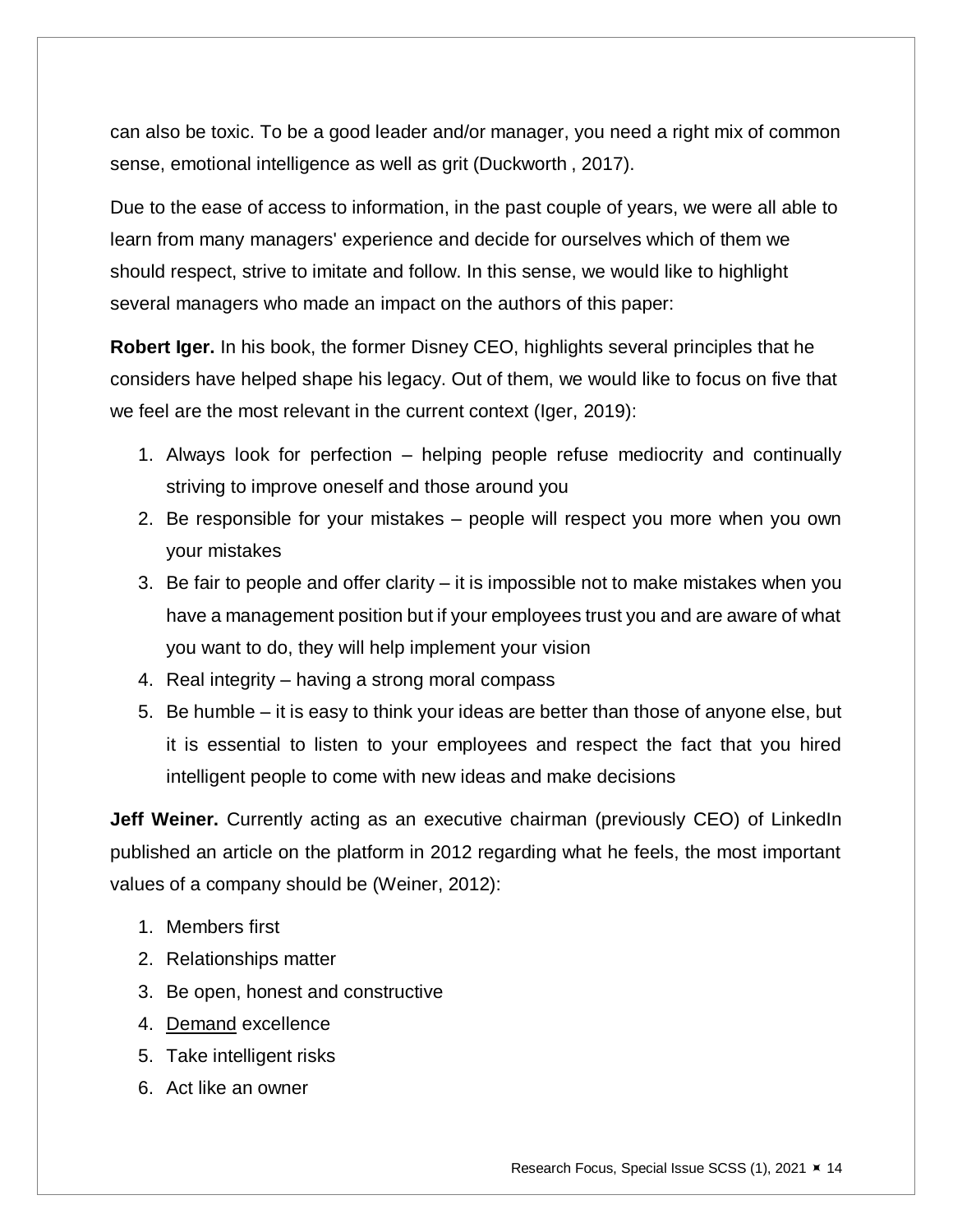However, in his recent course titled "On Leadership" (Weiner, 2020), he presents that at some point, after writing the above article, they realized that the word demand has to be replaced with inspire, the reason being that it spoke a lot of the company's values.

**Sir Richard Branson.** The founder of the Virgin Group mentioned in an interview for Forbes that he has three leadership principles that he finds most important (Schawbel , 2014):

- $\bullet$  Listen
- Learn
- Laugh

Considering the number of common leadership qualities shared by these successful managers, we believe that the three most essential qualities for an amazing leader are:

- 1. Integrity
- 2. Inspire excellence
- 3. Never stop learning

#### **Remote Management**

#### *The reality of 2020 in business and management*

The Coronavirus crisis has determined that work needs to be done from home in more and more fields. Also, newly available technology drives humanity further away from the office every day. This new reality has its ups and downs and many entities, both public and private, have started to analyze the phenomenon.

According to experts from Harvard Business Review: "As we look to the future, it is time to unleash these new ways of working for the long-term, with a focus on well-being, equality, and productivity that can work for both employers and employees long after this crisis ends. It is time to embrace the truly global talent pool that is available to drive growth, regardless of where people call home" (Frankiewicz & Chamorro-Premuzic, 2020).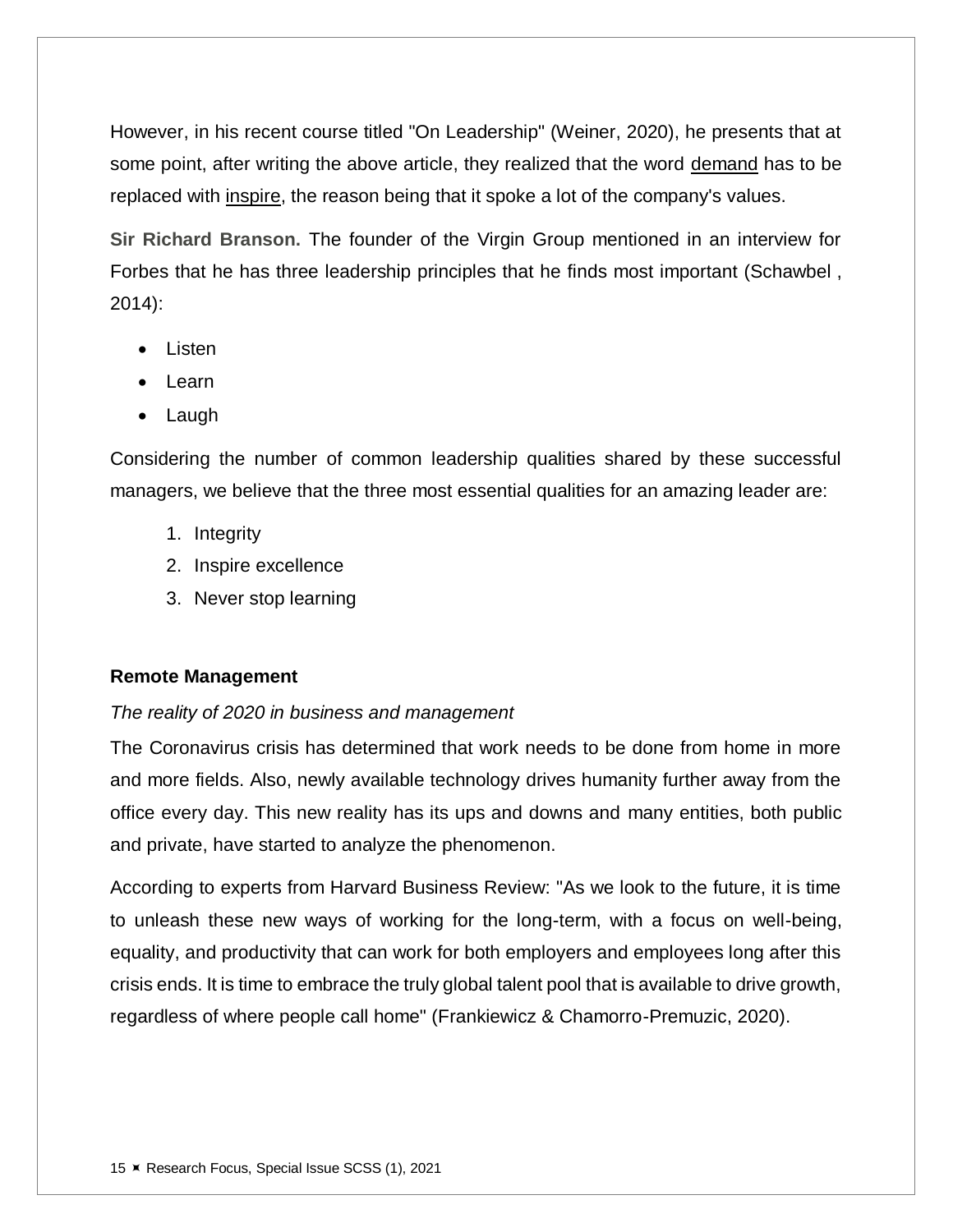#### *Changes caused by the pandemic in numbers*

MKOR, a consulting company, recently published a study analyzing the Impact of COVID-19 in the Romanian business environment. The study "How is the Impact of the COVID-19 Epidemic felt in the Romanian Business Environment" (MKOR Research , 2020), quoted by Patria Bank, presents the complex situation of private organizations in our country and reflects the image of the business environment in the uncertain context we find ourselves in.

According to the study, 91% of Romanian companies feel affected by the COVID-19 epidemic, with an average total impact of -10.2% for 2020. This figure is in line with European Commission estimates, with a decrease forecast of -7.5% at EU level. The most visible effects of the COVID-19 epidemic are the reduction in turnover and the impact produced by the suspension of the company's activities.

Simultaneously, 95% of companies took measures to survive the current crisis, and 90% took them immediately after the start of the emergency in March. The most common are financial measures, which protect cash flow in the short and medium-term, followed by efforts to protect employees and pivot the business.

Also, the companies that were on a downward trend on March 1, 2020, compared to March 1, 2019, estimate a business decrease for this year. The MKOR analysis also shows that representatives of the business environment have a low level of trust, of only 2.7 points out of 7 in what concerns state institutions.

#### *Advantages and disadvantages of work from home*

While for some people, working from home seem to be all they wanted, for others this has easily given rise to new challenges. Researchers who have studied this phenomenon highlighted some of the trends discovered and how they influence employees' behavior.

According to a Humanyze study, a technology firm specializing in social sensing, quoted by Harvard Business Review (Frankiewicz & Chamorro-Premuzic, 2020), working from home has reduced work-related stress and negative emotions, increasing trust, well-being and communication with colleagues by 40%.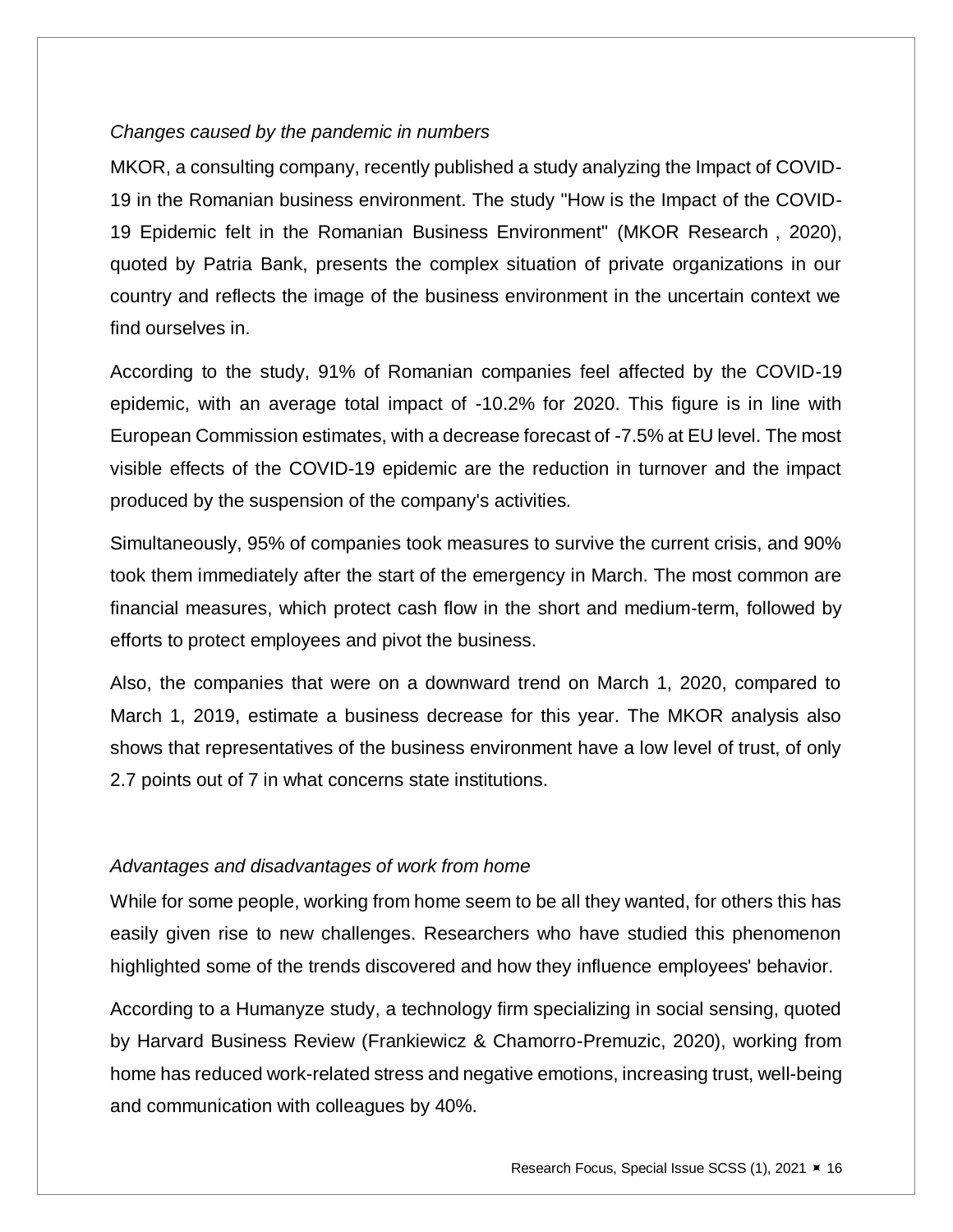Also, the global ManpowerGroup analysis by Harvard Business Review shows that 8 out of 10 employees want to work remotely in the future to achieve a healthier work-life balance. According to the same source, the companies could finally discover and collaborate with talented people regardless of the country in which they live. Industries like IT were already doing this to some degree, but this global pandemic has made the opportunity visible in many more industries.

On the other side, the Humanyze's study showed that working from home increased people's working hours by an average of 10-20%, making it clear that working from home threatens the distinction between professional and home life.

In Management Fundamentals, Steven Cohen and William Eimicke mention that: "Technology and the global economy mean that for some, work is now possible twentyfour hours a day, seven days a week. The internet, low-cost communication and information, and cloud computing mean that work can follow you wherever you go. You no longer need to commute to a workplace to do many of the tasks required to complete work…The larger problem is workaholism, where people are so obsessed with work, they become limited and one-dimensional. People must now self-consciously struggle to create boundaries between work and home" (Cohen, 2020).

The two authors also underline that the meetings through platforms are better than nothing. Still, they do not replace direct human contact and that the lack of face-to-face communication can reduce productivity and increase conflict. In their opinion, people have started to become more emotional than usual, partly due to the stress generated by the fear of illness and the breaking of daily routines. This is visible and has an impact on their activity.

#### *To do for the managers*

Steven Cohen, Senior Vice Dean of Columbia's School of Professional Studies and a Professor in the Practice of Public Affairs at Columbia University's School of International and Public Affairs, believes that managers should notice that some colleagues are more fragile than usual, and it is necessary to adapt communication in this regard. In his opinion,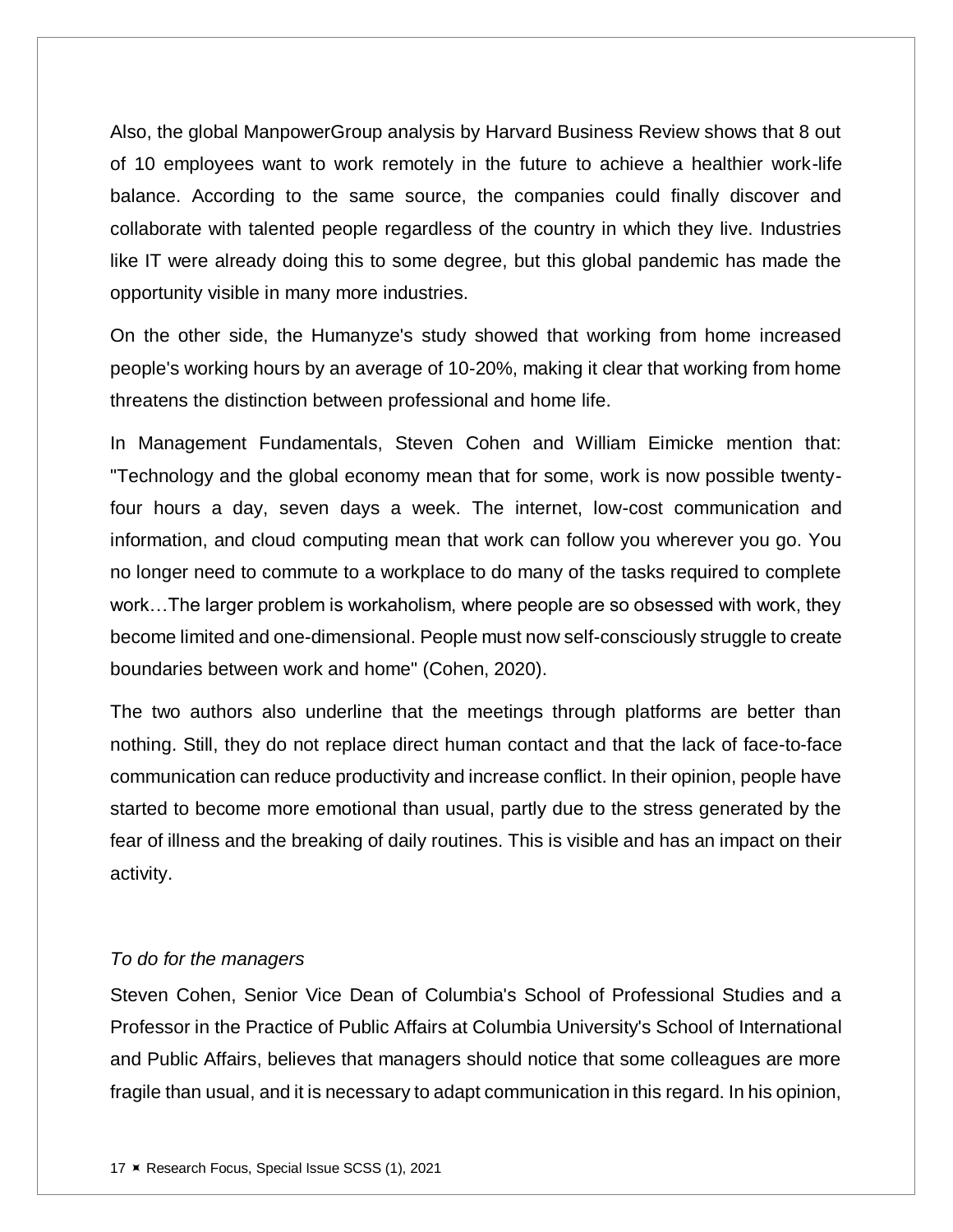leaders should make a habit from frequently asking about the well-being of their colleagues, about their work environment and their needs. The University's representative advices managers to ask their teams to postpone specific tasks if they are not necessarily urgent or even eliminate them if they do not prove relevant. Without a proper work-life balance, performance is likely to be exhausting and declining.

## **Conclusions**

A company's budget and strategy are generally based on history and prediction. Like many other activities, management operates today in an unprecedented environment, where the past is less useful in predicting the future. This is the central dilemma we now face in managing organizations in the midst of this global pandemic. Every decision made by management is a step forward towards a less predictable future than usual. However, management has always been and remains about overcoming obstacles.

While the technology has evolved considerably and the global workforce has proved capable of adapting to the current situation, people need more guidance and understanding than ever before. In this new context, managers find themselves in positions where their power is more significant than ever, this, in turn, can have 2 effects: going back to older, outdated styles of management and attempting to control all the actions of their employees or treating employees with empathy, striving to become a better manager and leader by taking inspiration from some of the most successful people in the world.

In our opinion, the first option is improbable as it is a time consuming and highly inefficient way of managing people resulting in low employee morale and lower productivity and quality of work. The second possible effect is the most likely – treating one's employees with empathy, concentrate their resources on improving the skills they lack, managers can become effective leaders and inspiring people to achieve greatness.

But connection is not the only thing that people require, and empathy does not mean always accepting what is being done regardless of the quality of work and deadlines. Another critical ability managers working in this new world is having difficult conversations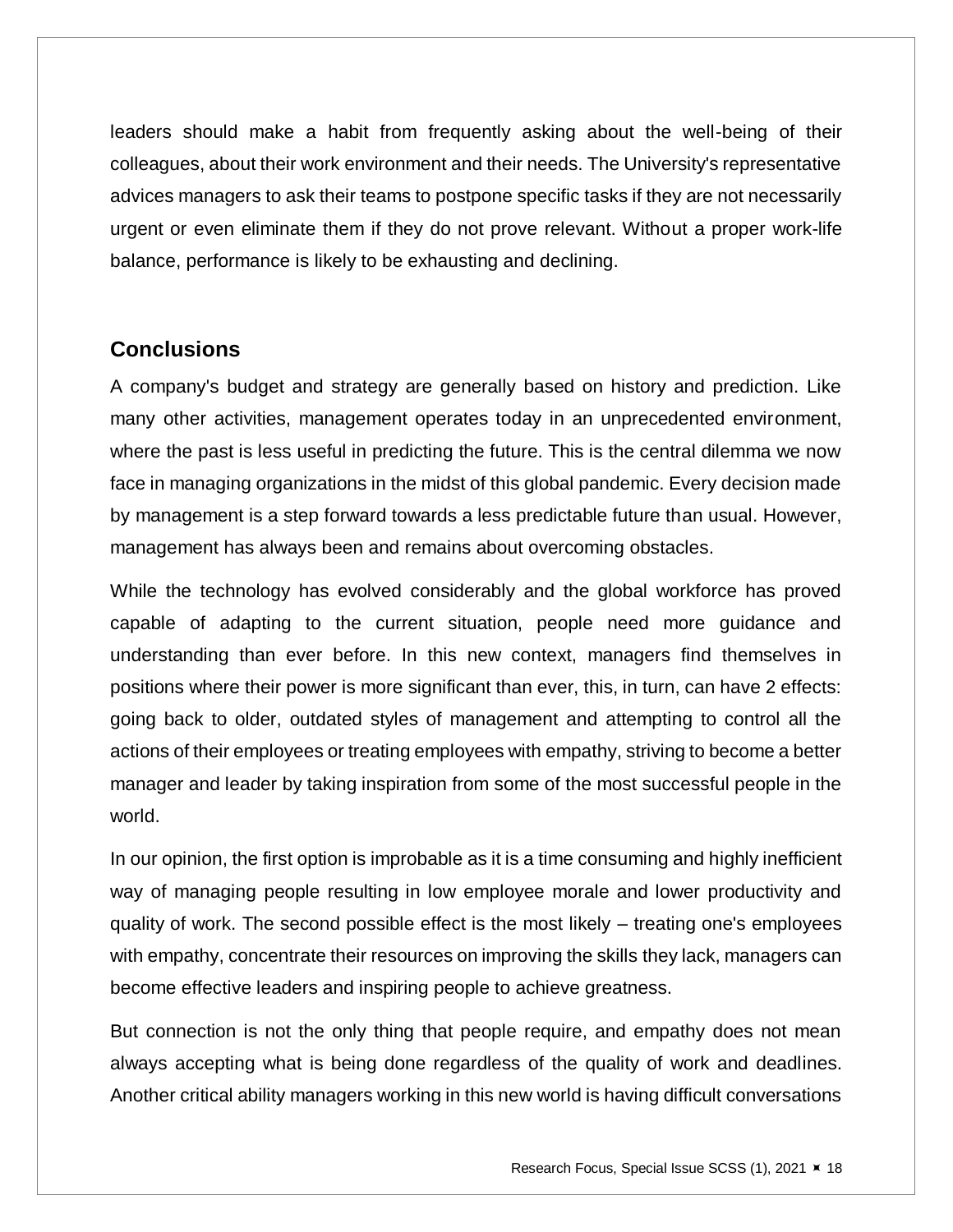with their employees. In doing this, one of the most important things to remember is that "...it is best to keep your goals realistic. Eliminating fear and anxiety is an unrealistic goal. Reducing fear and anxiety and learning how to manage that which remains is more obtainable" (Stone et al., 2011).

In the end, the managers of today have all the resources needed to become proper leaders and adapt to any challenge; all they need is the will to do so.

## **References**

*Journal articles:*

*1.* Managers 'Can't Be Great Coaches All by Themselves (May–June 2018). *Harvard Business Review. 22-24*

*Books:*

- *1.* Duckworth, A. (2017). *Grit*. Great Britain: Penguin Books
- *2.* Iger, R. (2019). *The Ride of a Lifetime*. Great Britain: Penguin Books
- *3.* Levitin, D. (2014). *The Organized Mind.* Great Britain: Penguin Books
- *4.* Sinek, S. *(2017). Împreună este mai bine.* România: Publica
- *5.* Stone, D. Patton, B. Heen, (2011). S. *Difficult Conversations.* Great Britain: Portfolio Penguin

*Online Sources:*

- 1. 10 Common Leadership Styles (Plus Ways to Develop Your Own). (2020, November 24). Retrieved November 24, 2020 from [https://www.indeed.com/career-advice/career-development/10-common](https://www.indeed.com/career-advice/career-development/10-common-leadership-styles)[leadership-styles](https://www.indeed.com/career-advice/career-development/10-common-leadership-styles)
- 2. Cohen, S. Organizational Management During a Pandemic. (2020, May 18), Retrieved November 28, 2020 from <https://blogs.ei.columbia.edu/2020/05/18/organizational-management-pandemic/>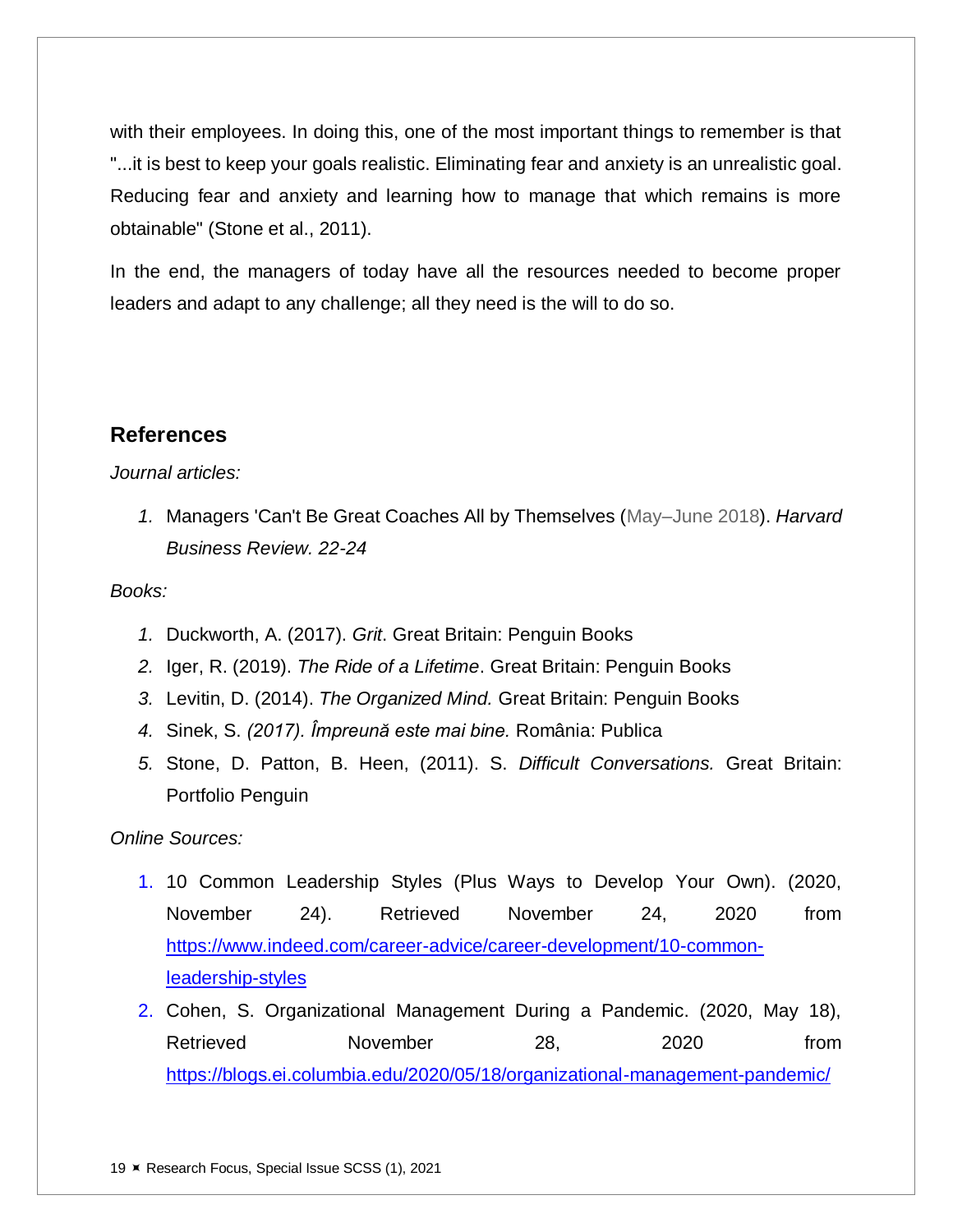- 3. Frankiewicz, B., Chamorro-Premuzic, T. The Post-Pandemic Rules of Talent Management. (2020, October 13), Retrieved November 28, 2020 from <https://hbr.org/2020/10/the-post-pandemic-rules-of-talent-management>
- 4. MKOR Research. Studiul Impactul Epidemiei De COVID-19 Asupra Mediului De Afaceri Din România. (2020, beginning of May). Retrieved November 28, 2020 from<https://mkor.ro/studii/studiu-impact-covid19-afaceri/>
- 5. Riggio, R.E. (2014, October 22). The 4 Worst Types of Bosses To Work For. Retrieved December 1, 2020, from [https://www.psychologytoday.com/intl/blog/cutting-edge-leadership/201410/the-4](https://www.psychologytoday.com/intl/blog/cutting-edge-leadership/201410/the-4-worst-types-bosses-work) [worst-types-bosses-work](https://www.psychologytoday.com/intl/blog/cutting-edge-leadership/201410/the-4-worst-types-bosses-work)
- 6. Schawbel, D. (2014, September 23). Richard Branson's Three Most Important Leadership Principles. Retrieved December 2, 2020 from [https://www.forbes.com/sites/danschawbel/2014/09/23/richard-branson-his-3](https://www.forbes.com/sites/danschawbel/2014/09/23/richard-branson-his-3-most-important-leadership-principles/?sh=fb6445a3d509) [most-important-leadership-principles/?sh=fb6445a3d509](https://www.forbes.com/sites/danschawbel/2014/09/23/richard-branson-his-3-most-important-leadership-principles/?sh=fb6445a3d509)
- 7. Weiner, J. (2012, October 29), From Vision to Values: The Importance of Defining Your Core, Retrieved November 25, 2020 from [https://www.linkedin.com/pulse/20121029044359-22330283-to-manage-hyper](https://www.linkedin.com/pulse/20121029044359-22330283-to-manage-hyper-growth-get-your-launch-trajectory-right/)[growth-get-your-launch-trajectory-right/](https://www.linkedin.com/pulse/20121029044359-22330283-to-manage-hyper-growth-get-your-launch-trajectory-right/)
- 8. Weiner, J. (2020, March 9), On Leadership, Retrieved December 2, 2020 from [https://www.linkedin.com/learning/on-leadership-by-jeff-weiner/welcome-to-on](https://www.linkedin.com/learning/on-leadership-by-jeff-weiner/welcome-to-on-leadership)[leadership](https://www.linkedin.com/learning/on-leadership-by-jeff-weiner/welcome-to-on-leadership)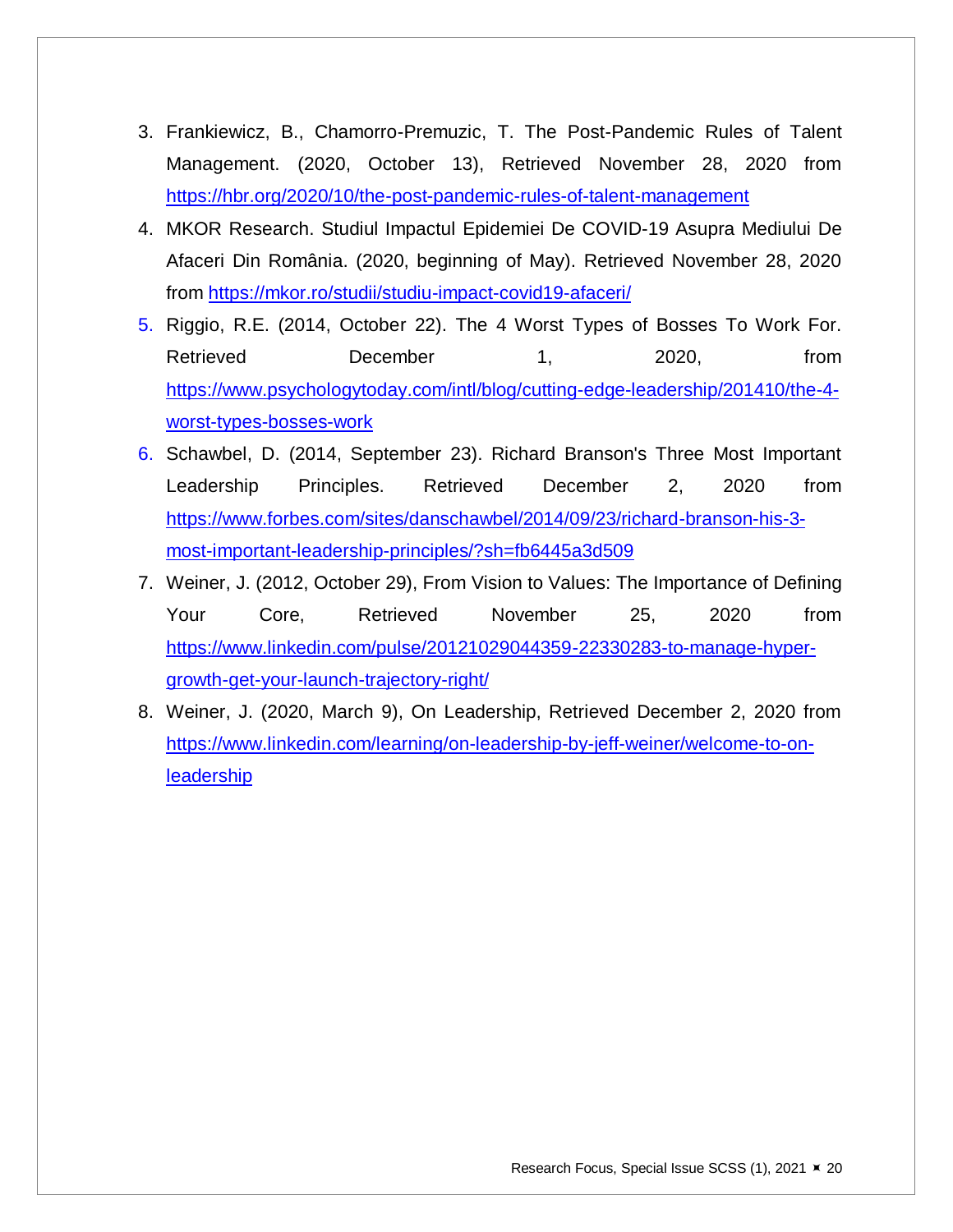

# <span id="page-21-0"></span>**WHAT ARE THE FACTORS THAT INFLUENCE THE SUCCESS OF A WORK TEAM**

#### **Monica POPA**

**Romanian-American University**

## **Summary**

The constitution of a work team requires broad precautions to hope for optimal success. If the team is already formed, the goal is to get a group that best performs the task for which it was set up. If the team has not yet been put together (and we will be interested in this case), this is an opportunity to proceed in order by asking the right questions.

## **Abstract**

The main challenges in teamwork are: Let's find optimal solutions to achieve success; Overcoming the fear of not being good enough; Not knowing where to start; The fear of not integrating into the community; Lack of time; Not knowing how to express contribution needs so that the interested parties understand them.

That many of these problems can be solved by: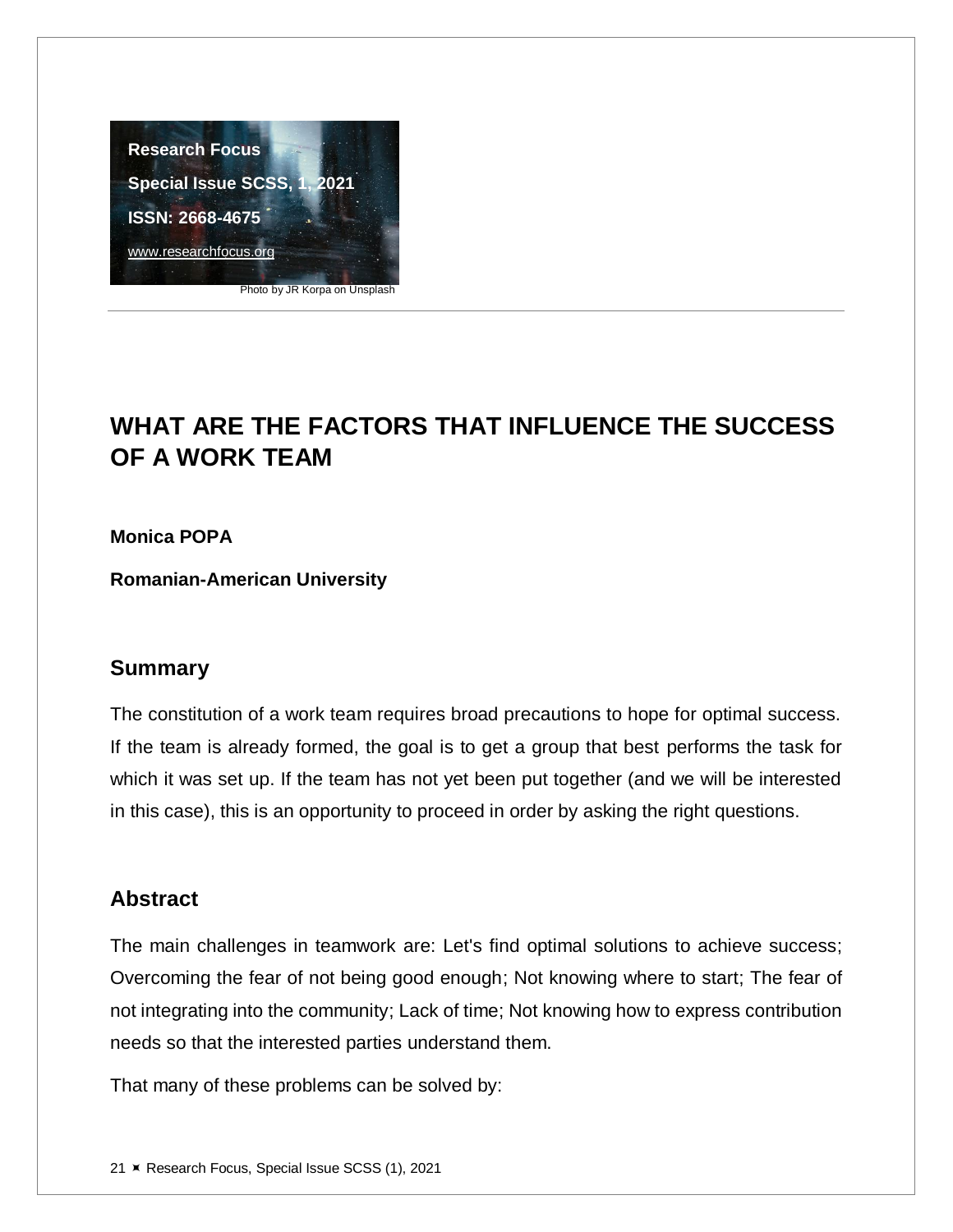1) Clearly listing the needs for contributions, with the necessary skills, via an interface that is easier to access than a GitHub (which is really anxiety-provoking for non-developers)

2) Designating a welcoming person as the entry point for newcomers, who will be easy to talk to, and who will be able to direct everyone to simple tasks to discover the project.

3) Changes tend to make us feel insecure as they force us out of our comfort zone. They involve adapting to new circumstances and, in many cases changing everything we have been doing until now.

For example, consider the days when technology gained importance in businesses. Many people have had to adjust to the introduction of these tools, using training, learning through effort, sometimes feeling that they could not do more ... but they did. This usually happens when we have no other choice. Any change presupposes something new, maybe help, but indeed growth.

*Keywords:* teamwork, challenges, performance

#### **Introduction**

In teamwork, focusing on consistency, cohesion, and efficiency requires each member to occupy their place on an equal footing with the other regardless of their role, function or status.

Being successful at work is one of the goals of the vast majority of people. For some, it is about devoting themselves to what excites them most; for others, achieving specific realistic and desirable goals to be able to develop, surpass themselves and reach the top. However, it doesn't matter whether we are in one position or another; success at work comes through a series of rules that must be fulfilled.

All these rules will generate a degree of satisfaction necessary to feel that we enjoy a balance and well-being in our working environment. It is essential that while our goal is to be successful at work, we do not neglect other areas of our lives. Family, friends and our personal growth are also important.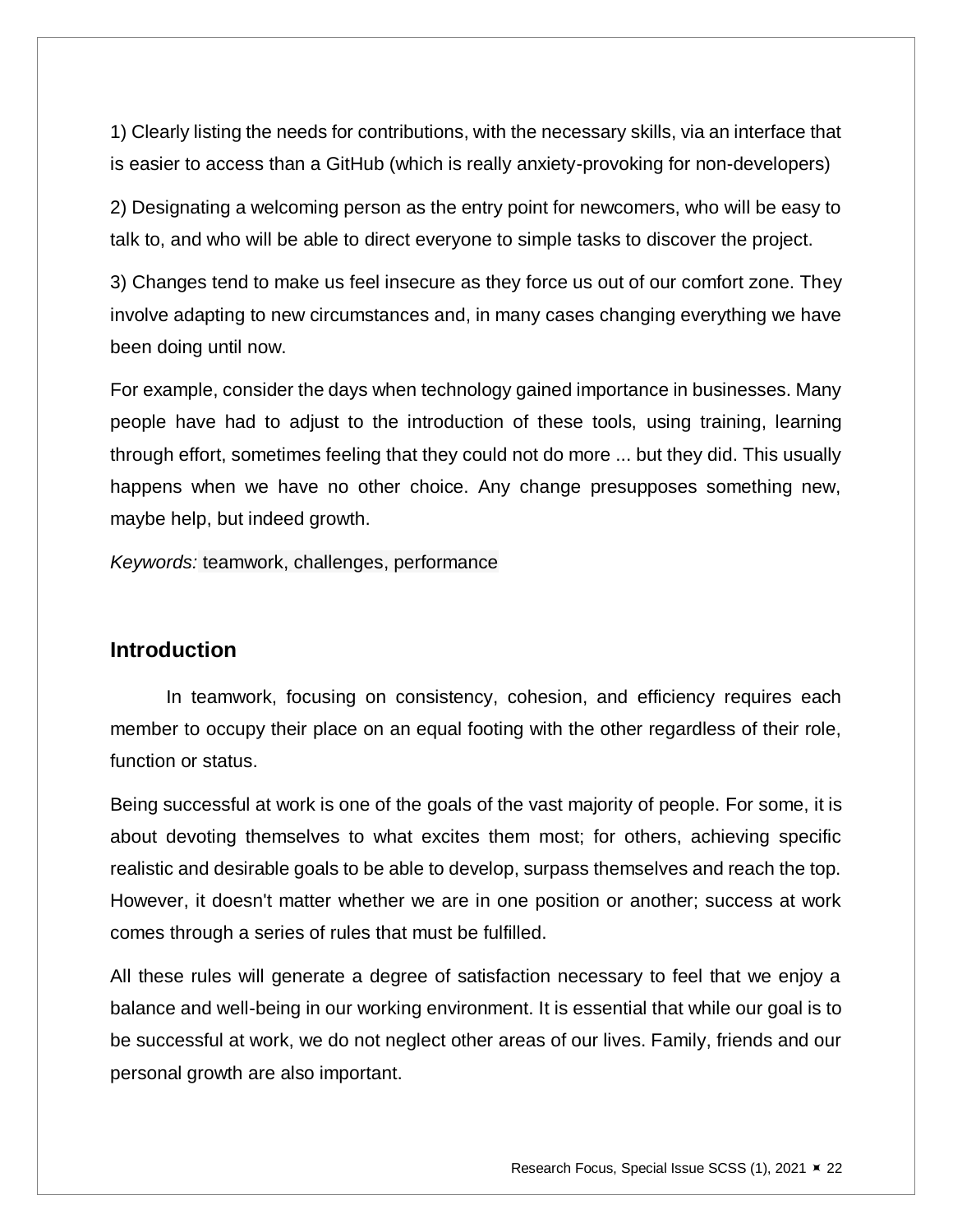If any area of our life is not functioning correctly, we will feel an imbalance and, as a result, we will not feel that happiness that we all crave.

First of all, we must establish the importance of teamwork and then the challenges encountered. So, why does this matter? Because collaboration is essential for the growth of the individual, the team and the business. And let's be honest, collaboration is inevitable in business. If you treat collaboration like teamwork, you'll end up with a great team, but not always with a great result. Taking steps to make successful collaboration a priority for your team and other departments can help streamline efforts and ultimately save everyone's time.

## **Topics**

Next, I propose to look at some of the common challenges of team collaboration.

 $\triangleright$  The first challenge is the indecision that occurs when vital decisions have to be made.

Those who are supposed to provide a direct path to success end up having no idea which direction to take. This is common when multiple actors are involved, and all stakeholders are not on the same page. Indecision may seem like a small challenge at first, but it can lead to imprecise expectations and delayed deadlines, not to mention frustrated team members.

 $\triangleright$  For this challenge, I propose to make the decision-making process as easy as possible for your stakeholders. Instead of asking them what to do, come up with a few ideas, and have them choose.

To be successful at work, it is important to be aware that problems are challenges. We may encounter difficulties while looking for that job that we want so much or that we want to initiate a personal project. However, this is not an excuse to give up. The second challenge is "e-chess." This is a term that is used when email fails completely. It is used when you forget to click "reply", do not attach the latest file, forget to look in spam for important emails. It happens to the best of us. These mistakes are all too common when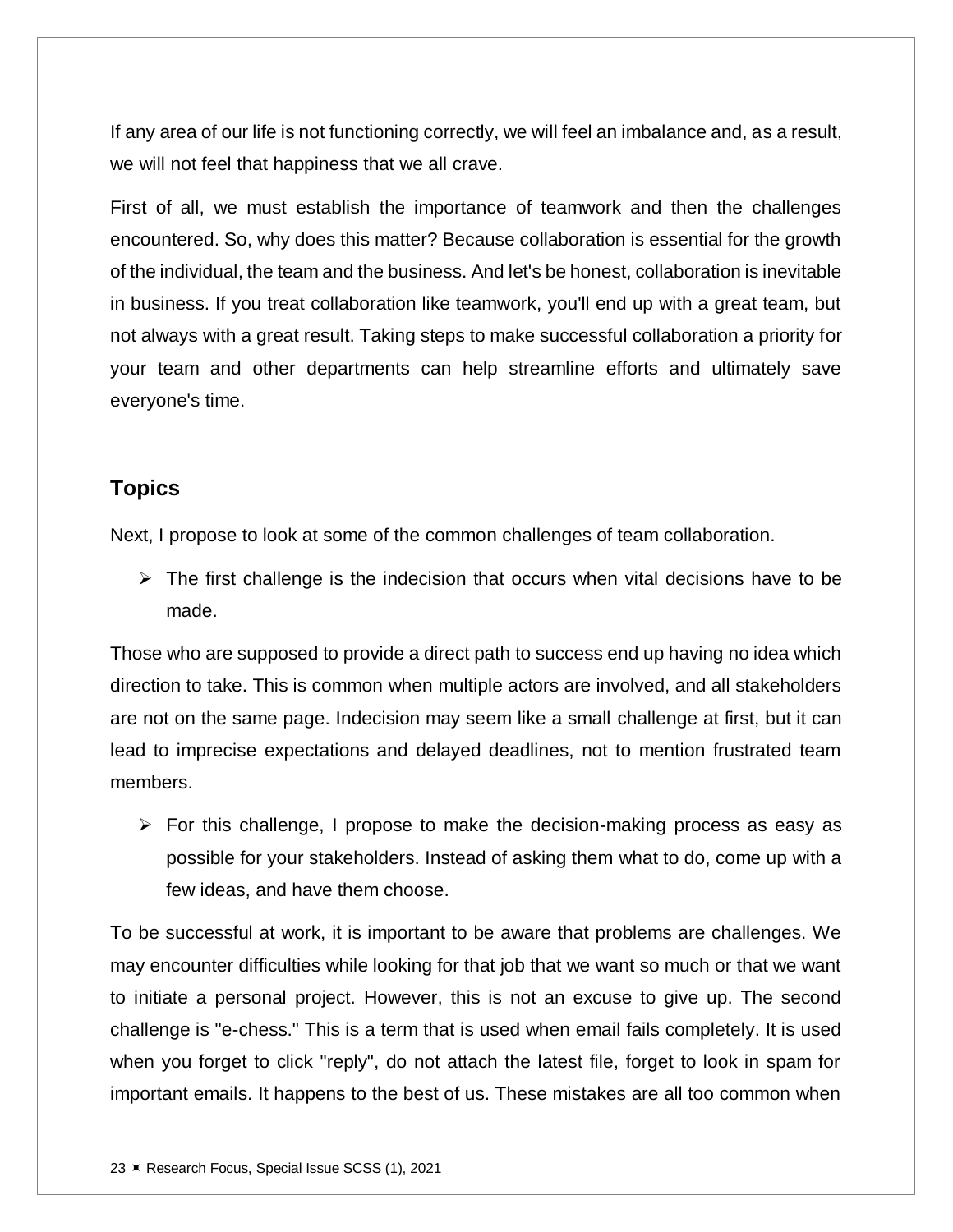working in teams. Eventually, attachments are lost, grammar dictators are on the prowl, and the project schedule goes off the rails.

To solve this problem, it is recommended to stop using email to collaborate because the emails will hurt your collaboration productivity. Instead, consider using a collaboration tool for project management and accountability tracking. Collaboration tools like Wrike help you archive and format files so you can always find the latest files.

 $\triangleright$  Another challenge is the lack of communication in the team.

So, when collaborating, there is always a place for misinterpretation. Sometimes mistakes are discovered until it is too late. Without a clear understanding of what is expected of stakeholders, energy is wasted, and time is running out. This can be caused by a lack of communication or simply missed communications.

To avoid this problem it is necessary to ask questions. If in doubt, raise your hand. Make sure you understand the goals and expectations of everyone involved. If something is late, let them know. Mistakes and delays are inevitable, so talking about them and being proactive provides time to find a solution.

 $\triangleright$  Negative people in the team.

These are phrases commonly used by those toxic people lurking around the office, also known as negative people. There is usually at least one on each team and their pessimistic attitude spreads like wildfire. They complain about almost everything, and whenever there is a challenge or a disagreement, they will be the first to talk about it and the last to think of a solution. These people can lower the productivity and morale of a team, leading to frustration and conflict.

For good results in the team, it is recommended the positivity. Put out their fire with a positive comment or suggestion because collaboration is essential for the individual, the team and the business.

If you are a negative person, take a step back, and assess your attitude. Simply changing the way you say things can convey your point without the unproductive and contagious negativity.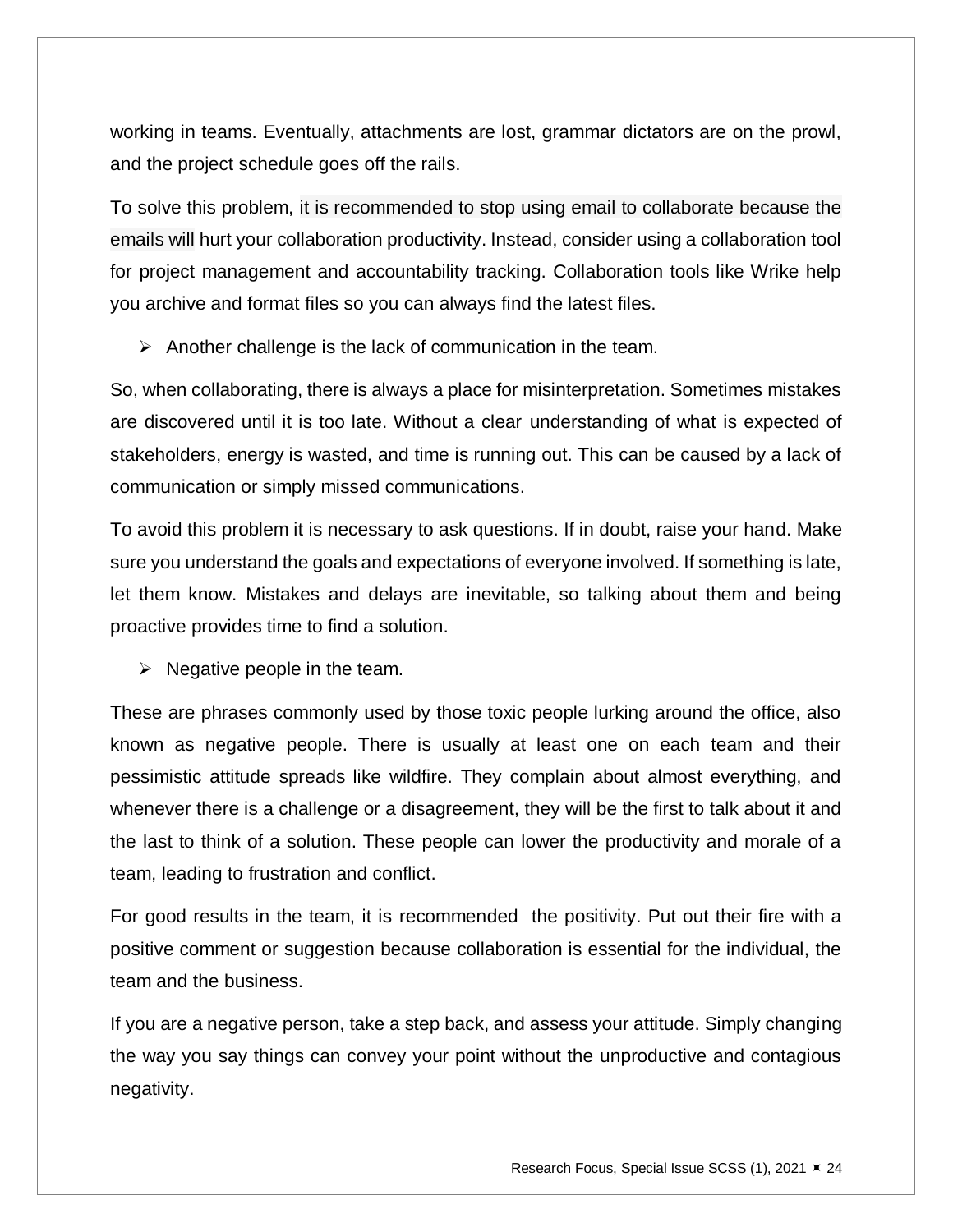If I presented some challenges encountered in teamwork in the first part, now I will present the elements that lead to team performance.

Efficient teamwork is distinguished by:

- $\triangleright$  Synergy: all team members work in the same direction. View is unanimous as to the group's mission, objectives, and means to achieve it. There are no hidden intentions that stand in the way of the collective effort. The result of the whole is greater than the sum of the individualities.
- $\triangleright$  Healthy mutual aid: Everyone supports their colleagues when the need is there and respects their prerogatives. There is cooperation, but there is no invasion. There is trust between all team members: I feel safe to accept your assistance; I am reassured that I do not want to do your work for you or control what you do.
- $\triangleright$  Complementarity: the collective comprises individuals with different types of personalities and skills so that the team does not have weak points in certain areas. Everyone has the freedom to bring their specificities without being forced to conform to the lowest common denominator of the group.
- $\triangleright$  Effective, frank and constructive communication: differences of opinion are expressed frankly, without leading to harmful conflicts: there are no taboos or attacks. Everyone sets out their ideas clearly and checks that they have been understood. Interactions are geared toward problem solving, not complaint. This sometimes involves coaching individual members of the team or their line manager.
- $\triangleright$  How to improve the performance of a team?

We use the GPRI model (Goals, Process, Roles, Interactions). We take care to:

**Develop common goals** (Goals) by ensuring that everyone can express their opinion on the team's mission and deploy a shared vision.

**Define or standardize the processes** (Process): once the objectives have been clarified and accepted by all, the key functions can be established (how we decide, we work together, we prioritize our projects, we coordinate our activities, we communicate with each other) .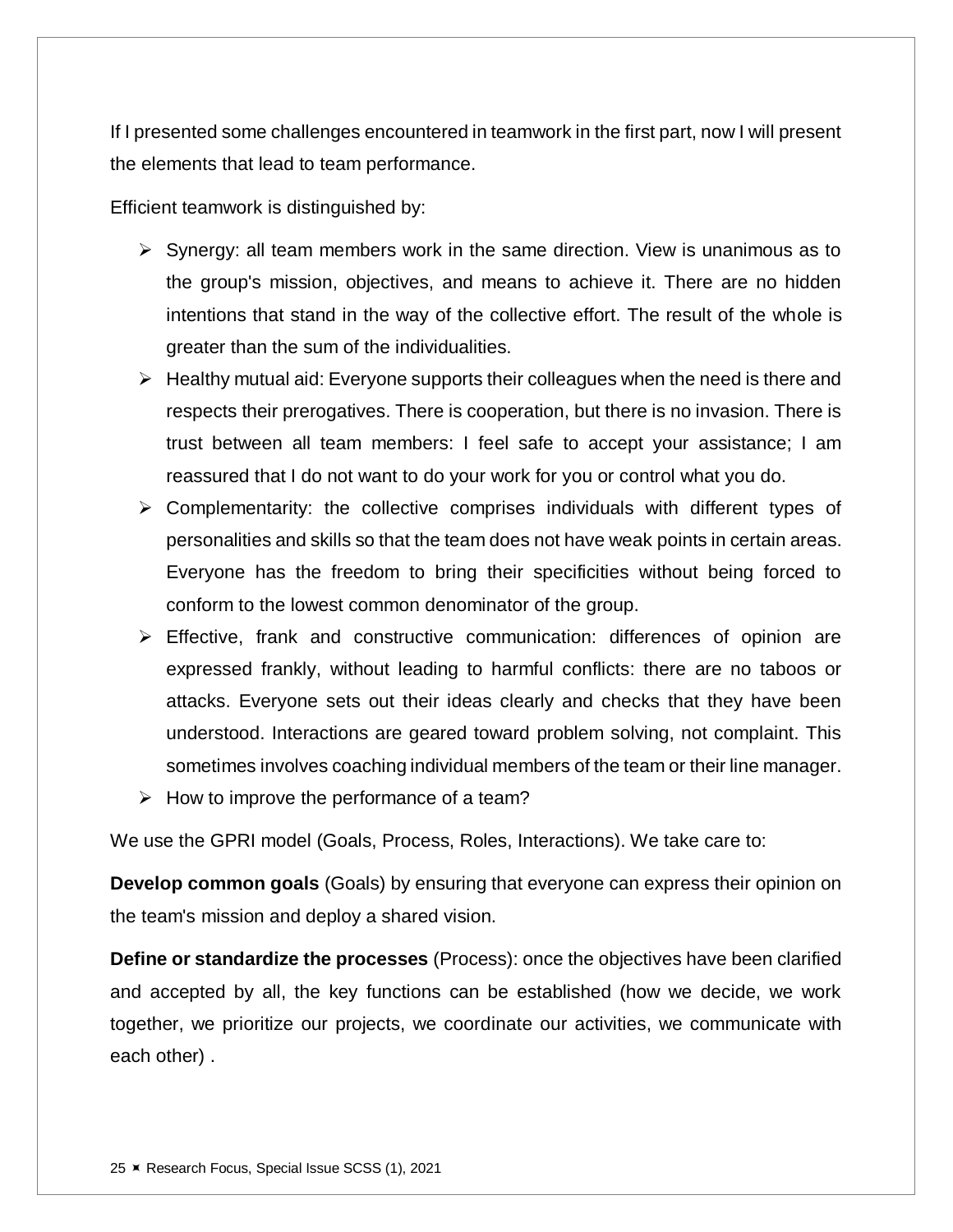**Identify roles and ensure a balance between them** (Roles) in some organizations, some roles are missing (no one feels comfortable with this one) or are over-represented (too many team members are playing it). This can result in an innovation deficit or a difficulty in carrying out the missions, also direct or too little communication, a lack of supervision of newcomers.

**Improve interactions within the group**: when the work on the level of objectives, processes and roles is accomplished, the sources of blockages and the number of unproductive conflicts decrease considerably. It is fundamental that colleagues understand each other, despite individual differences in communication, leadership styles, and change management. One of the frequent tools at this stage of an intervention is the MBTI training (Steiner, 1972).

The success or effectiveness of a work team is defined by adequate group production and the level of interpersonal satisfaction that the group brings to members. The team's output must correspond to norms or standards of quantity and quality that allow a goal to be set.

These standards, defined by the organization (or better, in collaboration with the team), are essential for its adequate functioning because they will enable it to have a production objective and know its limits. But this dimension of success must be complemented by a social and personal dimension, in the sense that a team must meet the social and individual needs and objectives of its members and that this is one of the conditions for its sustainability. This satisfaction can be reflected in team members' tendency to work overtime voluntarily and work together cooperatively.

 $\triangleright$  How does the environment of a work team influence its success?

The external conditions imposed on the team are the fundamental organizational decisions that constrain the work teams (distribution of power and authority, work execution procedures, time limits, number of teams, work schedules, size of the group, rotation diagrams, machines used, assignment to work areas, work interdependence devices) (Goodman & al., 1990).

The human resources available for group activities are generally a product of the choice and selection processes within the team. Material resources (tools, consultation space,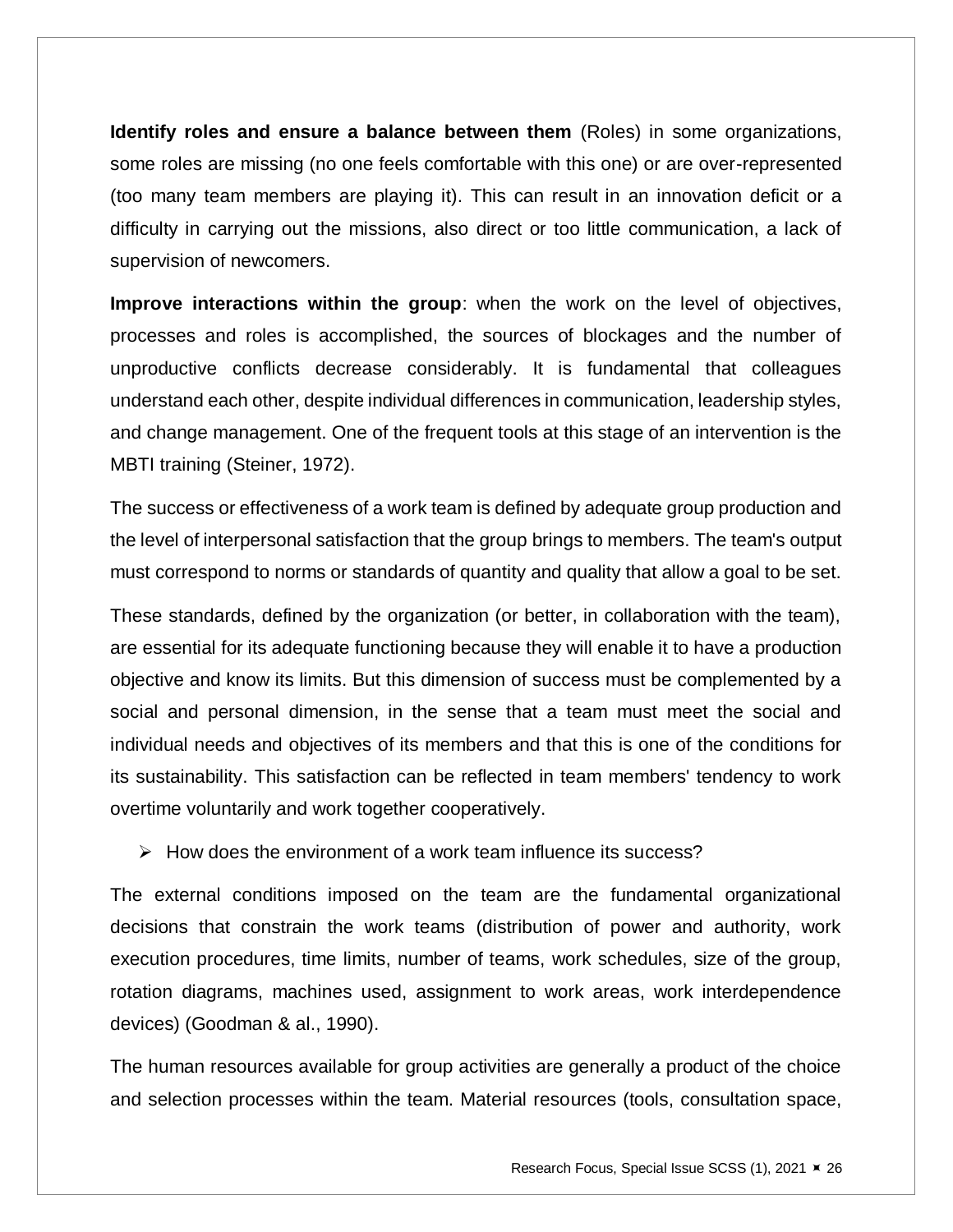etc.) and training, information, and various support also come from the organization. Performance feedback is one of the most important pieces of information for team members who can thus assess their performance against the performance of other members and the team's overall performance.

All team members have the means to influence work decisions, and the information is relatively open. Hierarchical differences are minimized (authority comes more from skills and experience than formal status) to foster in everyone the feeling of being a full member working towards shared goals. The sense of shared mission influences the types of norms that develop. Indeed, teams tend to create standards that encourage high productivity and promote the company's well-being as a whole. Teams must guide themselves within limits depending on the skills they have previously demonstrated. The organizations ensure the development of these skills through consultations and training.

The evolution of advanced technology will certainly reinforce a control strategy (by routinizing, directing and depersonalizing work), but it will also reinforce a strategy of involvement (by increasing employees' capacities, avoiding repetitive work and allowing decentralized decisions).

## **Conclusion**

This article is about setting up a work team, but it can serve as a basis for designing and developing a training program if the team is already in place. To this end, it is important that the trainer is well informed and experienced concerning the functions, tasks and processes of all phases of teamwork. It may also be useful for him to know the team in training, that is to say the skill level of the team and its members and the plethora of tasks and functions in which it is engaged.

For practical training, all team members should, as much as possible, be involved in all activities and phases of training. The scenarios should be created, taking into account the actual operating environment of the teams. Also, training should not focus on the typical learning of task-related skills while ignoring the development of soft skills. Finally, to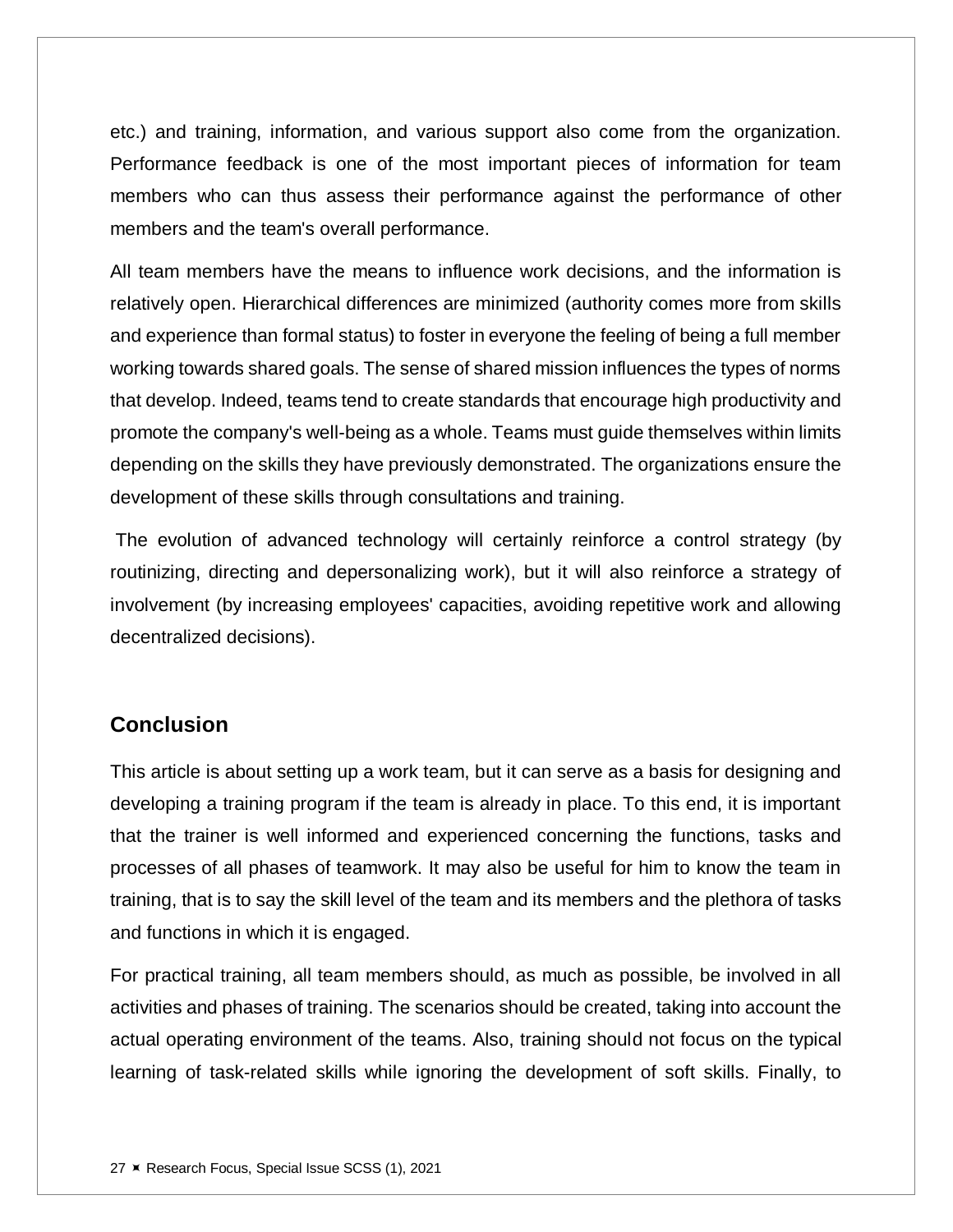ensure that the training program is effective, it is advisable to evaluate the training program and its methods that can provide feedback.

## **References**

Goodman & al.: Designing effective work groups, San francisco : Jossey-Bass, 1990 Steiner (I.): Group process and productivity, Orlando, Fla. : Academic Press, 1972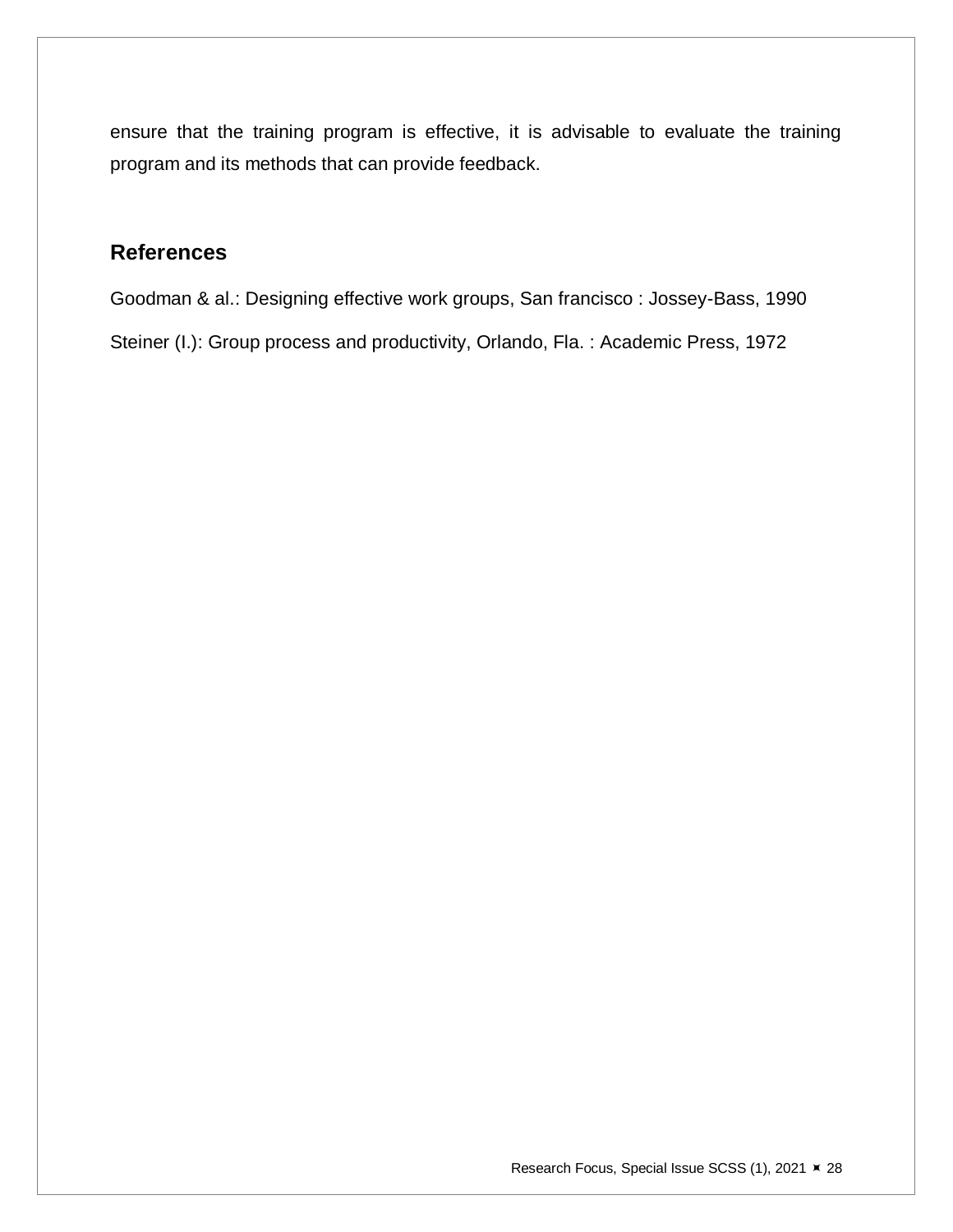**×** Research Focus, Special Issue SCSS (1), 2021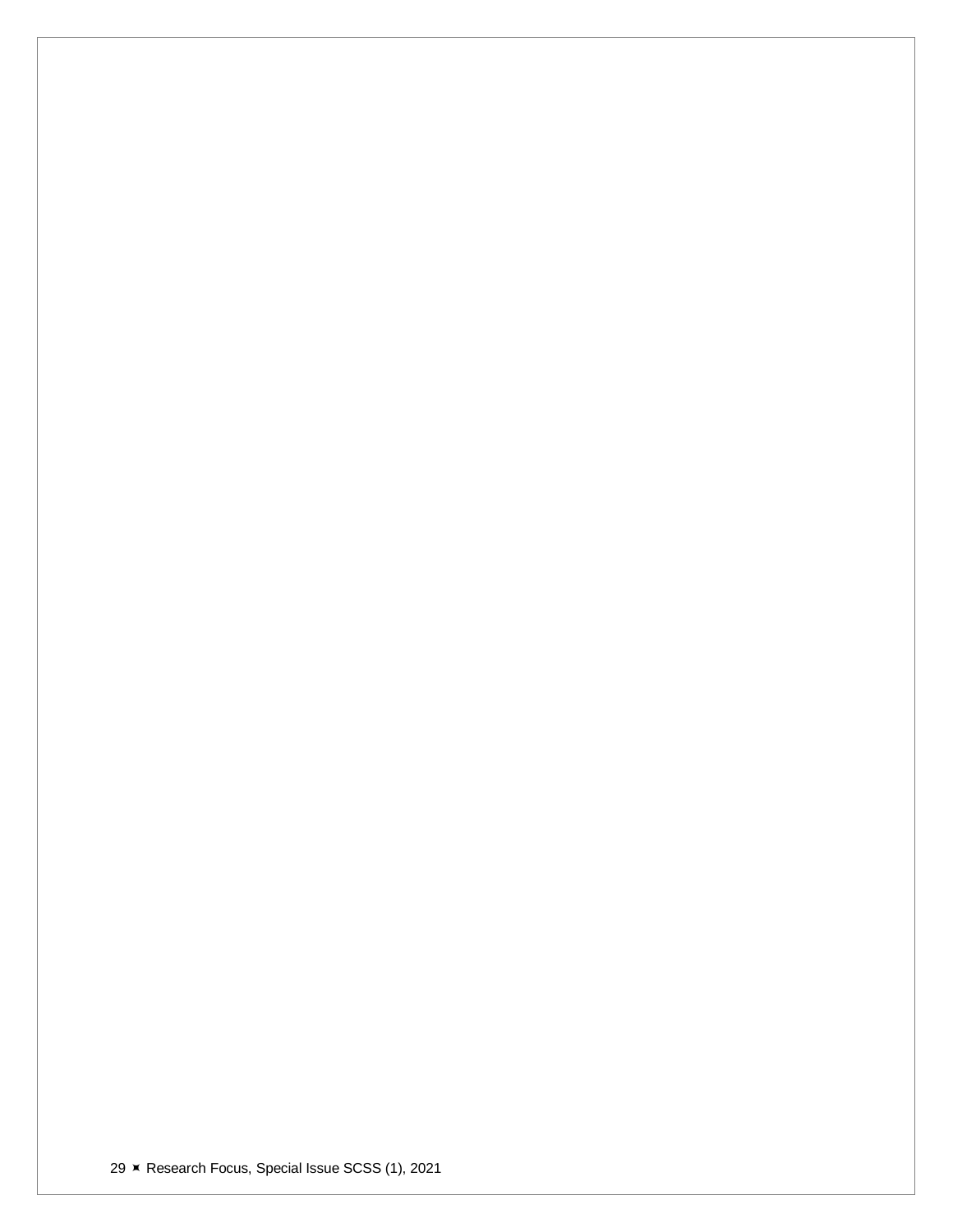

<span id="page-30-0"></span>**COMPARATIVE ANALYSIS OF THE ENTREPRENEURSHIP IN SOUTH KOREA AND JAPAN**

#### **Andrei-Lucian CIHO**

Romanian-American University, Bucharest

## **Abstract**

Chaebols<sup>1</sup> and their Japanese counterparts, zaibatsu<sup>2</sup>, can easily be regarded as the pillars of the two East-Asian "miracle" economies that rose from the ashes, after the devastation suffered during WWII. This article aims to provide an in-depth analysis of the Korean and the Japanese entrepreneurship environment, taking into account the historical relationship between the two states and highlighting the factors which led to the booming development of both Korean and Japanese economies in the last few decades. It also aims to point out the facilities and the impediments entrepreneurs may encounter while starting a business in any of the considered countries and evaluate the current economic situation, given a global subject of interest, the COVID-19 pandemic. The research is

<sup>1</sup> Korean term which refers to a type of business conglomerate, based on family relations. It implies multinational companies that control numerous subsidiaries across the country and whose president is in charge and has full authority over all transactions.

<sup>&</sup>lt;sup>2</sup> Japanese term which refers to family conglomerates.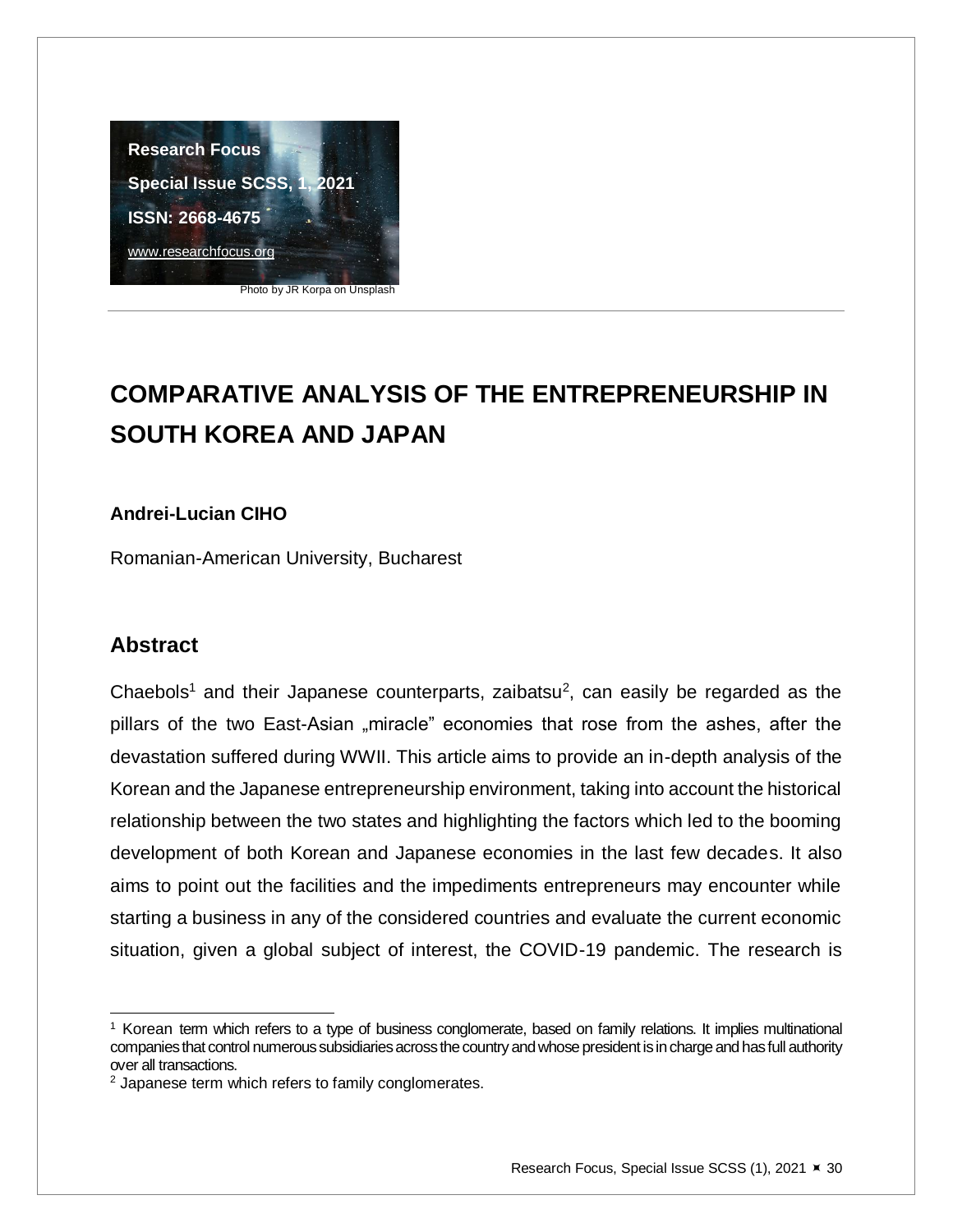based on data provided by reputable sources such as The World Bank, Interbrand, IMF, Doing Business, as well as governmental and financial institutions from the analysed countries and relevant literature, concerning both cultural and social aspects. The findings illustrate the paternalistic economic behaviour of the two states and emphasize the crucial role of family conglomerates which empowered both South Korea and Japan to compete with the world's most innovative and performant economies.

Keywords: entrepreneurship; chaebol; South Korea; zaibatsu; Japan

## **Introduction**

An innovative and entrepreneurial mindset can be considered a pivotal economic neo factor that contributes to the economic growth of any modern state.

Considering the destructive and extremely brutal nature of the Korean War (1950-1953), both politicians and economists were rather skeptical whenever the rehabilitation issue was brought into the discussion. Nevertheless, it was nothing else than the family conglomerates that facilitated the spectacular transformation of a country whose population used to live in subsistence poverty and that currently ranks among the world's most performant economies, while maintaining its top global exporter statute.

The existence of chaebol businesses goes back to the beginning of the  $20<sup>th</sup>$  century, more precisely back to the Japanese occupation of the Korean Peninsula. This period was characterized by a massive propaganda of the Japanese culture among the locals, which forced native Koreans to give up on their national identity, language and traditions for the sake of adopting the Japanese lifestyle and ideology. Initially, chaebols were the equivalent of the highly industrialized Japanese financial conglomerates, which had operated for a long time on the East-Asian market and bore the name of *zaibatsu* (Roibu Crucianu, 2017). Nonetheless, the family conglomerates had not gained momentum before the 1960s, when Park Chung-Hee stepped in. Despite the authoritarian nature of his regime, Park assisted the growth of local businesses, while preserving both import and export rate on an ascendent trend. Nonetheless, the family conglomerates had not gained momentum before the 1960s, when Park Chung-Hee stepped in. Despite the authoritarian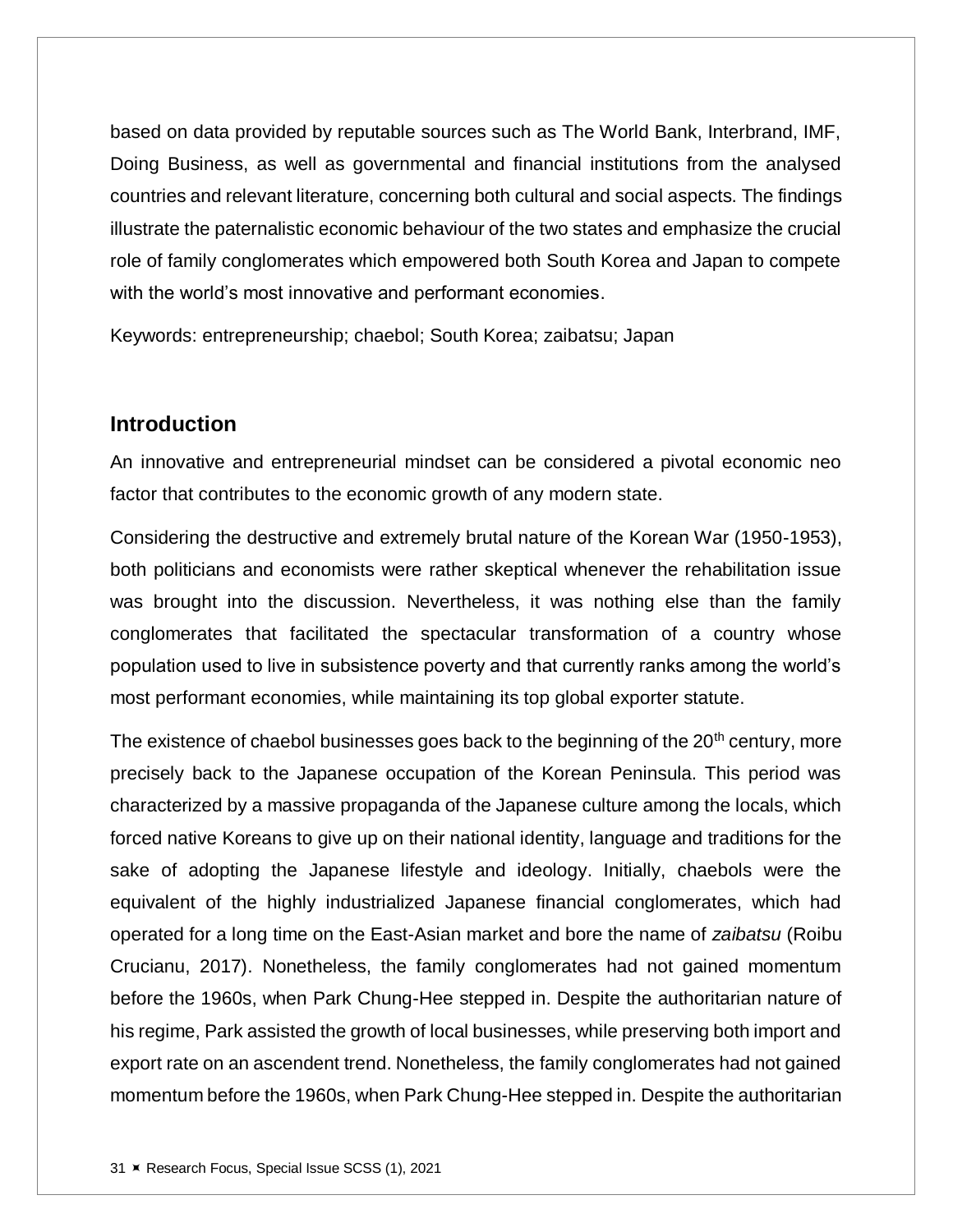nature of his regime, Park assisted the growth of local businesses, while preserving both import and export rate on an ascendant trend. His export-oriented strategic economic development plan involved granting a series of preferential loans and incentives to a large number of projects, consider at that time both prolific and profitable in the long run. (Shim, 2010). This modernising practice is often referred to in the literature as "state capitalism".

Currently, there are more than 45 large enterprises which match the original description of the *chaebol*, out of which the richest 10 shares over 27% of the existing stocks in South Korea. (Statistics Korea, 2020).

Furthermore, family conglomerates coordinate the majority of investments across the Korean Peninsula, sustaining at the same time the development of the national economy. (Shim, 2010). From another perspective, *chaebol* reflects the reality of worldwide acclaimed enterprises such as Samsung, Hyundai, Kia, LG that recruit professional labour force from all corners of the world and whose products are successfully sold and appreciated on a global scale. As the Korean population was rising from poverty on its way to prosperity, not only have family businesses witnessed an unprecedented evolution, but also increased in popularity while maintaining at the same time a key role in the socalled "rejuvenation" process of the South Korean economy. (Pae, 2019).

On the other hand, while Japan has proven itself extremely tenacious throughout history, its economy has also been remarkably independent (Zhang, 2000). From ancient times, Japanese entrepreneurs have never missed a single chance to expand and run businesses to their full potential, thus evoking a specific set of skills, which include financial management and planning for the unforeseen. Moreover, their ambition and constancy are enforced through the Japanese business etiquette which facilitated the establishment of a modern and highly industrialized state, based on dynamic economic strategies practiced by the Western governments, which were eventually carved according to the Japanese standards, traditions, and mentality (Zhang, 2000).

*Zaibatsus* are rumored to have emerged immediately after the *Meiji Restauration* (1868), as an economic instrument meant to accelerate Japan's industrialization throughout a new era. Among the companies established in the early times, we name *Mitsui* and *Mitsubishi*, which continued to control both the government and the military, while maneuvering the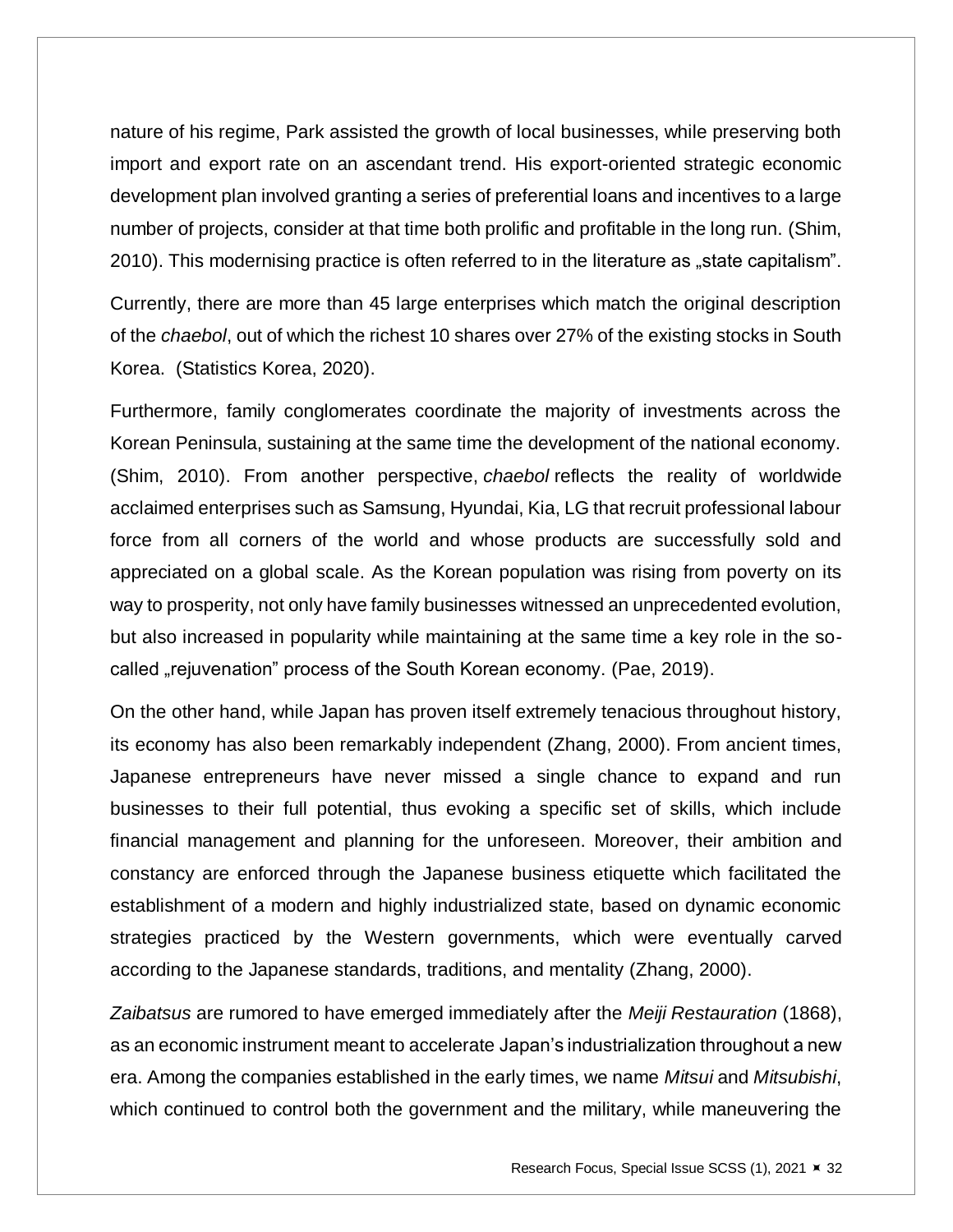entire industry and economic activity. After the Great Depression (1929), their influence increased significantly, as they secured Japan's reserve of foreign currency through monetary speculation while having a crucial role in maintaining labour cost at an absolute minimum level. Nonetheless, once with Japan's defeat in WWII, a new regime was rapidly instituted whose priority was that of "democratising" the economy by all means. In this context, family conglomerates were regarded not only as monopolist entities but also as an instrument of political propaganda. Therefore, the new government took a range of actions to restrict their activity. This decision was shortly followed by the dissolution of the majority of *zaibatsus*, and the enforced depriving of the owning families from all their shares (Addicott, 2017). As a consequence, an ideological revolution came only natural and provoked the arising of a new phenomenon, called *keiretsu*, which instead focused on promoting interhuman relations, in the detrimental of blood determined association. More precisely, a complex economic network is established with the participation of a large number of companies, involving at the same time their suppliers, producers and banking partners. The agents implicated in the network are believed to have a close relationship with their associates, sharing common ideas, economic and marketing strategies and in some certain circumstances even equities.

Although the original *zaibatsu* system has not made it to the present, its reminiscences are still occurring in the Japanese business mentality (Addicott, 2017). In fact, companies that initially operated as family businesses pursued their commercial activity on the *keiretsu* structure, witnessing a flourishing popularity during the 1980s, portraying a plausible premise of Japan's spectacular economic development, similarly to the way *chaebol* conglomerates surged in South Korea (Addicott, 2017).

#### **Starting up a business**

South Korea is no exception when it comes to the list of countries affected by the 2008 Financial Crisis, facing severe issues with the considerably high unemployment rate, significant foreign debt, as well as the drastic decline of export rate. Hence, the government is forced to adopt a series of reforms and programs meant to urgently reestablish economic stability. Therefore, the country opens its borders in what concerns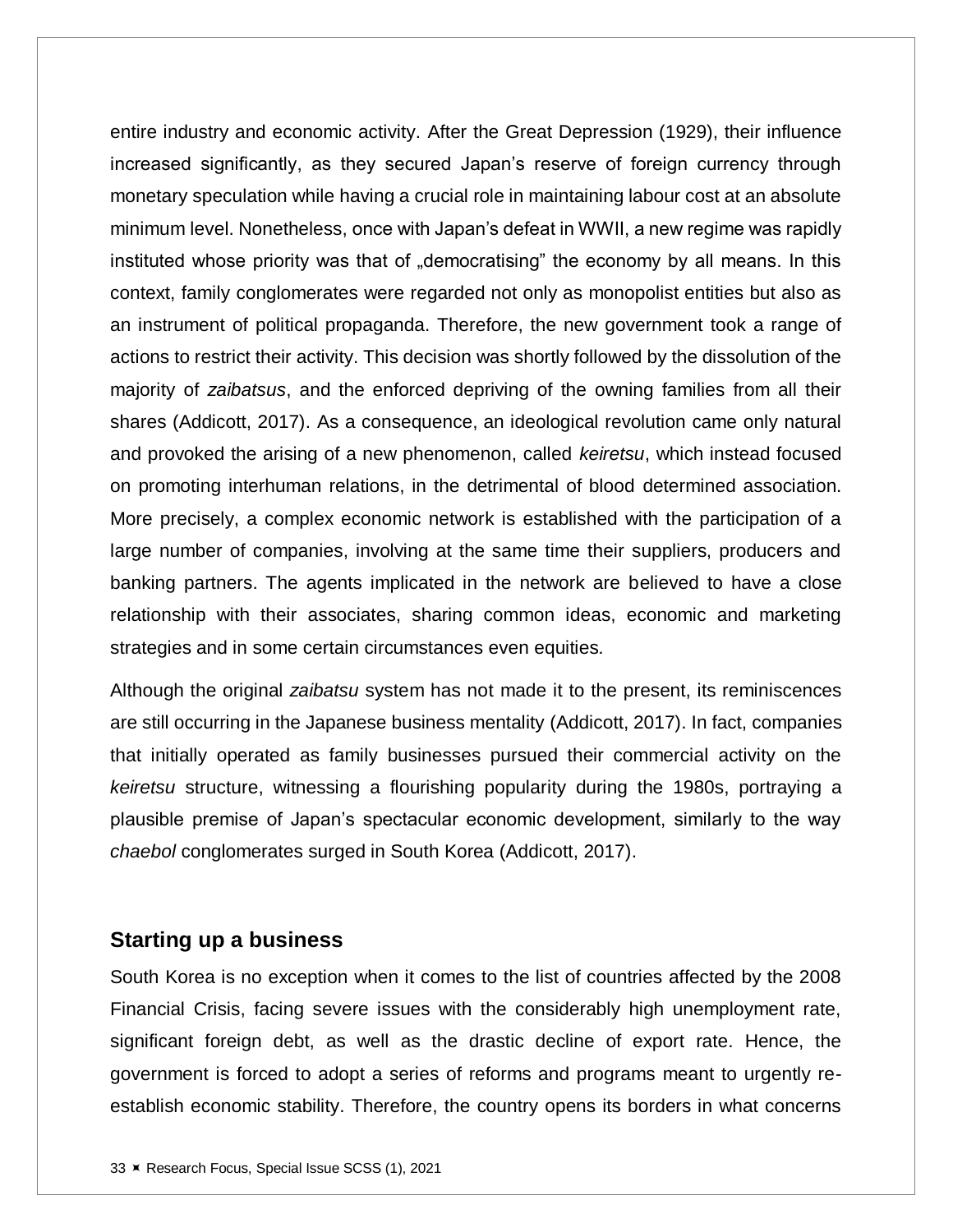the foreign investments, as well as the imports, stimulating a steady increase of the export rate at the same time, through expansionist fiscal policies (Wong, 2005). Currently, South

**Table 1. Starting up a business in South Korea** (advantages and drawbacks)

| <b>Advantages</b>                                                            | <b>Disadvantages</b>      |  |
|------------------------------------------------------------------------------|---------------------------|--|
| Low fiscal obligations                                                       | Dominance of large        |  |
| for the private sector                                                       | conglomerates             |  |
| <b>Generous subsidies for</b>                                                | Theoretically based       |  |
| innovation                                                                   | education system,         |  |
|                                                                              | narrowing creativity and  |  |
|                                                                              | critical thinking         |  |
| Abundance of                                                                 | Difficulties in obtaining |  |
| professional labour                                                          | sponsorship for risky     |  |
| force                                                                        | ventures                  |  |
| Powerful                                                                     | Lack of natural resources |  |
| manufacturing base                                                           |                           |  |
| Severe control over                                                          | Significat gender gap     |  |
| supply-chains, enabling                                                      | among labour force        |  |
| rapid economic growth                                                        |                           |  |
| $(S_{\text{our}})$ adented from $(D_{\text{oc}})$ $C_{\text{ru}}$ $(2017)^3$ |                           |  |

Korea is a homogenous business venue and one of the most powerful economies worldwide, with a GDP estimated at over 1.6 trillion US dollars in 2019. (Statistics Korea, 2020). Furthermore, the Korean economic market has evolved at a rapid pace in the past decades, empowering South Korea to secure a place among the world's most performant 20 economies (G-20). From another perspective, the prevailing political class believes that the

(Source: adapted from (Roibu Crucianu, 2017)*<sup>3</sup>* )

country still has untapped tourist potential, which is why numerous feasibility studies have been conducted. Moreover, a substantial amount of money was allocated for this issue, enhancing at the same time the economic growth in the long run. (Roibu Crucianu, 2017).

South Korea entices entrepreneurs with its accessible and friendly business environment. Following the 1997 Financial Crisis, which drove the country to utter bankruptcy, the government enacted a series of laws that stipulate foreign investments, ultimately aiming for a prompt rehabilitation of the national economy. (Mukoyama, 2012). These legislative acts regulate various benefits for economic agents, such as reasonable start-up fees, reduced taxes and duties during the financial year, as well as governmental subsidies. At the same time, the authorities shall undertake to help not only large companies in difficulty but also small business owners, regardless of their nationality. In this way, the Korean market effectively situates national citizens and foreign investors on an equal legal position. Furthermore, considerable efforts have been made to digitalise the existent databases and simplify the setting up procedures for new companies, thus diminishing the overall bureaucracy.

 $\overline{a}$ <sup>3</sup> Roibu Crucianu, P.A. (2017). *Entrepreneurship and Innovation in South Korea*. Bari, Italy: RCIC17 International Conference Publishers.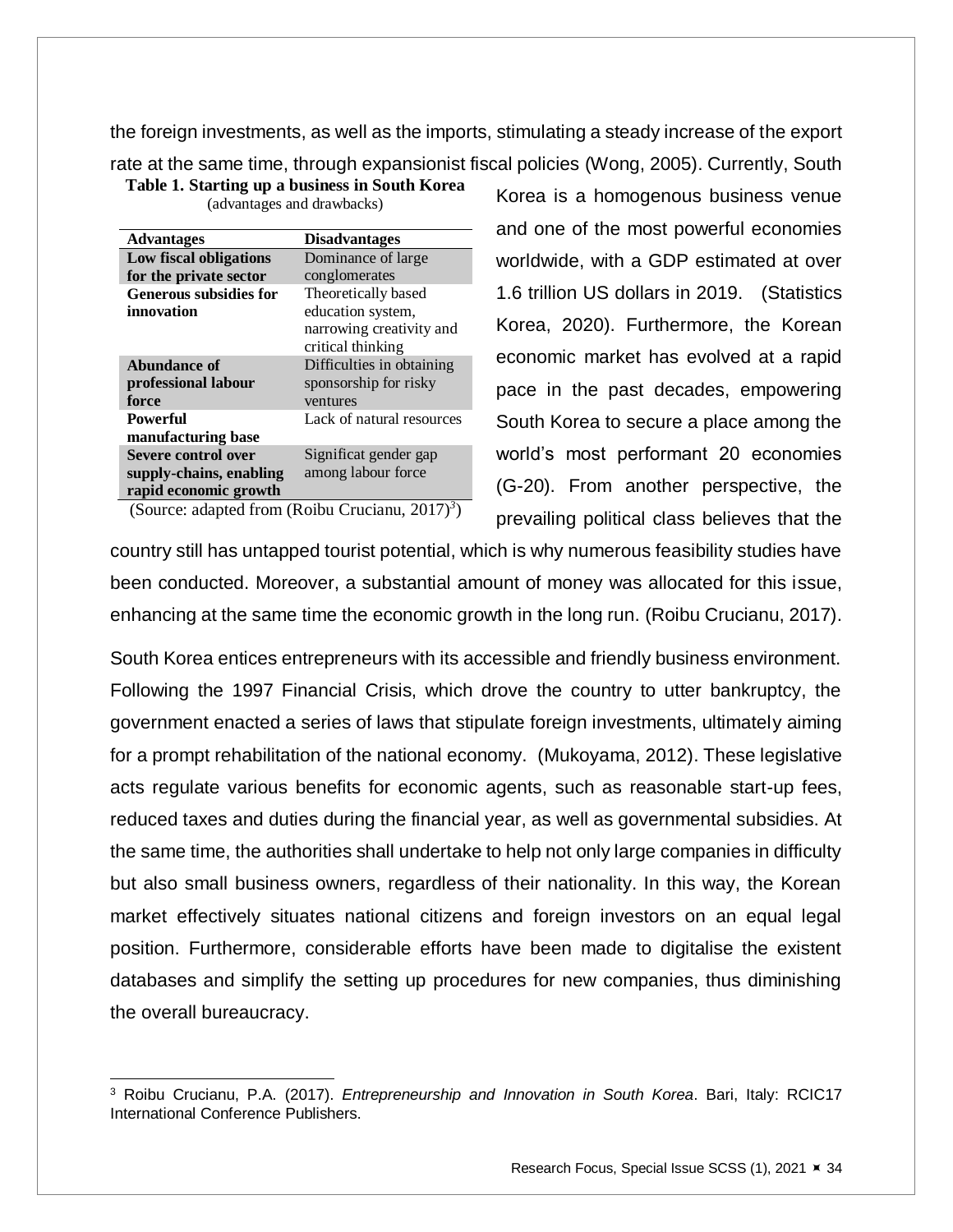Currently, South Korea holds a leading position in both micro- and macroeconomic statistics, serving as a global benchmark for other countries when it comes to the ease of establishing a new business. (Doing Business, 2020). While aiming high to achieve an honorable place in international rankings, South Korea witnessed numerous governmental reforms which expanded the state organs' functionality by streamlining legislation, increasing the transparency of the stock market, as well as encouraging overseas entrepreneurs to materialise their innovative business plans, while attracting at the same time foreign capital into the country.

Starting a business in South Korea implies the fulfilment of three straight-forward procedures, which do not involve exorbitant costs and are as follows: obtaining the company seal, registering the company with the *Start-Biz* database and eventually registering with the National Tax Office (Doing Business, 2020). While it might be considered bizarre within the European business environment, the company seal is mandatory for all legal persons engaged in commercial activities, as it comprises both their identity and legal rights. Moreover, it serves as a unique identification method, that can legitimately replace the bearer's signature when it comes to concluding legislative acts or business agreements. Nevertheless, the loss or deterioration of the company seal is deemed as a contravention, according to current legislation and implies the penal sanctions on their owners. Contrary to popular belief, obtaining the corporative seal should not take more than 24 hours and implies following a relatively uncomplicated procedure. The *Start-Biz* service represents an integrated digital platform which comprises various fiscal institutions and allows users to carry out the incorporation process exclusively online, avoiding the tedious queue waiting times and diminishing unnecessary bureaucracy. Furthermore, it gives entrepreneurs multiple advantages, inter alia, checking the availability of their trade name, opening a corporate bank account, registering online websites domains, obtaining the unique tax identification number, as well as registering for the Public Health Insurance Program and the National Pension Fund. Following the completion of the online incorporation process, a company is required to enroll with the appropriate tax office, in accordance with the current regulations on corporate and value added tax. The documents must be submitted within 20 days from the commencement of business. Generally, the fulfilment of all these procedures is estimated at a maximum of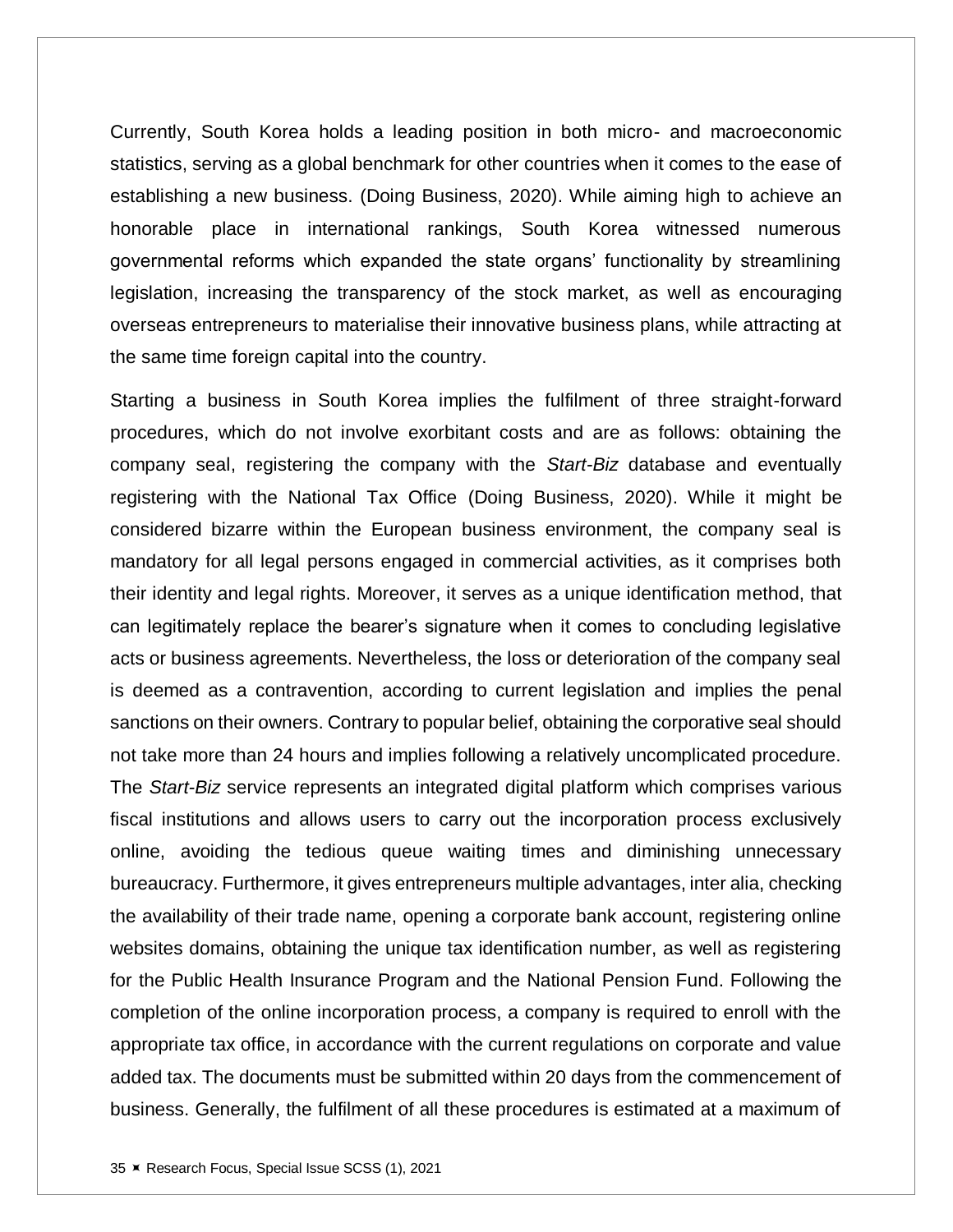8 working days, thus proving the efficiency of the Korean fiscal system (Doing Business, 2020).



#### **Figure 1. Starting up a business in South Korea**

Another advantage of the Korean business environment is the abundant professional labour force. In the light of a rigorous educational system, prestigious higher education institutions and social norms surging from the Confucianist ideology, South Korea annually produces an impressive number of specialists in most fields of activity. It is nothing, but their enthusiasm and diligence that effectively contribute to the national economic growth, while they broaden at the same time their horizons through innovative and ambitious business plans (McKenna, 2018) (Solow, 1956).

From another perspective, starting up a business in Japan may seem an impossible objective to achieve for both Japanese citizens and foreign investors. Despite the government's continuous efforts to ensure a smoother running of the incorporation process in the past decade, there are still many impediments of either procedural, financial

 <sup>4</sup> Doing Business 2020. Economy Profile of Korea, Rep., Doing Business, World Bank Group. Retrieved October 28, 2020, from https://www.doingbusiness.org/content/dam/doingBusiness/country/k/korea/KOR.pdf.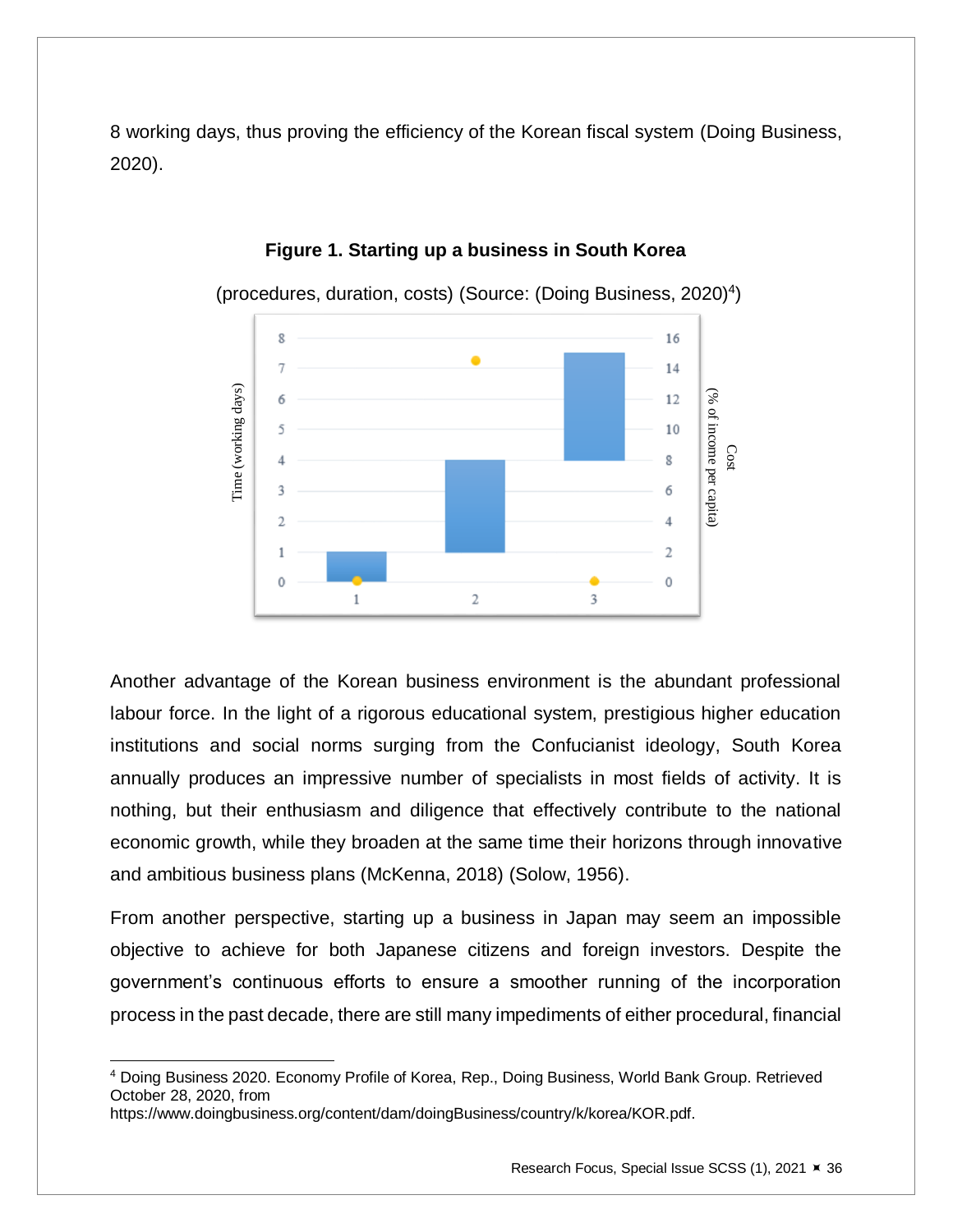or cultural nature which classify Japan as an austere business environment. In this train of thoughts, every potential investor, regardless of whether he is foreign or not, should take into consideration the inaccessibility of the Japanese business venue, that is owed to several characteristic and static factors.

Firstly, complying with the existent rules, maintaining a consistency in the rendered services, as well as treating both clients and trade partners with uttermost respect are essential points of the Japanese business etiquette (Maclachlan, 2010). Japanese entrepreneurs are conscientious, detail-oriented, yet they manifest some form of aversion to individualist behaviours or non-conformist ideas. Moreover, they do not stand as risktakers, which sometimes causes the restrain of innovation, followed by lack of creativity and diminished profitability (Karlin, 2013). Additionally, the Japanese popular culture does not encourage the concept of entrepreneurship either, as the society's perception of companies started from scratch is relatively neutral. In fact, parents constrain their children to attend elite universities, so they eventually become civil servants or develop highly esteemed careers within existent large conglomerates that assure life-long stable jobs, rewarded with generous incomes and recognition within the community (Karlin, 2013). Another aspect of customary nature refers to the redistribution of debts – in the unfortunate event of the founder's death, both legal and financial obligations are passed on to the descendants or associates, regardless of their direct implication in the company's activity. As a consequence of that, the young generation tends to be rather reticent when it comes to opening a business, as they take into consideration the long-term effects as well (Karlin, 2013). Ultimately, due to the unequal distribution of wealth and social stratification impediments of financial nature are bound to occur. The most common among them refers to finding a suitable guarantor. While governmental subsidies are extremely scarce or inexistent and banks refuse to grant long-term loans, it is the smaller businesses' only chance to launch themselves on the market to negotiate less profitable arrangements with the large conglomerates. In this way, leading corporations manage to monopolise the business environment, to the detriment of early-stage companies (Karlin, 2013).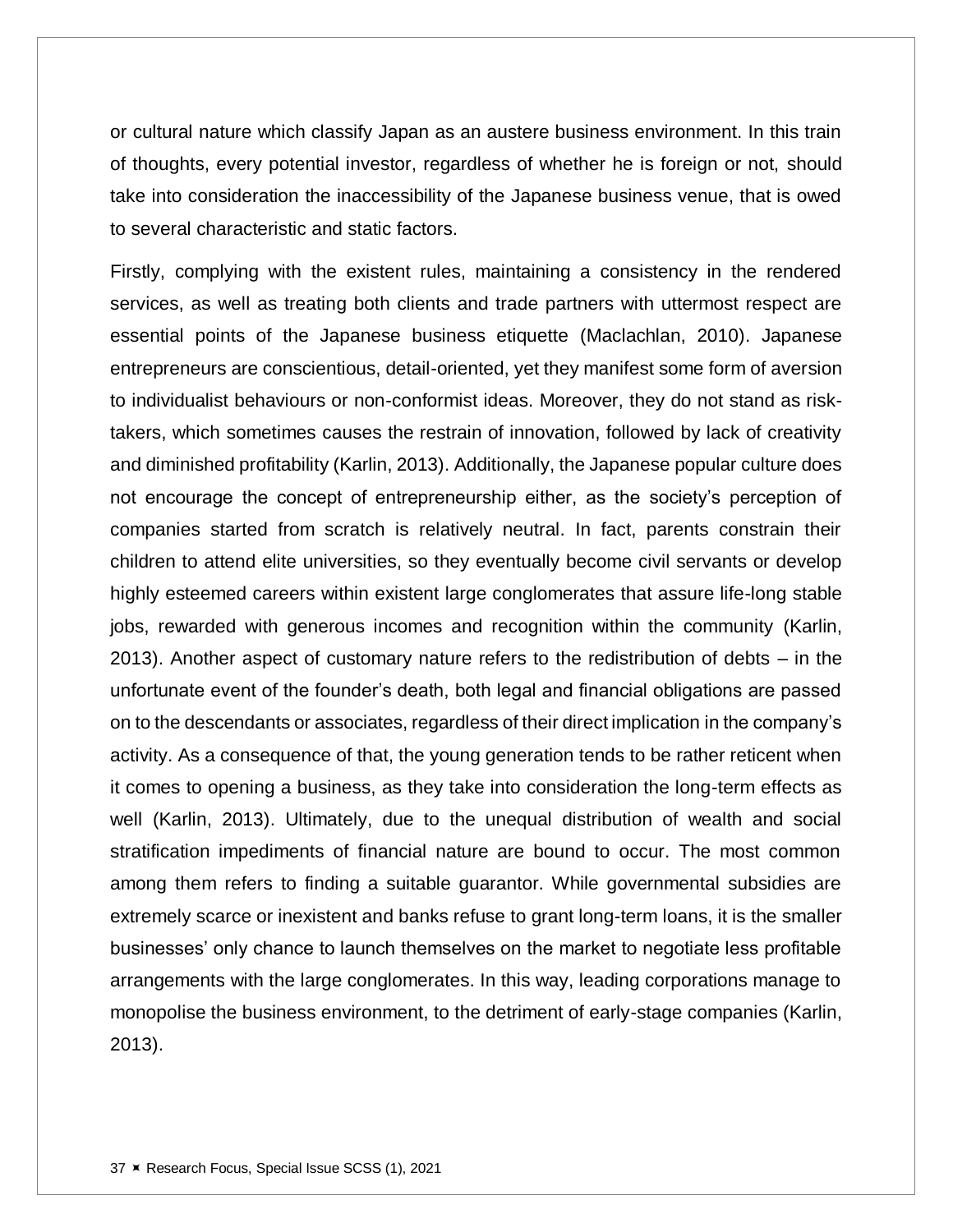Furthermore, the state declares itself circumspect when it comes to foreign investors, who are discouraged indirectly through significant taxes, tedious procedures. Besides that, another impediment would be the linguistic barrier (SME Japan, 2020) and the investor visa requirements, according to which overseas citizens must entrust at least 5 million yen (approx. \$50,000) as paid-in capital that can be accessed as soon as the incorporation process is complete. The investor visa is a primordial document which allows legal persons to conduct commercial activity in Japan. (Plaza Homes, 2020) (MOFA Japan, 2020).

Starting up a business in Japan comprises a total of 8 procedures which imply the registration at several fiscal authorities, the enrollment with the public health insurance system and the pension fund, as well as obtaining insurance for the personnel and introducing their employment records into the national database (Doing Business, 2020). Since there is no centralised system, all these démarches involve going physically to the institutions concerned, in addition to a series of duties which must be paid off separately. Similar to South Korea, the corporate seal is mandatory and constitutes the first step when establishing a business. Moreover, companies must hold an incorporation certificate, that is issued as soon as the enlisting with the Legal Affairs Bureau of the Ministry of Justice is complete.

Afterwards, entrepreneurs must notify both the District Tax Office and the Local Tax Agency about their company's registration. As the Japanese government enacted a series of normative acts on employees' protection protocol and transparency of terms and conditions during the employment process, business owners are required to issue insurance policies for the personnel. Eventually, a statistical analysis of the approximate value of the insurances and the annual contributions paid by the staff must be submitted to the competent institutions, along with a statement that includes both workers' rights and obligations and the entity's code of conduct. All these procedures are mandatory for all newly established companies, and their completion should take approximately 11 working days (Doing Business, 2020).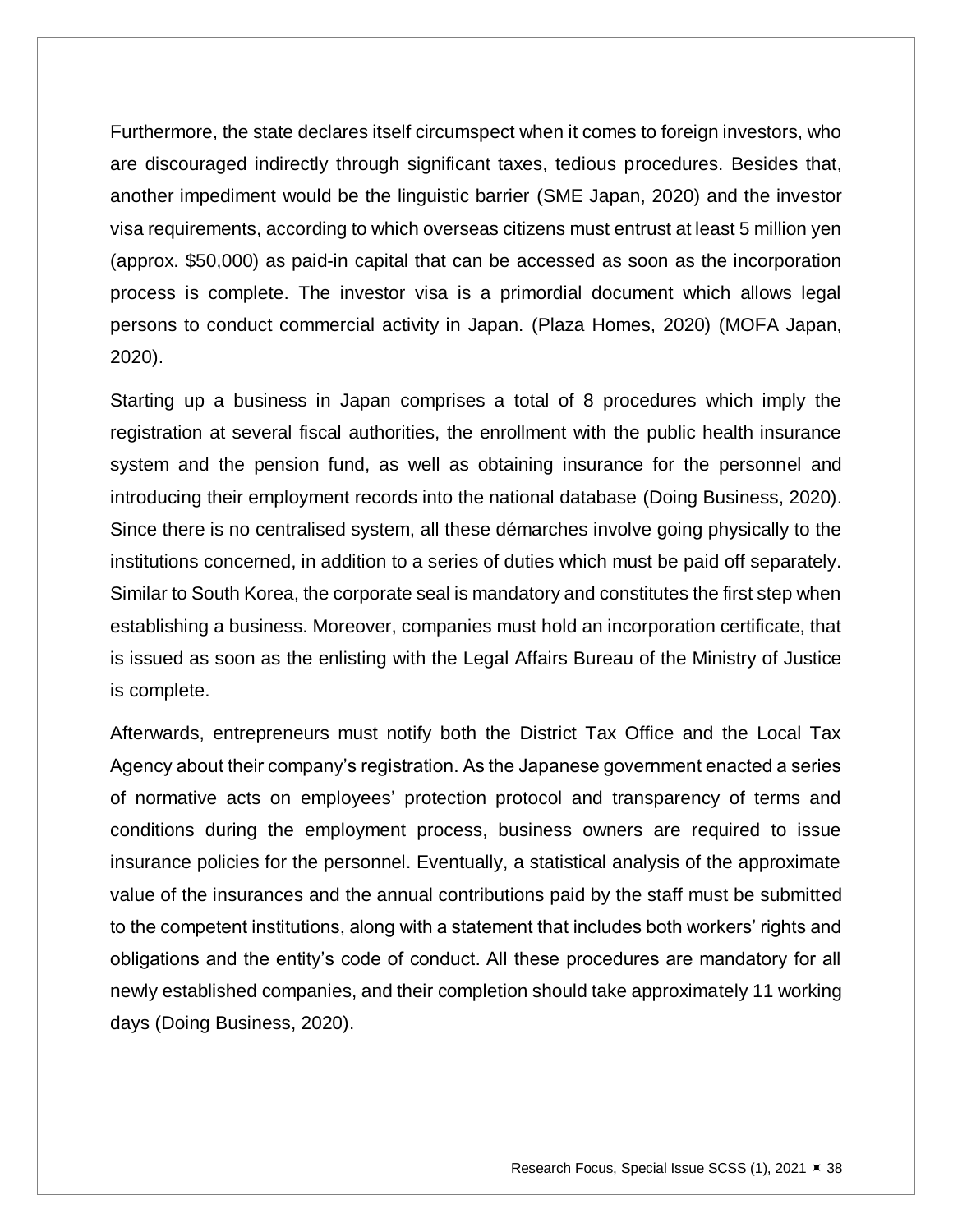

**Figure 2. Starting up a business in Japan** (procedures, duration, costs)

(Source: (Doing Business, 2020)<sup>5</sup>)

Taking into account both the complexity and the multitude of fiscal procedures, the incorporation fees, the governmental policies which affect the business environment, as well as the social-cultural aspects, Japan cannot be considered a global benchmark when it comes to opening a new company. Furthermore, it is still far from being acknowledged as an auspicious business venue for overseas investors.

New business density refers to the number of new limited liability companies registered in a specific calendar year (The World Bank, 2019). This microeconomic indicator can be considered extremely valuable, as it quantifies the impact of economic policies, macroeconomic factors, the national tax system, as well as the customary aspects distinct to each nation on the progress of the entrepreneurship, remaining a vital component of any dynamic private sector. According to this 2018 estimate, South Korea registered 8 times more new businesses than Japan, exceeding the global average and securing a leading position among the other East-Asian countries (The World Bank, 2019). Hence, the values stand as a point of reference for potential entrepreneurs, reflecting from an objective perspective the efficiency of both political and economic systems from each

 $\overline{a}$ 

<sup>5</sup> Doing Business 2020. Economy Profile of Japan. Doing Business, World Bank Group. Retrieved October 28, 2020, from https://www.doingbusiness.org/content/dam/doingBusiness/country/j/japan/JPN.pdf.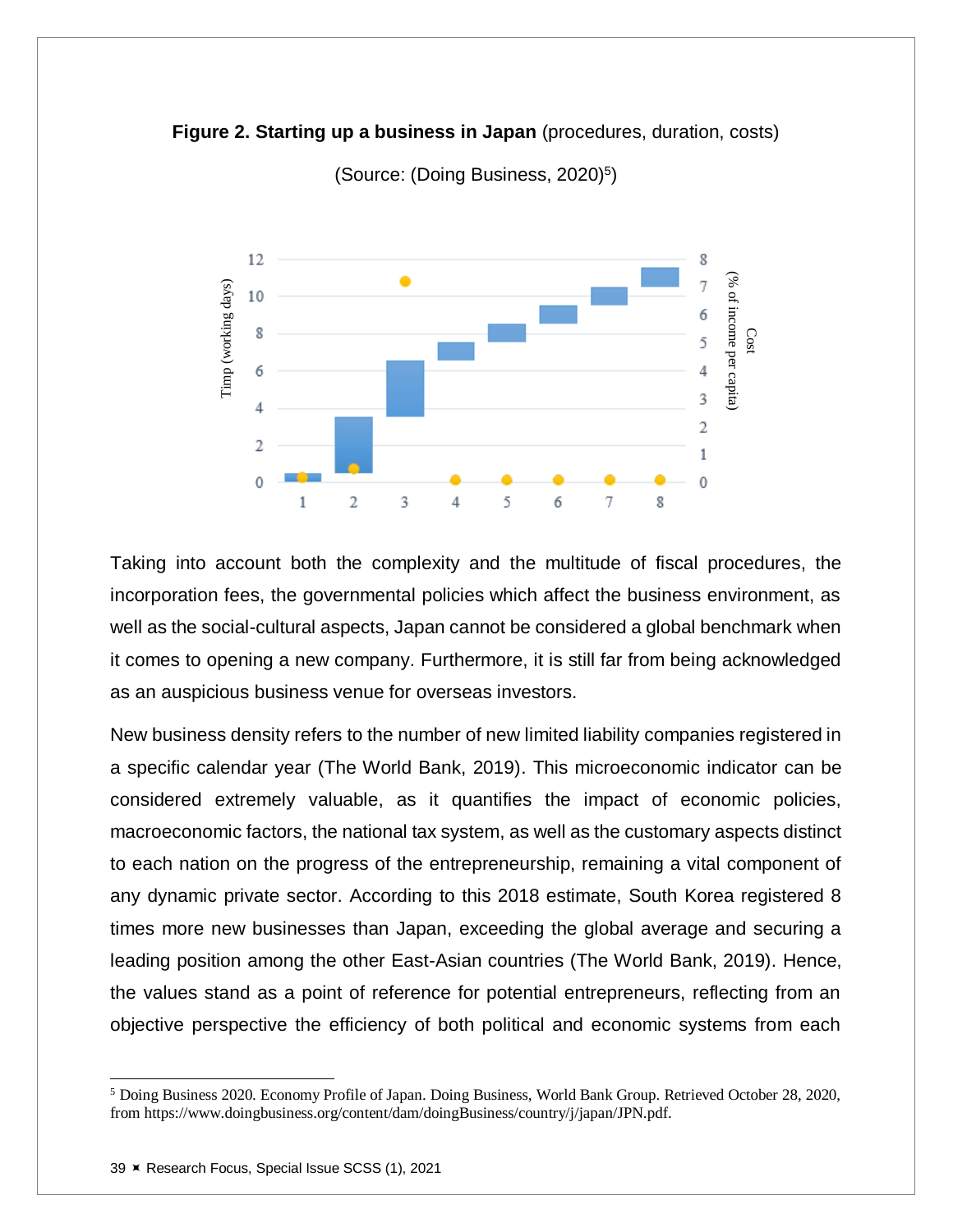state. Additionally, they represent a starting point in what concerns the changes and the amendments governments from each country should take into consideration to streamline the activity and the development of the private sector.

## **Figure 3. New business density** (new registrations per 1,000 people aged 15-64 in 2018)



(Source: (The World Bank, 2019)<sup>6</sup>)

## **Interstate economic relations**

 $\overline{a}$ 

Throughout history, bilateral relations between South Korea and Japan were characterised by specific factors, such as cultural or economic trades, conflicts of political nature and military confrontations which contributed to their current mutual liaison. According to a series of studies conducted by *East Asia Institute* as concerning the general impression between the two states, both Japanese and Koreans manifest hostility to a certain extent for the neighbouring country (East Asia Institute, 2018). Broadening the

<sup>&</sup>lt;sup>6</sup> The World Bank Indicators, TCdata 360, New Business Density. The World Bank. Retrieved October 28, 2020, from https://tcdata360.worldbank.org/indicators/IC.BUS.NDNS.ZS.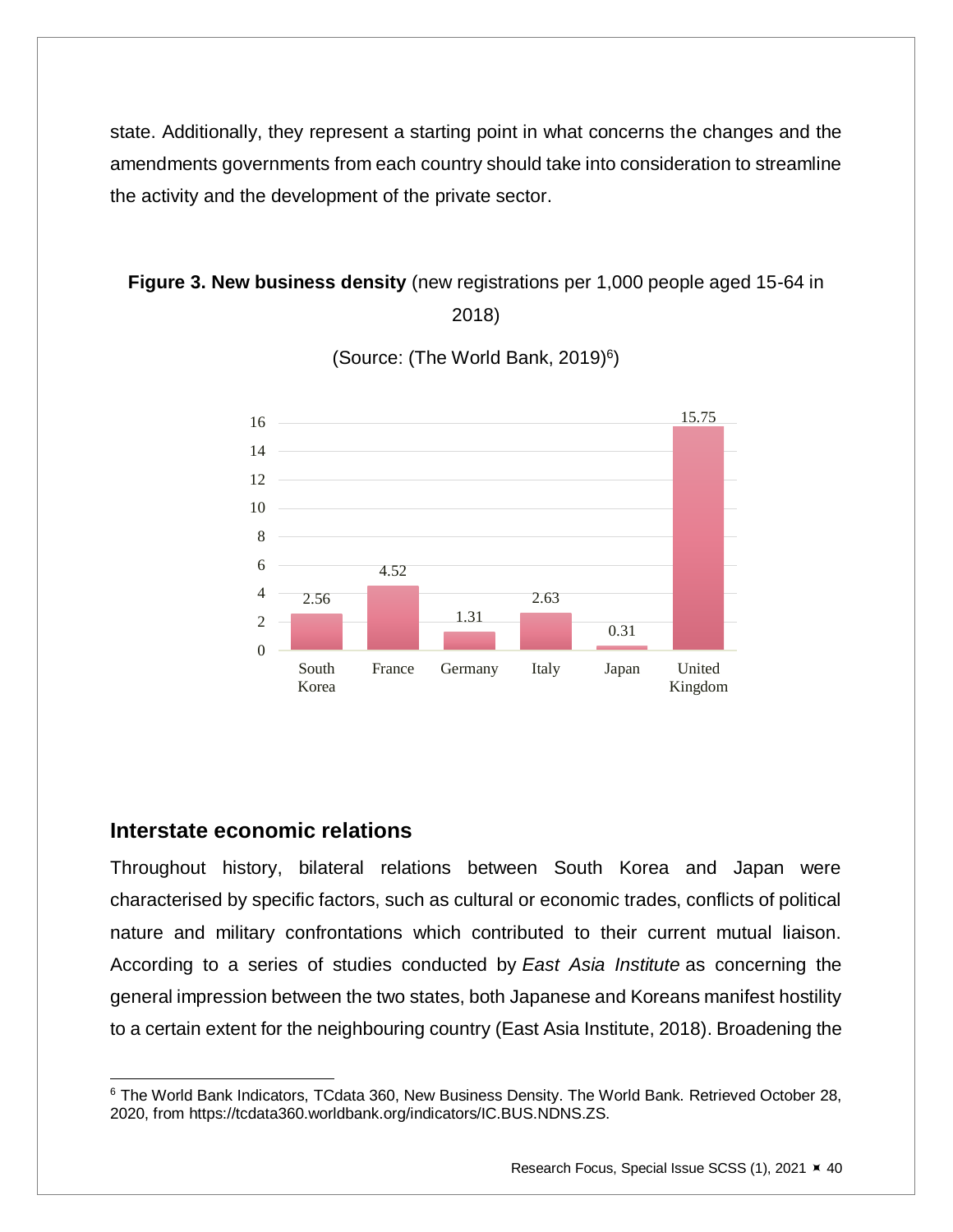research topic, according to a second study carried by the same institution, the mutual animosity between South Korean and Japan seems to have a historical-political background, more precisely the Japanese Occupation period (1910-1945).



(2019 poll, percent) (Source: (East Asia Institute, 2018))

**Figure 4. Korea's hostility towards Japan**

In essence, the majority of Korean citizens (76,1%) criticise the Japanese attitude towards this historical event, considering they should have been way more conciliatory, while reconsidering their regrettable actions (East Asia Institute, 2018).

At the same time, in Japan over 52% of the total population considers that the neighbouring country continues to criticise them over a relic from the past and they should overlook the historical conflicts the two countries have witnessed throughout history (East Asia Institute, 2018).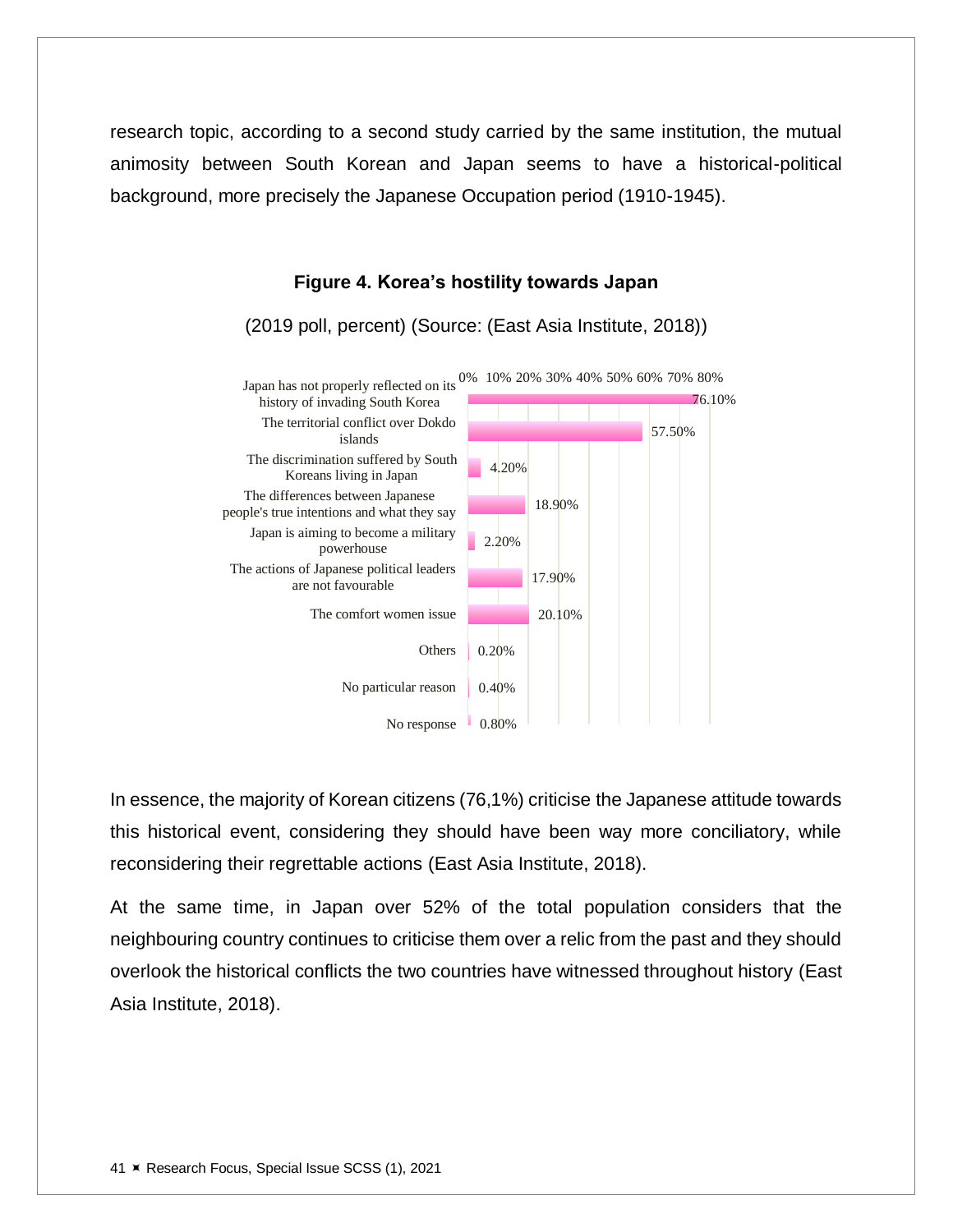

#### **Figure 5. Japan's hostlity towards Korea**

(2019 poll, percent) (Source: (East Asia Institute, 2018))

This mutual antipathy has inevitably reflected upon the economic relations between the two states. During the past year, a large-scale political and economic conflict has emerged between South Korea and Japan, thus creating trade barriers among them. While the reciprocal tension is assignable to the aforementioned historical events, the dispute has been augmented by a series of recent legislative acts. In July 2019, Japan decided to remove South Korea from its close partner list, thus generating a vague feeling of uncertainty in what concerns the interstate economic relations (Ma, 2019). This event may be considered a premiere since 1965, when South Korea and Japan signed a treaty for normalisation of diplomatic relations, which stipulated the spirit of equality, mutual advantage, as well as the cultivation of a cordial relationship.

As a consequence, Japan restricts the export of hydrogen fluoride, fluorinated polyimide and photoresistors to the neighbouring country, which were considered crucial raw materials used in the production of semiconductors. With the Korean economy depending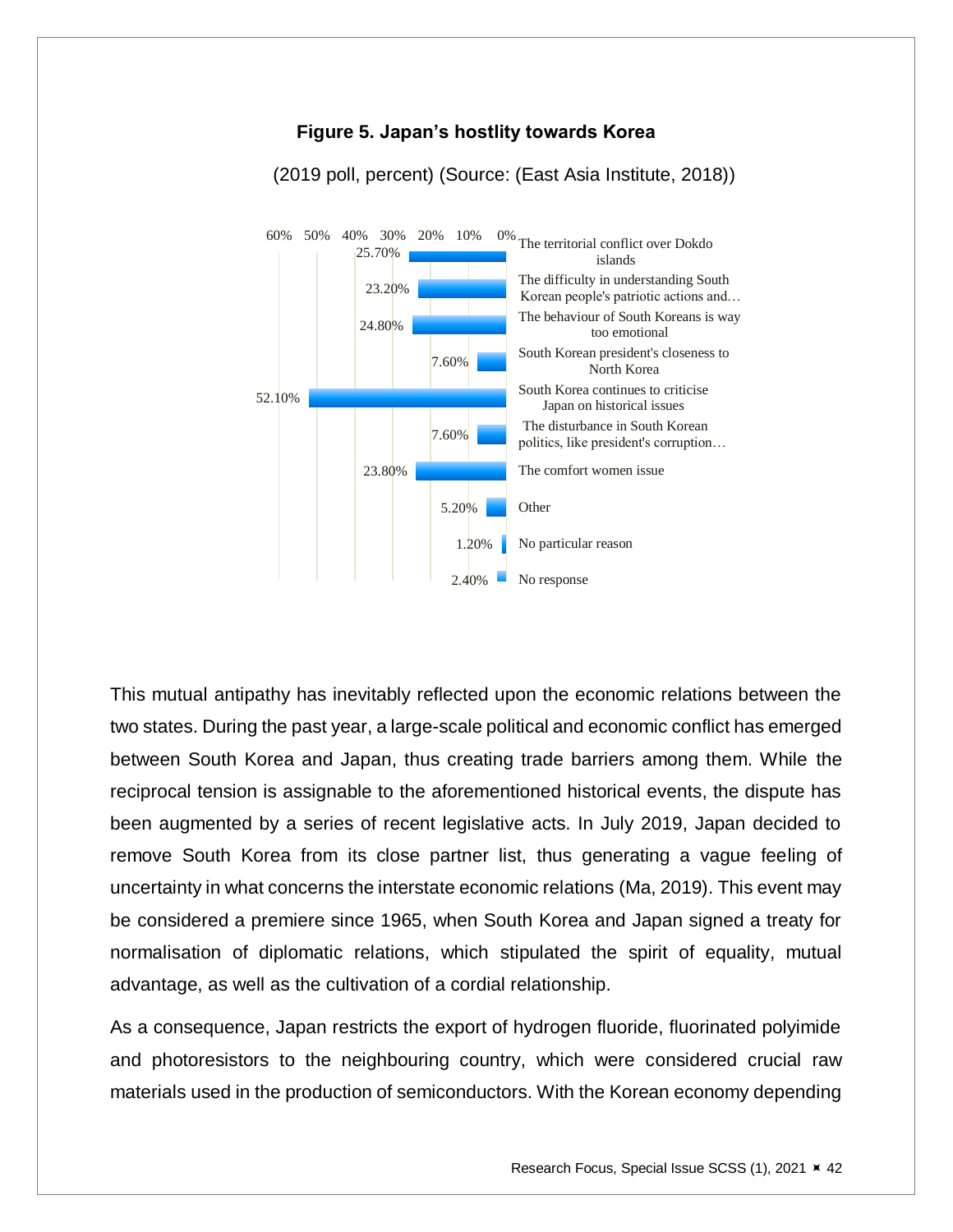to a significant extent on the semiconductors industry and South Korea ranking second globally in their production, these measures turned out to be rather devastating for the majority of the existent conglomerates, as they were eventually forced to procure the respective chemicals or materials from other countries at a higher cost or to produce them locally (Ma, 2019). Nevertheless, the conflict provoked by the Japanese government witnessed an undesirable twist, hitting in a "boomerang" effect the major car producers, which relied on imports from South Korea. Hence, the lack of semiconductors generated a long-run decline in production. On the other hand, as a response to the radical, yet unfair policies practised by the Japanese government, several Korean supermarket chains ceased to display products originating in the neighbouring country, exhorting customers to no longer purchase Japanese merchandise. Moreover, massive street protests emerged in most major cities. The events were immediately broadcasted all across the world and thoroughly debated in the foreign press (Choi, 2019). This revolutionary movement was regarded to as the *"boycott of Japanese products"* and caused not only a sharp decline in the sales rate of numerous companies but also a drop in the number of tourists intending to visit "The Land of the Rising Sun". Surprisingly, the most severely affected field turned out to be the industry of alcoholic beverages. While 55% of the beer existing on the Korean market was of Japanese origin, the prohibition measures caused a trade deficit of over 40%. Consequently, alcohol export was outwitted by Chinese competitors (Buchholz, 2019).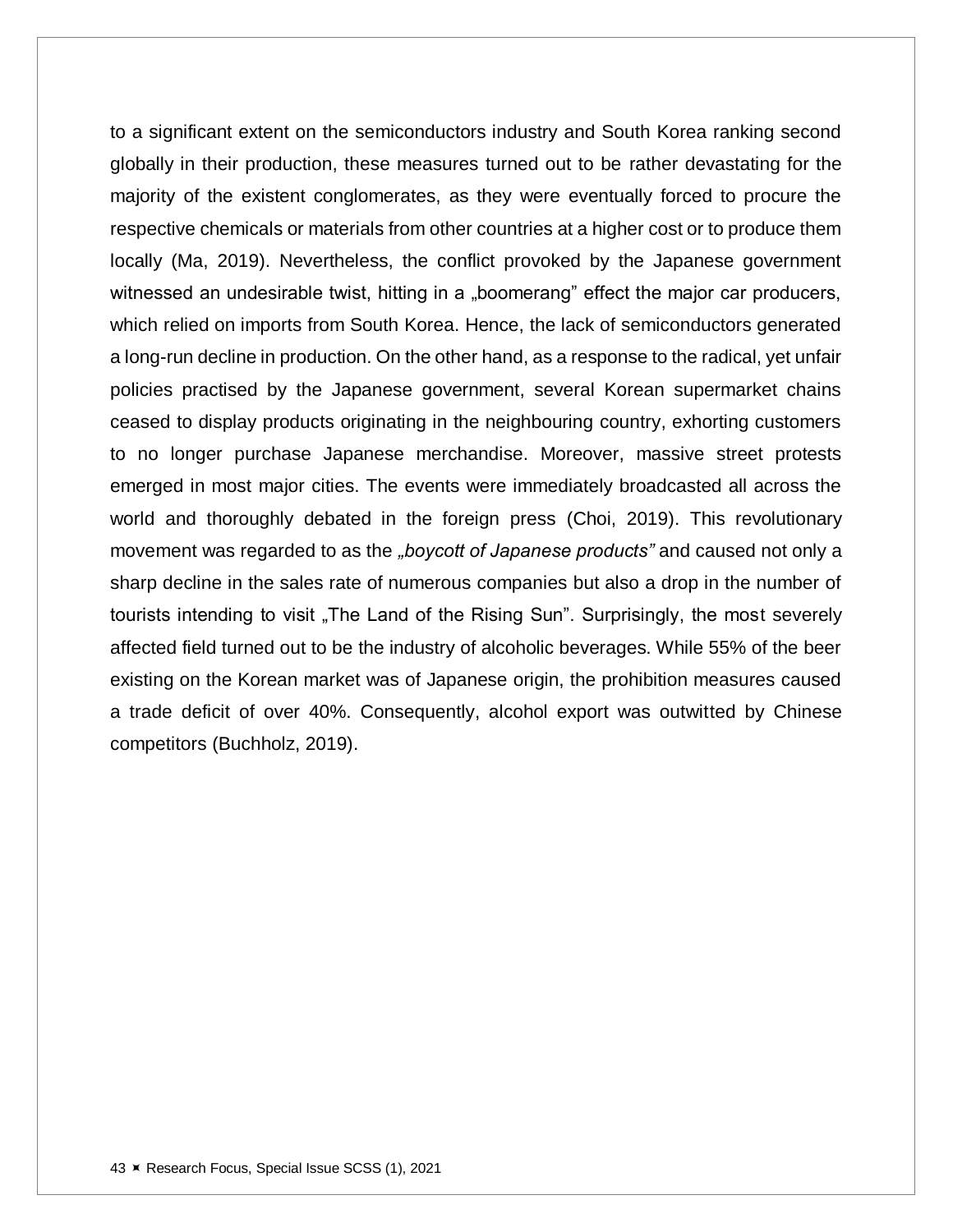

**Figure 6. The "boycott of Japanese products"** 



## **The Covid-19 pandemic effects on the business environment**

South Korea was one of the first countries that faced with the COVID-19 pandemic. Nonetheless, taking into consideration the statistics and the economic indicators reported for the first quarter of the current year, South Korea can proudly represent a global benchmark for the other states, as a result of how it managed with the sanitary crisis. In this way, the authorities' first objective was to assure both the population and the companies in difficulty, as far as their financial status was concerned. Hence, the government allocated subsidies worth over 14% of their GDP not only to sustain the enterprises at risk but also to prevent a drastic decrease in economic activity (Embassy of New Zealand in Seoul, 2020). More precisely, it has granted numerous convenient loans and insurance policies to businesses which had become bankrupt, along with food coupons and vouchers destinated to its citizens. Furthermore, it has offered both deferrals and exemptions for properties and vehicles subject to fiscal duties and assigned grants to stabilise the unemployment rate, a widely known issue in South Korea. (Embassy of New Zealand in Seoul, 2020).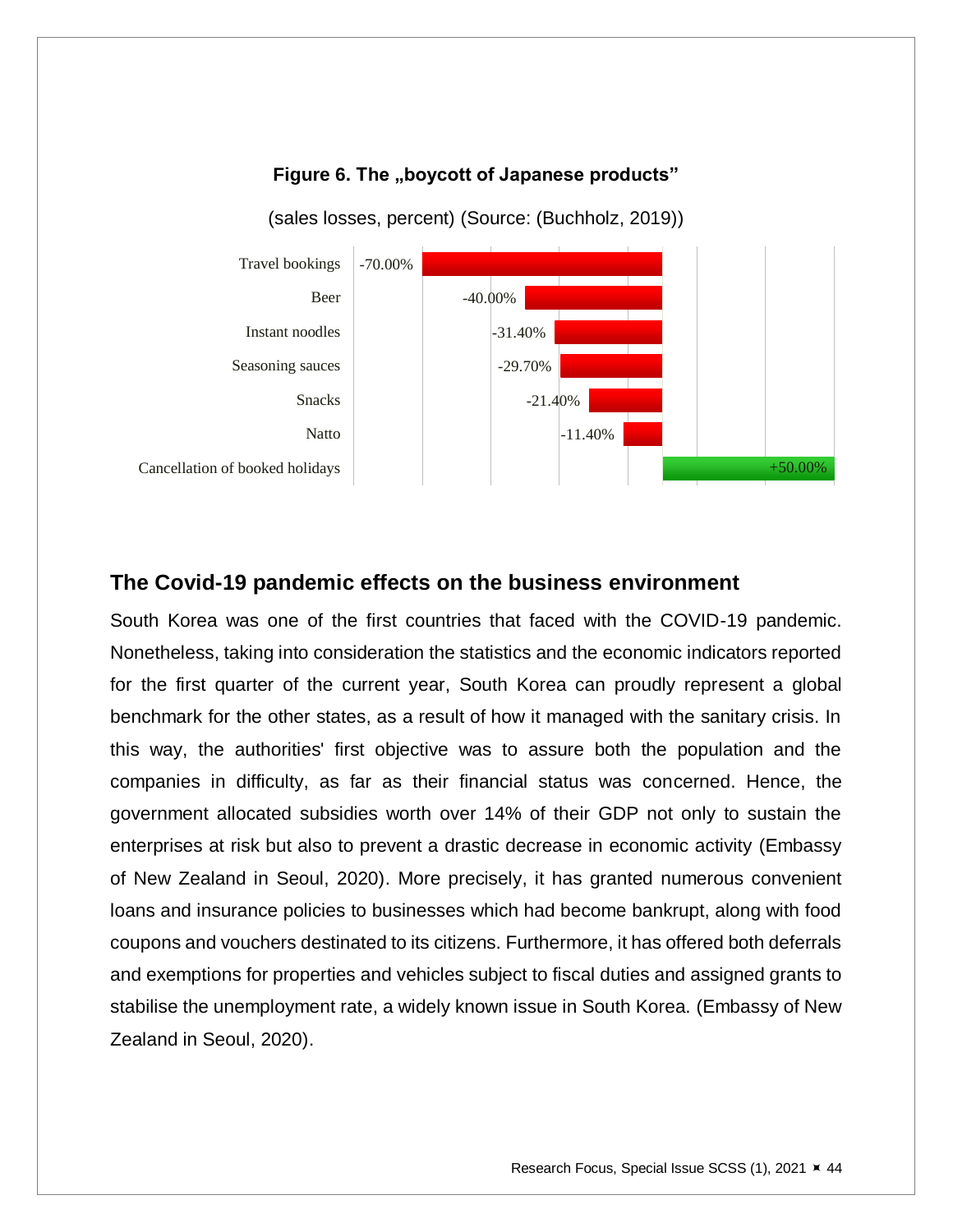From another perspective, the Korean government signed the pact known as the "Digital New Deal", which implied conducting feasibility studies, informing the population, promoting digitalisation within several fields of activity, as well as the implementation of 5G technologies, which would ensure a smoother experience for both online and mobile users. Simultaneously, the "Green New Deal" strives for the reduction of carbon dioxide emissions by 2020, the encouragement of sustainable development, as well as massive investments in renewable energy sources, designated to power on the country in the following years. (Embassy of New Zealand in Seoul, 2020).

Another crucial aspect of managing the COVID-19 crisis was the considerable investments in what concerned the construction of specialised testing centres, as well as the recruitment of professional medical staff for the efficient screening and tracking of patients carrying the SARS-COV2 virus. Surprisingly, South Korea, unlike other states of the world, refrained from declaring the state of emergency and did not enforce activity limitation on companies' or travel restrictions, leaving the situation to the latitude of its well-informed and cautious citizens. (Embassy of New Zealand in Seoul, 2020).

Despite the continuous efforts of the government to maintain a proper running of the economy, the export rates witnessed a historical minimum, while financial conglomerates like Samsung, LG, Hyundai and Kia suffered from a considerable global decrease in sales volume. (Burke, 2020). Nevertheless, the exports have shown signs of recovery, as the biopharmaceutical industry experienced a substantial increase in the first quarter of 2020. On the other hand, the COVID-19 pandemic contributed to the rise of the unemployment rate and the decrease of short-term jobs, thus augmenting the income inequality nationwide (Lee, 2020). At the same time, it intensified another alarming issue South Korea was facing with, more precisely the low birth rate and the ageing population phenomenon accordingly.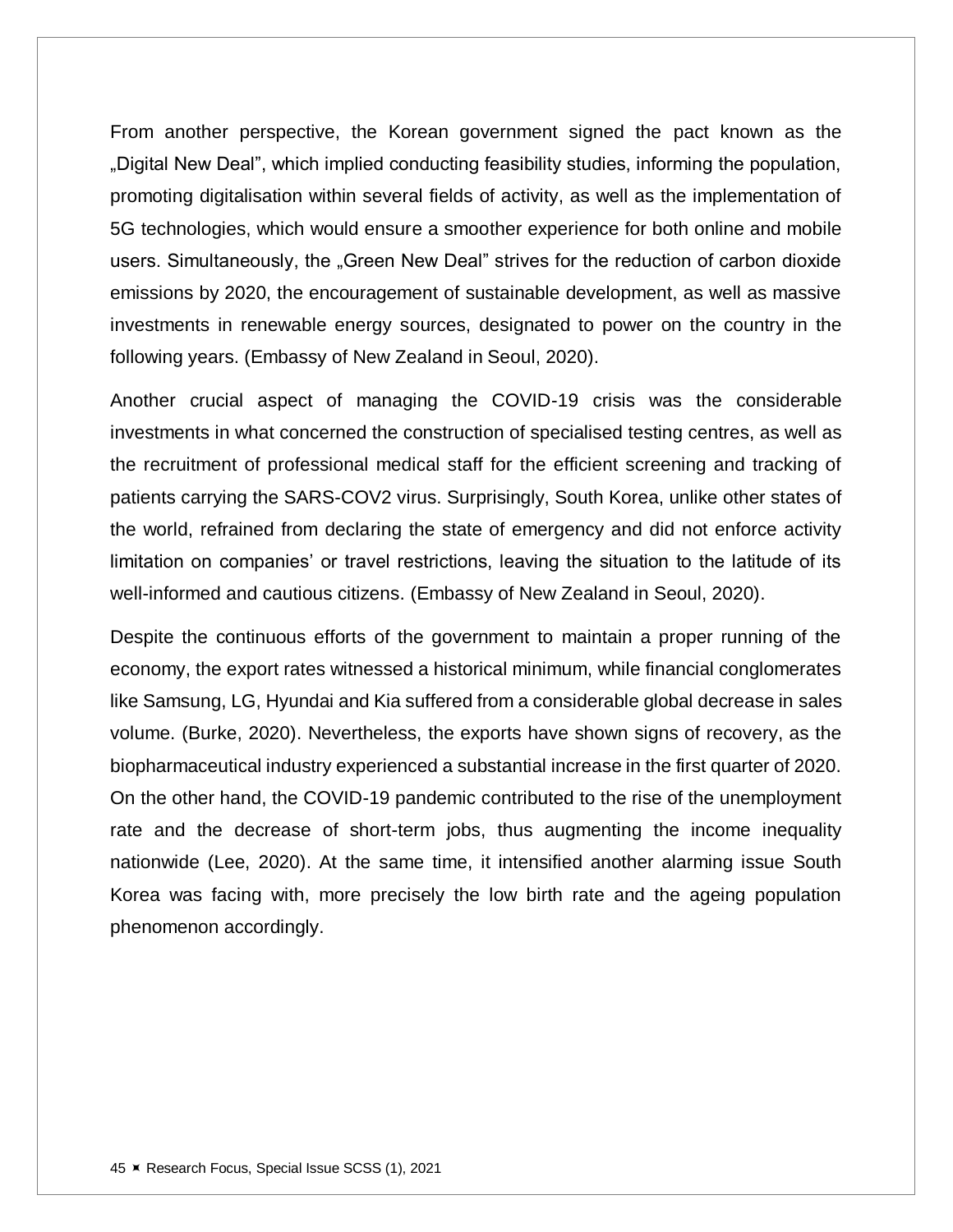#### **Table 2. Macroeconomic comparison**

|                                    | Japan                     | <b>South Korea</b>   |
|------------------------------------|---------------------------|----------------------|
| <b>Nominal GDP</b>                 | 553,8 trillion            | 1 916 trillio        |
| (2019,                             | yen                       | won                  |
| <b>Calendar Year)</b>              | $(\approx 5$ trillion \$) | $(*1,6$ trillion \$) |
| <b>Annual Real</b>                 | $-7,9%$                   | $-2,7%$              |
| <b>Growth Rate</b>                 |                           |                      |
| (2020, Quarter                     |                           |                      |
| 2)                                 |                           |                      |
| <b>Inflation Rate</b>              | 1%                        | 1,5%                 |
| <b>Consumer</b>                    | 0,2%                      | 0,7%                 |
| <b>Price Index</b>                 |                           |                      |
| (CPI)                              |                           |                      |
| <b>Unemployment</b><br><b>Rate</b> | 2,5%                      | 3,8%                 |
|                                    |                           |                      |

(Source: (MOFA Japan, 2020)<sup>7</sup>, (Statistics Korea, 2020)<sup>8</sup>)

Japan makes no exception either when it comes to the damage caused by COVID-19. (Kuroda, 2020). Currently, it is dealing with the most severe economic decline from the past 40 years, resented in the latest GDP estimate, which decreased with roughly 8 percentage points at the beginning of the current year and a ratio 4 times bigger than the values reported in the neighbouring country. Despite the significant differences acknowledgeable through the macroeconomic indicators and an overall more performant

<sup>&</sup>lt;sup>7</sup>Japanese Economy. Japan's Ministery of Foreign Affairs. Retrieved October 28, 2020, from https://www.mofa.go.jp/policy/economy/japan/index.html.

<sup>&</sup>lt;sup>8</sup> Press Releases. South Korea's National Institute of Statistics. Retrieved October 28, 2020, from https://kostat.go.kr/portal/eng/pressReleases/9/1/index.board.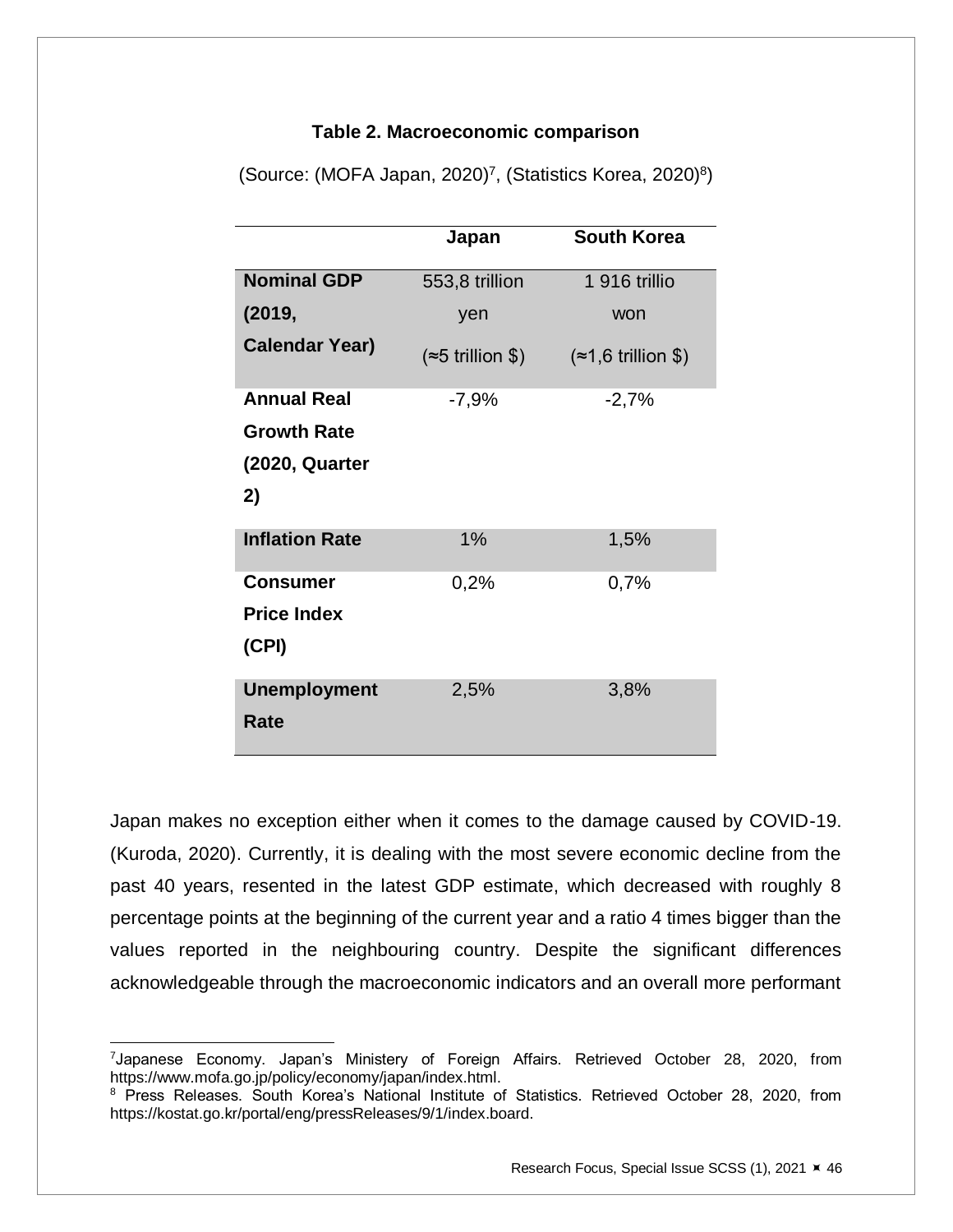economy, Japan has unsatisfactorily managed the sanitary crisis, remaining with conspicuous scars attributable to the pandemic (Kuroda, 2020).

Contrary to the South Korean authorities, the Japanese government declared itself rather reticent when it comes to granting incentives to both individual and legal entities affected by the current context. Instead, they encouraged the acquisition of treasury bonds, while pledging for future benefits, such as profitable annual interest rates and enhanced bonuses upon liquidation. (Kazuto, 2020).

Another enigma of the COVID-19 crisis in Japan is the low testing rate, owed to relatively reduced testing capacity. Hence, medical units investigate people with obvious symptoms of the SARS-COV2 virus exclusively, to the detrimental of asymptomatic patients. Nevertheless, the government made a serious démarche in what concerns the supplementation of specialised clinics responsible for testing, while ensuring a sufficient number of beds in the medical units across the country. Although there has never been a so-called lockdown and no fines have been imposed for non-compliance with quarantine rules, the executive established the state of emergency, while massively discouraging activities in public spaces. (Kazuto, 2020).

Surprisingly, the population pursued their jobs within normal limits, as reflected by the almost constant unemployment rate (MOFA Japan, 2020). This stems from the Japanese custom according to which employment is permanent, as long as the recruits demonstrate solid knowledge in their field of activity and bring nothing but fame and recognition to the company they serve.

Nonetheless, the effects of the health crisis referred preponderantly to the dramatically decreasing rate of exports. Japan faces difficulties in fulfilling trades with its major merchandise importers, the United States of America and China, thus confronting with delays in honouring contracts. The majority of the affected subjects belong to the car manufacturing industry or the IT sector, while local and international logistic companies encounter hardships likewise (Gardner, 2020).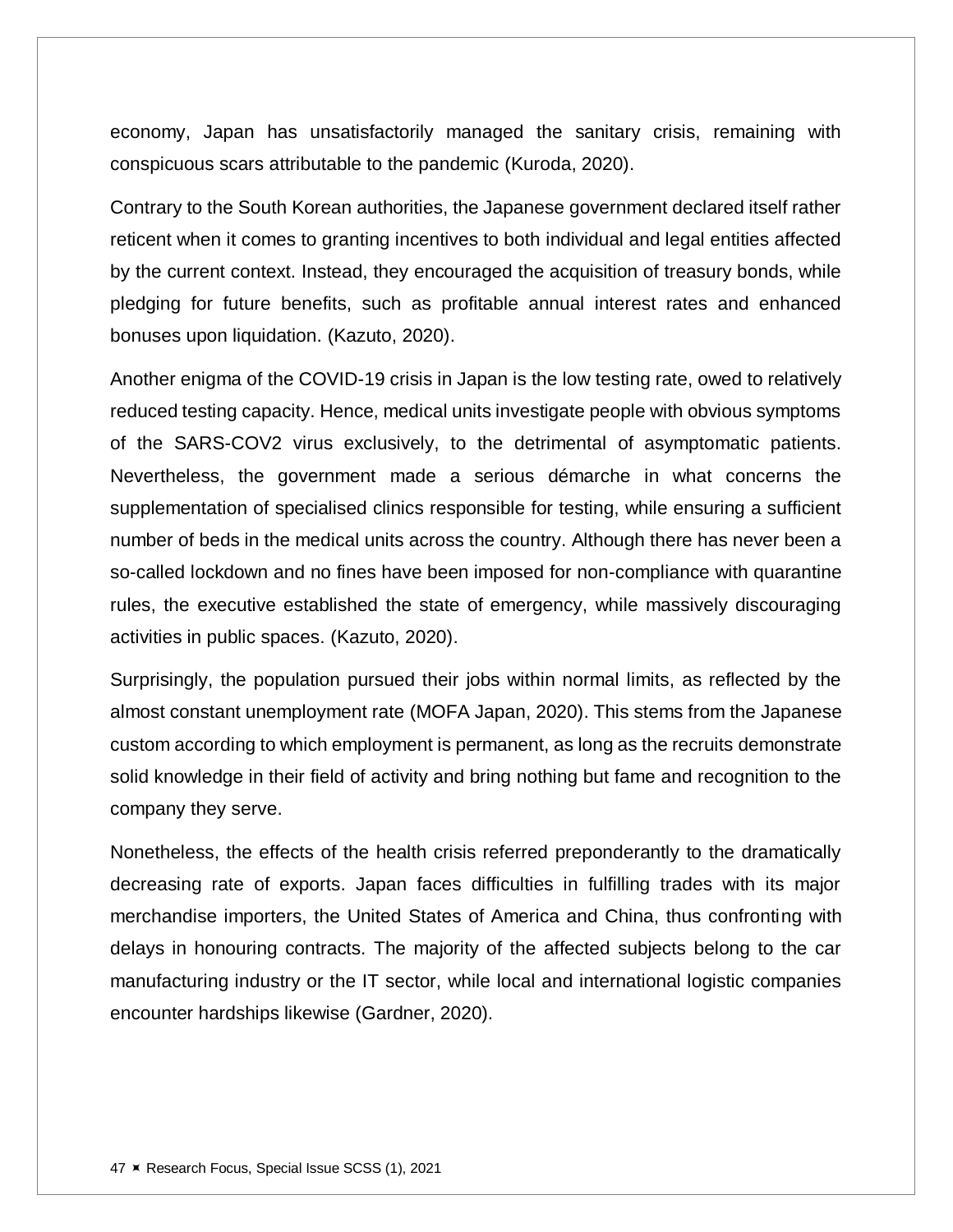## **Final thoughts**

Taking into consideration the aforementioned aspects, I regard the present research as a comprehensive paper, that constitutes a starting point for all eager entrepreneurs who are looking forward to investing in either the Korean or the Japanese market, providing them with the right set of knowledge in what concerns the historical, social and economic context that contributed to the nature of the two East-Asian cultures. Moreover, it focuses on a minimum set of data regarding concrete ways of establishing a business in the countries concerned, including at the same time, the fiscal policies stipulated by the current legislation. The article also comprehends the fundamental concepts of both South-Korean and Japanese entrepreneurship, while emphasizing the paternalist economic behaviour of the two states. Additionally, it demonstrates the influence of family conglomerates, which expanded in close relation with the Confucianist traditionalism and served as generative factors of progress in the last decades, aligning South Korea and Japan with the international regulations and standards. In this study, we also depict essential information regarding the bilateral relations between the two states, as well as the negative impact of the governmental policies enacted over the past few years. On the contrary, a much more disruptive factor for the economic progress of the two countries was the COVID-19 crisis, which is currently a subject of debate all across the world. The impact of the relentless pandemic was resented differently, as a result of the measures taken by the legislative and executive chambers in both South Korea and Japan. In this way, the macroeconomic indicators accurately reflect not only the current situation, but also the efficiency with which the two states managed the health crisis.

For an enhanced understanding of the previously described aspects, it is mandatory to collect both specific and relevant data, published by the domestic and international economic bodies, while assuring at the same time adequate and perpetual processing. Despite, the uncertain and volatile nature of the long-term economic estimates, related to either progress, stagnation or regression, the trade mechanism of the two countries is bound to continue on the same trajectory based on the close observance of the values imposed by the conservative ideology, to which will inevitably be added the technological achievements and the future directions of global mercantilism.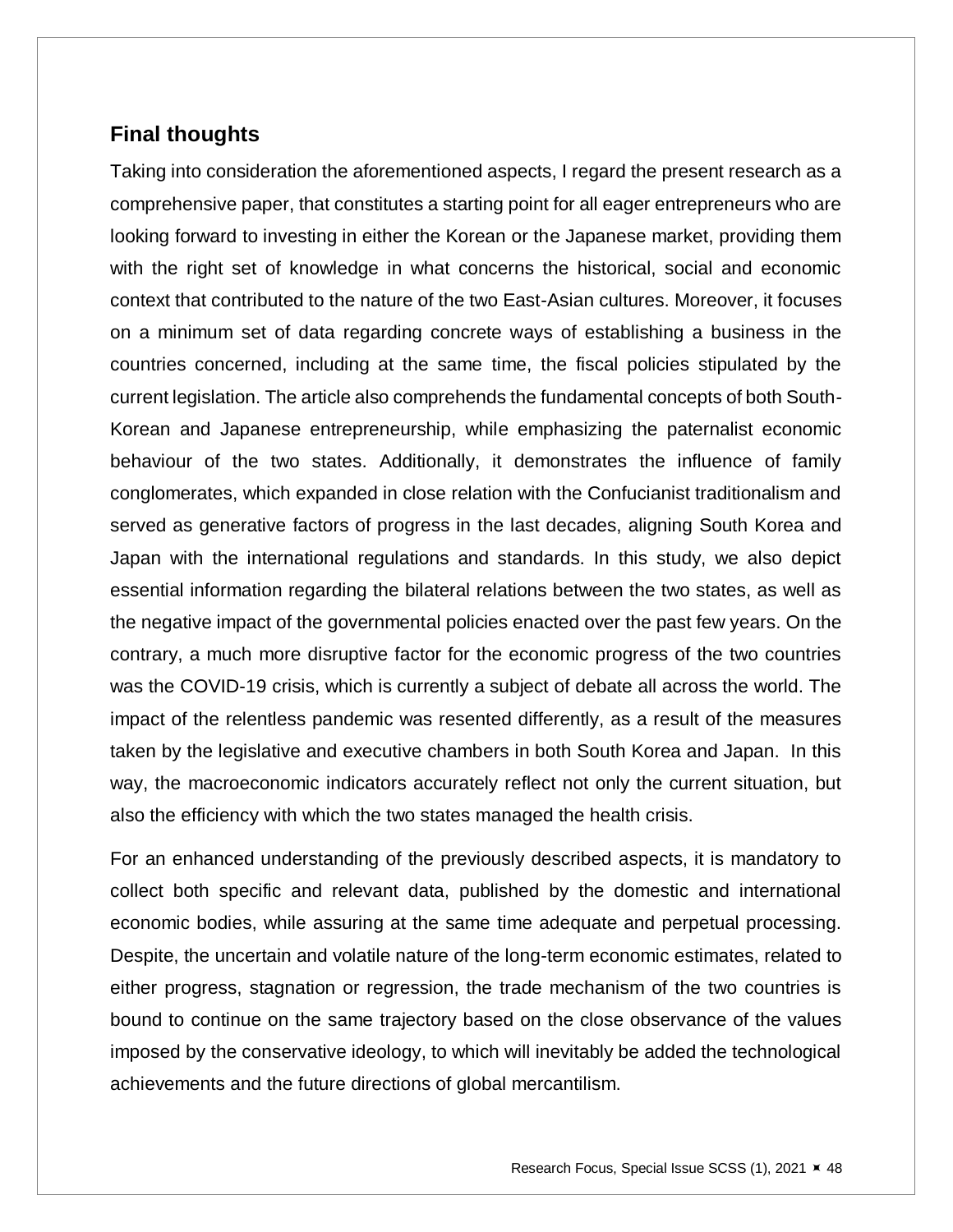## **References**

Addicott, D. (2017). The Rise and Fall of the Zaibatsu: Japan. *Global Tides*. Retrieved from

https://digitalcommons.pepperdine.edu/cgi/viewcontent.cgi?article=1259&context=global tides

Buchholz, K. (2019). *Massive Boycott of Japanese Products Underway in Korea.* Korea Times. Retrieved from https://www.statista.com/chart/18790/sales-losses-of-japaneseproducts-in-south-korea/

Burke, S. (2020). *Korea Trade March 2020.* Focus Economics. Retrieved from https://www.focus-economics.com/countries/korea/news/trade/exports-year-on-year-tickdown-in-march-despite-hitting-an-11-month

Choi, W. (2019). *South Koreans are boycotting anything Japanese.* Seoul: Korea Times.

Doing Business. (2020). *Economy Profile of Japan.* Doing Business, World Bank Group. Retrieved from from https://www.doingbusiness.org/content/ dam/doingBusiness/country/j/japan/JPN.pdf

Doing Business. (2020). *Economy Profile of Korea, Rep.* Doing Business, World Bank Group. Retrieved from https://www.doingbusiness.org/content/ dam/doingBusiness/country/k/korea/KOR.pdf

East Asia Institute. (2018). *Korea-Japan(East Asia) Public Opinion Survey.* East Asia Institute. Retrieved from http://www.eai.or.kr/main/english/program\_list01.asp?code=54

Embassy of New Zealand in Seoul. (2020). *South Korea: Impacts of Covid-19 on the South Korean Economy.* Seoul: Embassy of New Zealand in Seoul.

Gardner, E. (2020). *Japan Trade March 2020.* Focus Economics. Retrieved from https://www.focus-economics.com/countries/japan/news/trade/exports-slump/in-marchas-external-demand-shrivels/

Karlin, A. (2013). *The Entrepreneurship Vacuum in Japan.* Whatrton: University of Pennsylvania. Retrieved from https://knowledge.wharton.upenn.edu/article/theentrepreneurship-vacuum-in-japan-why-it-matters-and-how-to-address-it/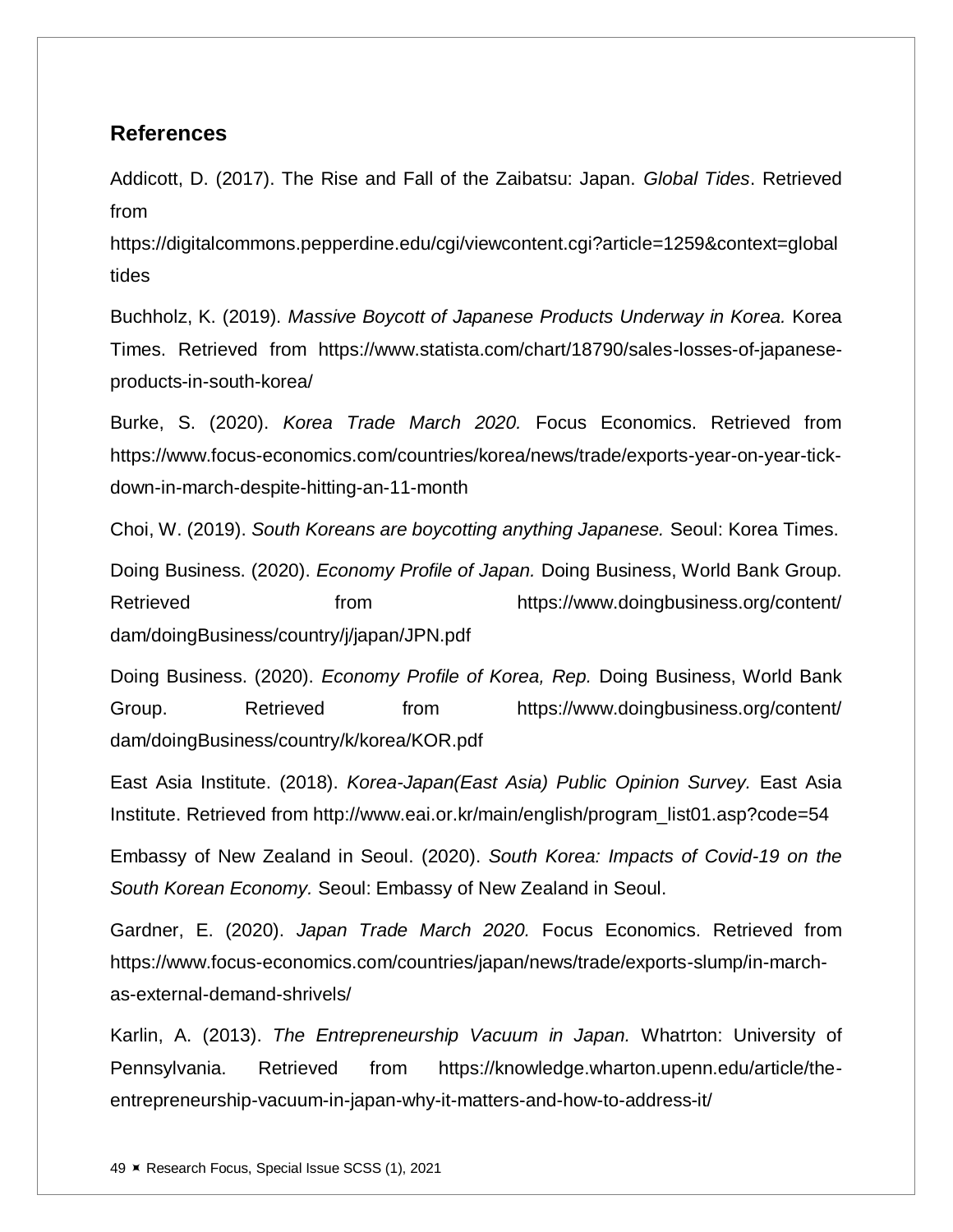Kazuto, S. (2020). *Japan's COVID-19 measures: controlling the spread without lockdowns.* Nippon. Retrieved from https://www.nippon.com/en/in-depth/d00592/

Kuroda, H. (2020). *The impact of COVID-19 on the Japanese economy.* Bank for International Settlements (BIS). Retrieved from https://www.bis.org/review/r200803b.html/

Lee, K. (2020). *IMF lowers Korea's 2020 growth outlook to -1.2%.* The Korea Times. Retrieved from https://www.koreantimes.co.kr./www/biz/ 2020/07/488\_287904.html/

Ma, A. (2019). *A selfish, destructive act': Japan and South Korea cut each other from export whitelists as their trade war reignites World War II tensions.* Business Insider. Retrieved from https://www.businessinsider.com/japan-south-korea-trade-war-whitelistpreferential-partners-wwii-tensions-2019-8

Maclachlan, M. (2010). *Benefits of Doing Business in Japan.* Communicaid. Retrieved from https://www.communicaid.com/cross-culturaltraining/blog/%20%20%20%20%20%20%20%20%20%20% 20%20benefits-of-doingbusiness-in-japan/

McKenna, J. (2018). *South Korea and Sweden are the most innovative countries in the world.* WeForum. Retrieved from https://www.weforum.org/agenda/2018/02/south-koreaand-sweden-are-the-most-innovative-countries-in-the-world/

MOFA Japan. (2020). *Japanese Economy.* Tokyo: Ministery of Foreign Affairs Japan . Retrieved from https://www.mofa.go.jp/policy/economy/japan/index.html

MOFA Japan. (2020). *Visa Application Procedures.* Tokyo. Retrieved from https://www.mofa.go.jp/j\_info/visit/visa/index.html#section2

Mukoyama, H. (2012). Japan-South Korea Economic Relations Grow Stronger in a Globalized Environment. *Pacific Business and Industries, Vol. XII, No.43*, 1-23.

Pae, P. (2019). *South Korea's Chaebol.* Bloomberg. Retrieved from https://www.bloomberg.com/quicktate/republic-samsung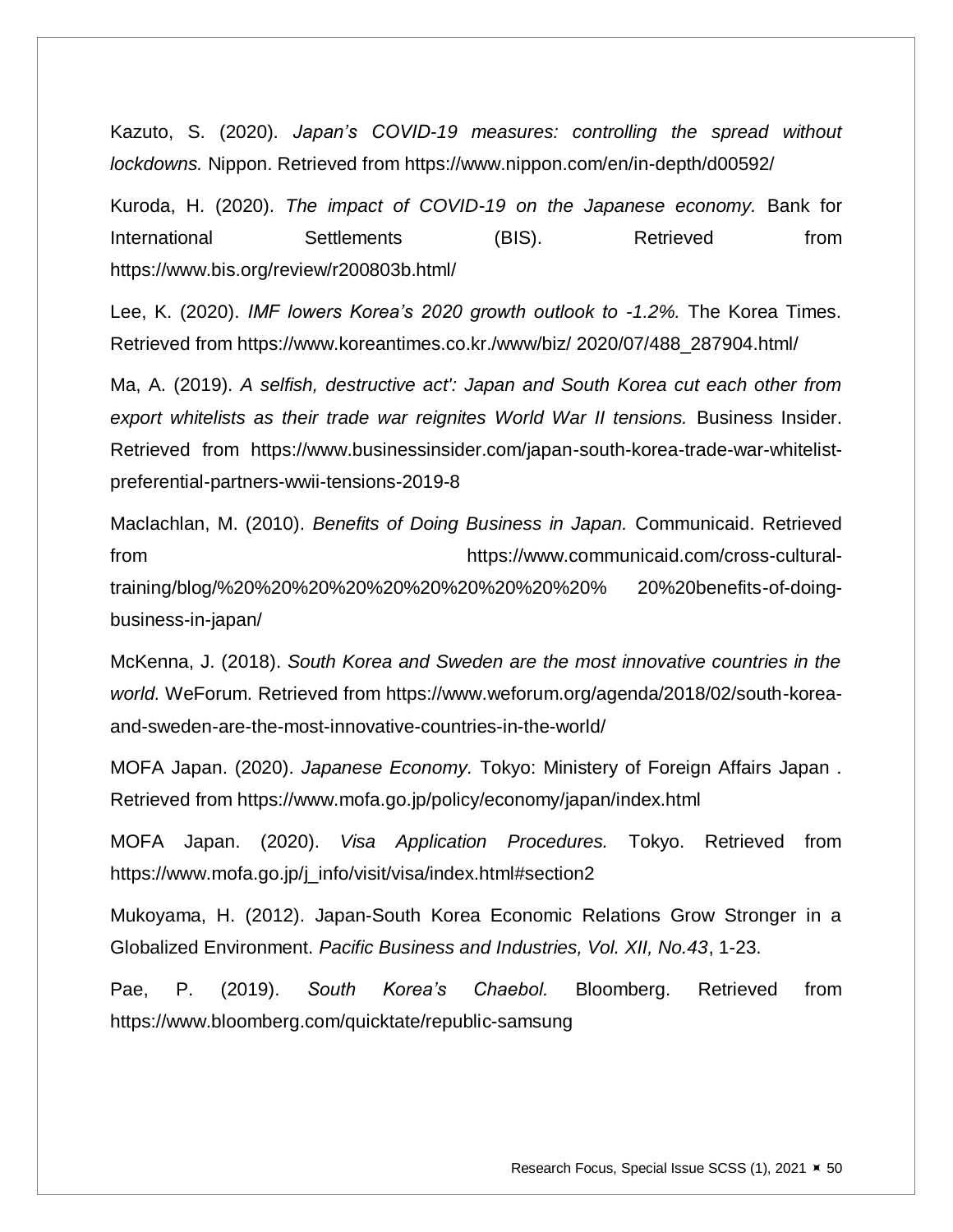Plaza Homes. (2020). *How to Start a Business in Japan*. Retrieved from https://www.realestate-tokyo.com/living-in-tokyo/immigration-government/how-to-startbusiness-in-japan/

Roibu Crucianu, P. (2017). Entrepreneurship and Innovation in South Korea. *RCIC17 International Conference Publishers*.

Shim, T. (2010). *Korean Entrepreneurship. The foundation of Korean Economy.* New York, United States of America: Palgrave Macmillan US.

SME Japan. (2020). *Setting up a Business in Japan: A summary guide*. Retrieved from SME Japan: https://www.smejapan.com/setting-up-a-business-in-japan/

Solow, R. (1956). A contribution to the theory of economic growth. *Quarterly Journal of Economics. Oxford Journals*, 65-94.

Statistics Korea. (2020). *Press Releases.* Seoul: KOSTAT. Retrieved from https://kostat.go.kr/portal/eng/pressReleases/9/1/index.board

The World Bank. (2019). *New Business Density.* Retrieved from The World Bank Indicators, TCdata 360: https://tcdata360.worldbank.org/indicators/IC.BUS.NDNS.ZS.

Wong, P. H. (2005). Entrepreneurship, Innovation and Economic Growth: Evidence from GEM data. *Small Business Economics, Vol. 24, Issue 3*, 335-350.

Zhang, X. (2000). *Confucianism and Modernization, Industrialization and Democracy of the Confucian Regions.* Shanghai, China: Palgrave Macmillan.